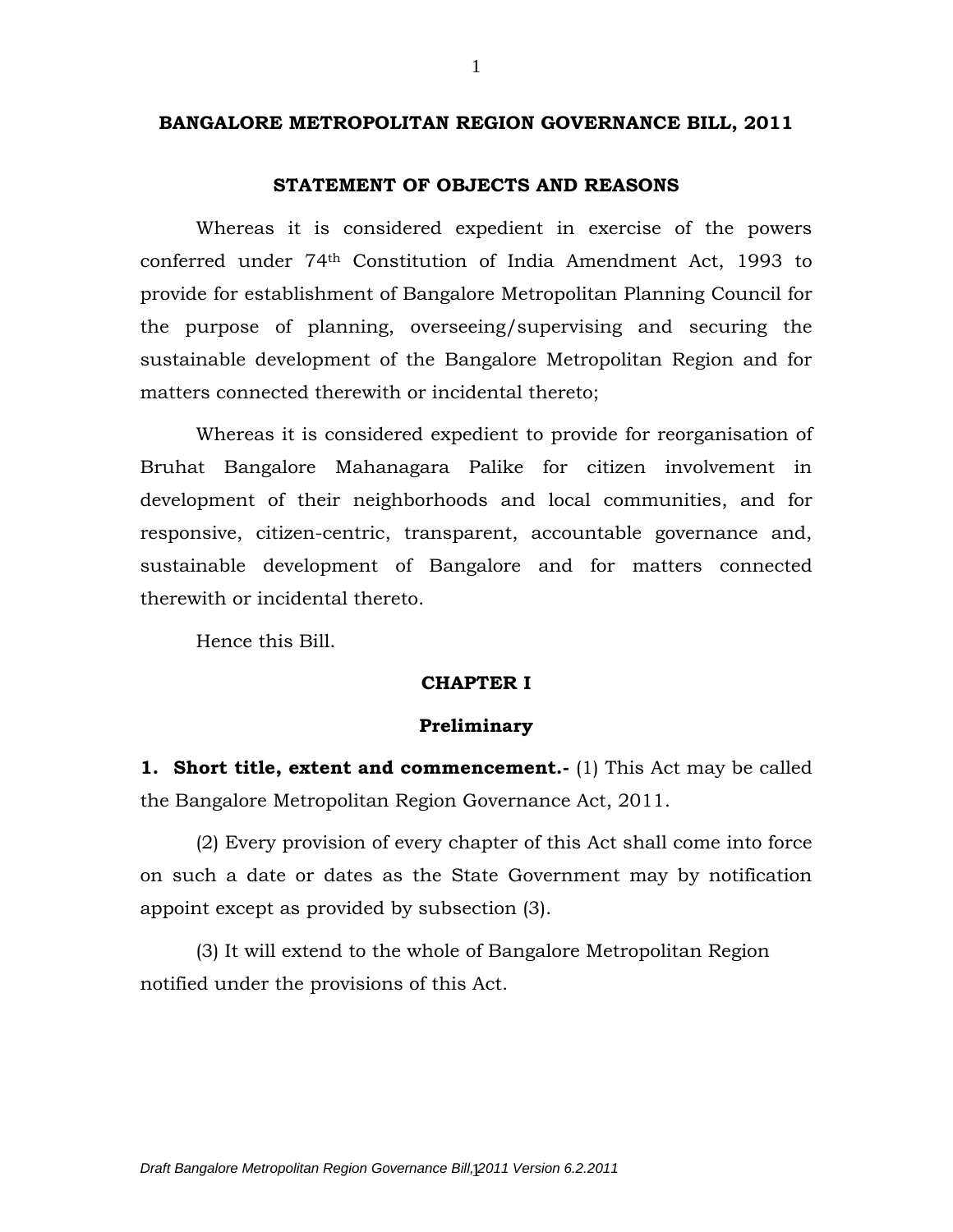## **PART 1**

# **CHAPTER II**

## **METROPOLITAN PLANNING COUNCIL**

- **2. Definitions. -** In this Part, unless the context otherwise requires.-
	- (1) "Bangalore Metropolitan Region" means the area declared under Section 3.
	- (2) "Local Planning Authority" means as declared under Section 4.
	- (3) "Local Planning Area" means area co-terminus with the Local Authority referred to in sub-section (2).
	- (4) "Metropolitan Planning Council" means the Metropolitan Planning Council referred to in section 5.
	- (5) "Metropolitan Planning Board" means the Metropolitan Planning Board referred to in section 10.
	- (6) "Metropolitan Commissioner" means the Metropolitan Commissioner appointed under Section 12.
	- (7) "Metropolitan Planning Development Fund" means as referred in section 20.
	- (8) "Metropolitan Subject Committee" means a Metropolitan Subject Committee referred to in section 14.

**3. Declaration of Bangalore Metropolitan Region.-** Bangalore Metropolitan Area for the purposes of clause (c) of Article 243P of the Constitution of India for the purposes of this Act to be called 'Bangalore Metropolitan Region' shall include the area comprising the jurisdiction of municipal corporations, municipalities and gram panchayats within the limits of Bangalore Urban District, Bangalore Rural District and Ramanagaram Districts.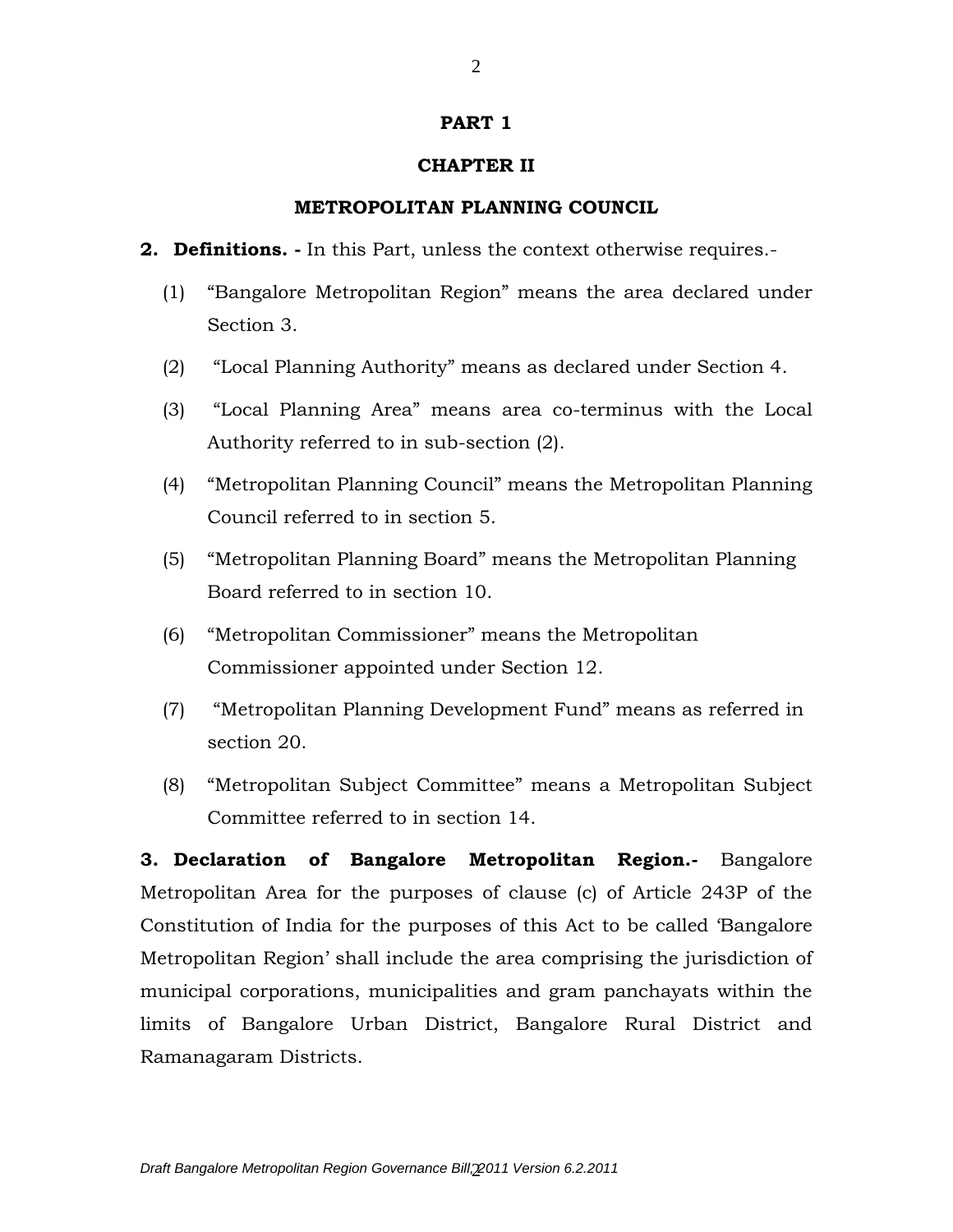**4. Local Planning Authority for Bangalore Metropolitan Region.–** (1) The Bangalore Metropolitan Planning Council shall be the Local Planning Authority for the Bangalore Metropolitan Region, under the provisions of the Karnataka Town and Country Planning Act, 1961.

(2) A Local Authority shall be the Local Planning Authority for the area under its jurisdiction.

**5. Constitution of Metropolitan Planning Council.-** (1) As soon as may be, after the date of coming into force of this Part, there shall be a Bangalore Metropolitan Planning Council (hereinafter called the Metropolitan Planning Council) to govern the Bangalore Metropolitan Region.

 (2) the Metropolitan Planning Council constituted under sub-section (1) shall be deemed to be a metropolitan planning committee for the purposes of Article 243ZE of the Construction of India.

**6. Composition of the Metropolitan Planning Council.-** (1) The Bangalore Metropolitan Planning Council shall consist of not less than forty two and not exceeding sixty three members as may be determined by state government and notified in this behalf and which may include

- (a) Chief Minister of Karnataka who shall be the Chairman
- (b) Vice Chairman who shall be appointed by the state government
- (c) Such number of persons, not being less than two thirds of members of the Council who shall be elected in the prescribed manner by, and amongst the elected members of the municipal corporation and municipalities and chairpersons of the gram panchayats in proportion to the ratio between the population of the municipalities and of the panchayats of that area.
- (d) Such number of members including Chairman and Vice-Chairman not exceeding one third of the total members which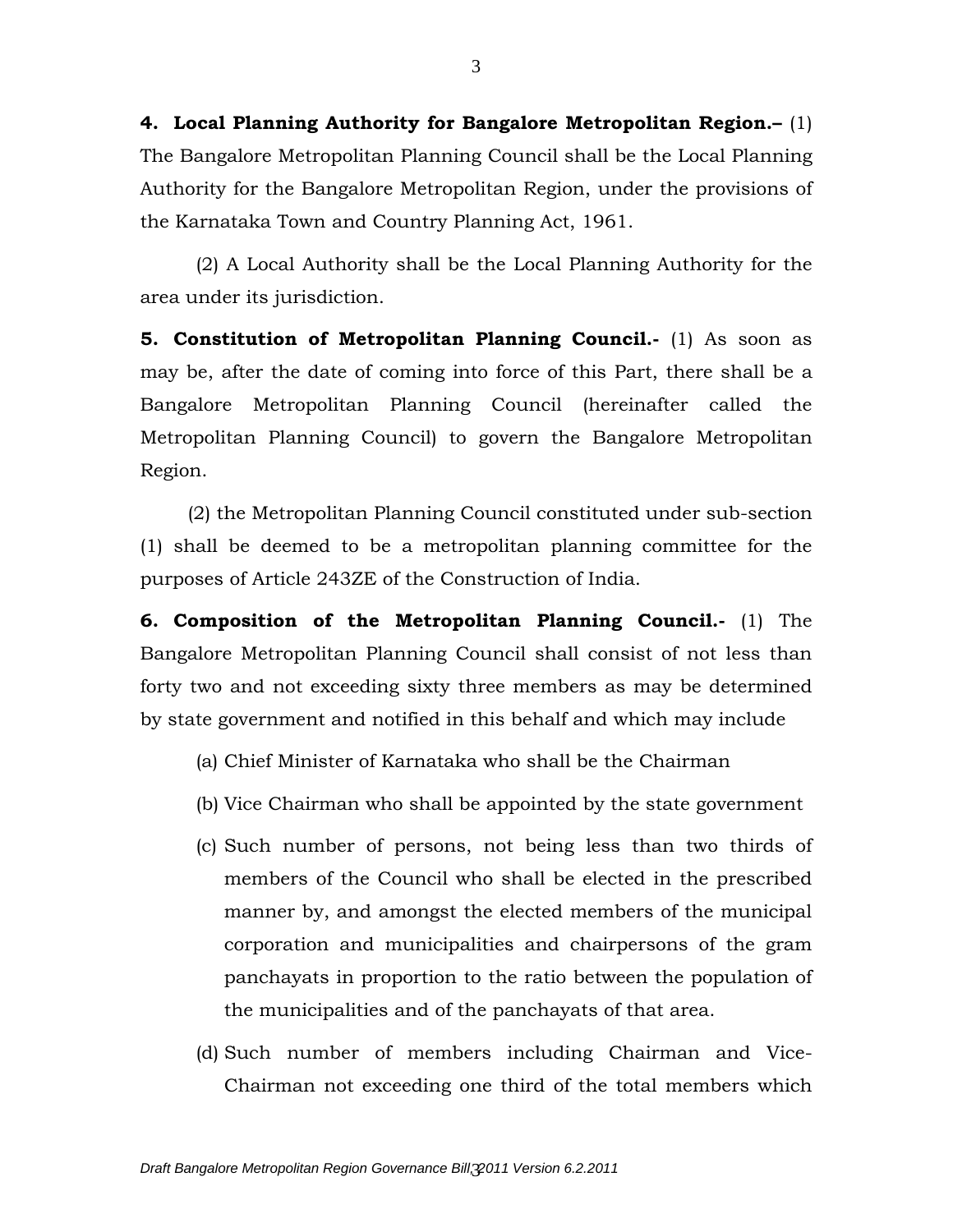may include the Members of Legislative Assembly, Legislative Council, Lok Sabha and Rajya Sabha, whose number shall not exceed fifty percent of the one third, persons with knowledge and experience in domains pertaining to urban planning and administration, the representatives of the Government of India and the Government of Karnataka and of such organizations and institutions, as may be deemed necessary for carrying out the functions assigned thereto.

(2) Number of persons referred to in subsection (c) shall be elected by the constituencies under sub-section (3) each constituency electing the numbers allocated to that constituency which may be amended by the State Government from time to time by notification having regard to the contiguity, areas, and changes in the population strength and number of different municipal corporations municipalities and gram panchayats within the Bangalore Metropolitan Region.

(3) Constituencies for the purposes of sub-section (2) shall consist of the following:

(a) Bruhat Bangalore Mahanagara Palike to be called Municipal Corporation Constituency

(b) Municipalities in Bangalore Metropolitan Region to be called Municipalities Constituency

(c) Grama panchayats in Bangalore Metropolitan Region to be called Gram Panchayats constituency.

(4) Metropolitan Commissioner appointed by the Government shall be member-secretary of the Metropolitan Planning Council.

**7. Manner of filling of seats. -** (1) Seats allocated to the constituencies under subsection (2) of section 6 shall be filled by a person or persons elected by the electoral constituency in accordance with the system of proportional representation by means of single transferable vote.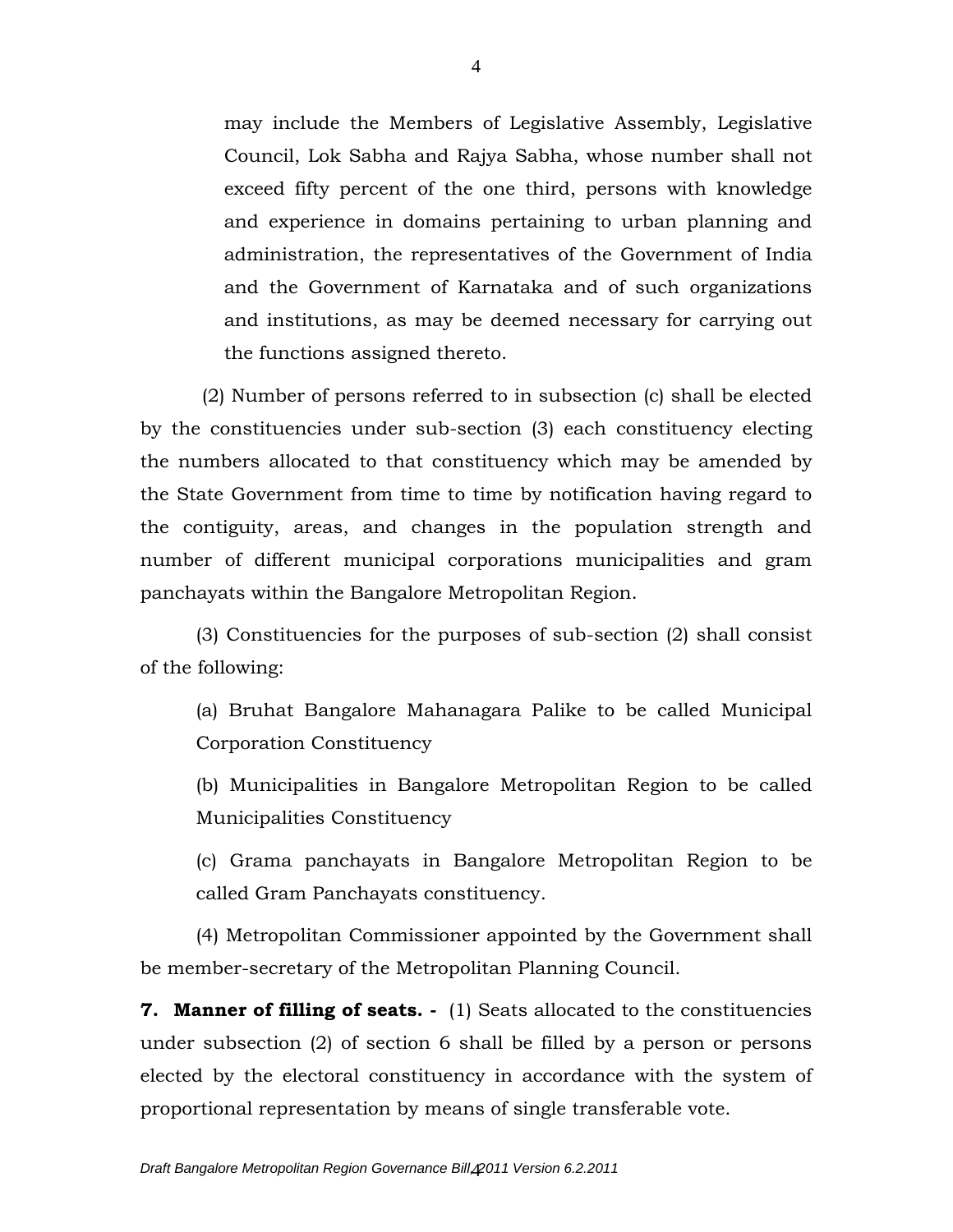Provided Municipalities and gram panchayats grouped together shall each be entitled to representation by rotation.

**8. Term of the members. -** (1) Term of the members excluding the Chairman shall be at the pleasure of the government which shall not be less than three years or shall be coterminous with the term of their membership in the state legislature or parliament as the case may be or vacancy arising out of disqualification or otherwise.

(2) Term of the members elected under Section 5 shall be three years or co-terminous with the term of their election as a councillor of the municipal corporation or a municipality or as the case may be a chairperson of a gram panchayat.

**9. Local Planning Areas. -** There shall be local planning areas for the purposes of this Act comprising the jurisdiction of one or more local authorities the peripheral boundary of which shall be co-terminus with such local authorities as may be determined by the Bangalore Metropolitan Planning Council and notified by the state government in accordance with section 4-A of the Karnataka Town and Country Planning Act, 1961.

**10.Constitution of Metropolitan Planning Board. -** (1) As soon as may be, after the date of commencement of this Act, the State Government shall, by notification, constitute for the Bangalore Metropolitan Region a Board to be called the "Bangalore Metropolitan Planning Board (hereinafter referred in this Chapter as Board)

(2) The Board shall be a body corporate having perpetual succession and a common seal, with power, subject to the provision of this Act, to acquire, hold and dispose of property, both moveable and immoveable and to contract and may, by the said name, sue or be sued.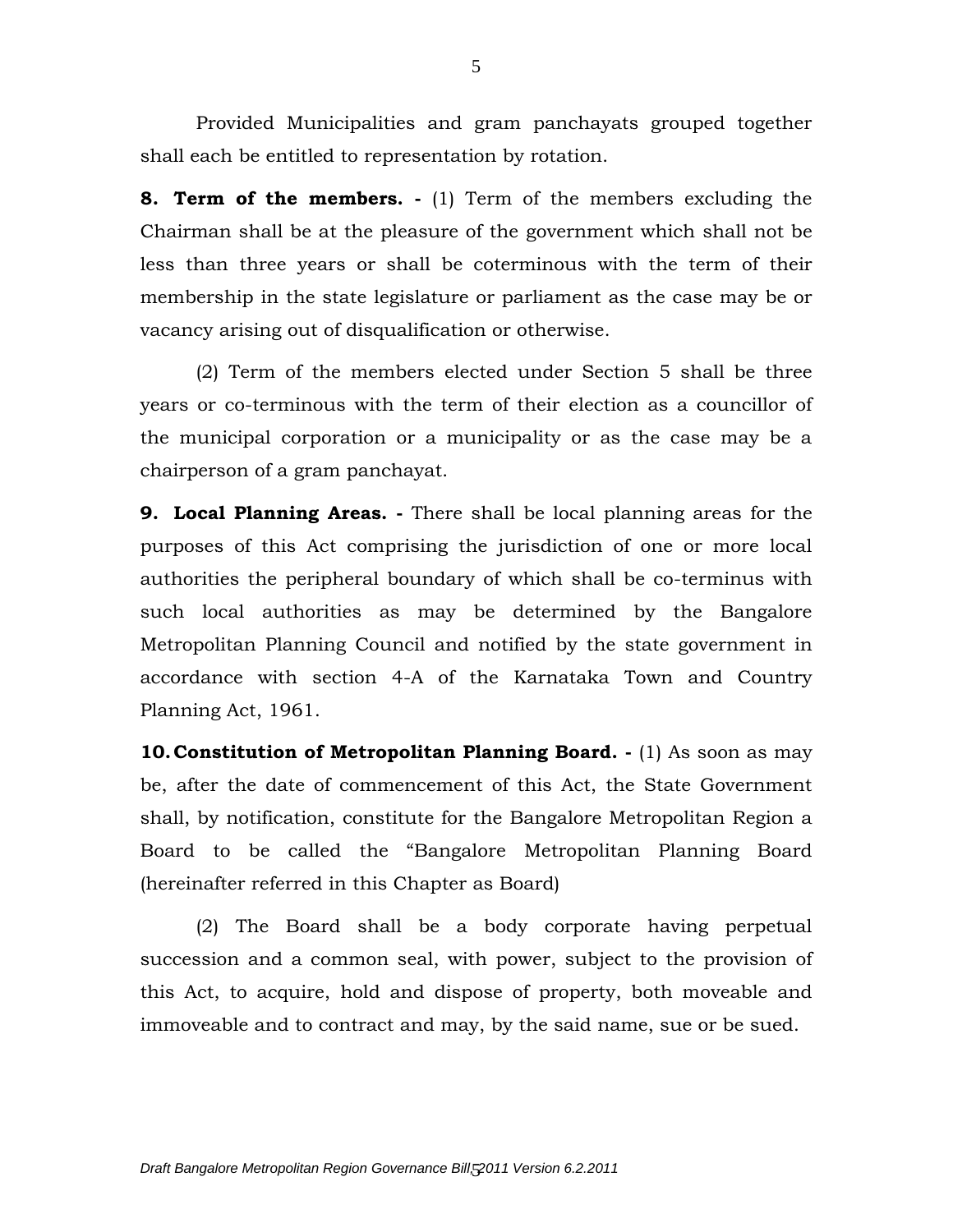**11. Composition of Bangalore Metropolitan Planning Board. -** (1) The Bangalore Metropolitan Board shall consist of not more than nine persons appointed by the government including the Chairperson of the Metropolitan Planning Council from amongst the members of the Bangalore Metropolitan Planning Council, of whom at least three others besides the Chairman shall be corporators of Bruhat Bangalore Mahanagara Palike, Councillors of municipalities who are elected as members of the Metropolitan Planning Council, Members of Legislative Assembly and Members of Parliament in the Bangalore Metropolitan Region.

(2) Executive Chairperson of the Bangalore Metropolitan Planning Board appointed by the Government shall be a person with knowledge and experience in domains pertaining to urban planning and administration.

(3) Metropolitan Commissioner shall be the Member-Secretary of Bangalore Metropolitan Planning Board.

**12. Metropolitan Commissioner.** - (1) State Government shall appoint a Metropolitan Commissioner who shall be the Chief Administrative and Executive Officer of Metropolitan Planning Board, and shall be of the rank of Additional Chief Secretary to the Government of Karnataka.

**13.Consequences of constitution of Metropolitan Planning Board.-** (1) Notwithstanding anything contained in any other law for the time being in force, on the constitution of the Bangalore Metropolitan Planning Board under Section 6 and 8, the Bangalore Metropolitan Region Development Authority Act, 1985 (Karnataka Act 39 of 1985 shall stand repealed.

(2) On such repeal the Bangalore Metropolitan Region Development Authority constituted shall stand dissolved and all local planning areas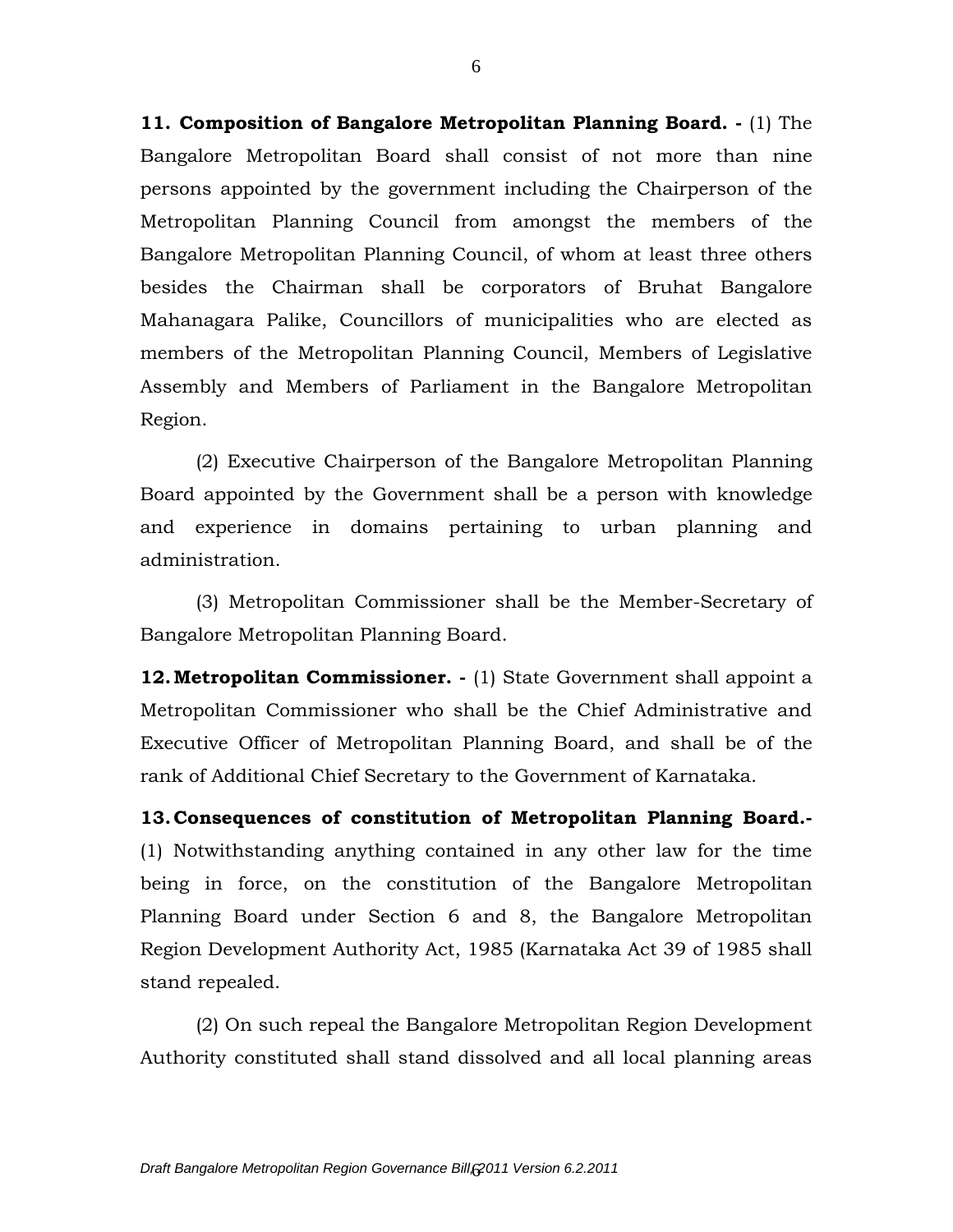shall be deemed to be local planning areas under Bangalore Metropolitan Planning Board.

(3) Subject to the provisions of subsection (2) nothing in subsection (1) shall affect.-

(a) the previous operation of the said enactment or anything done or suffered thereunder; or

(b) any right, privilege, obligation or liability accrued or incurred in the said enactment; or

(c) any penalty, forfeiture or punishment incurred in respect of any offence committed against the said enactment; or

(d) any investigation, legal proceeding or remedy in respect of such right, privilege, obligation, liability, forfeiture or punishment as aforesaid;

and any such investigation, legal proceeding or remedy may be instituted, continued or enforced or any such penalty, forfeiture or punishment may be imposed as if the said enactment had not been repealed.

 (4) Every officer and servant of the Bangalore Metropolitan Region Development Authority other than such class of servants as the Government may by order specify shall become employees of the Bangalore Metropolitan Planning Board and shall until other provisions are made receive the salary, allowances and be subject to the conditions of service which they were entitled immediately before the constitution of the Bangalore Metropolitan Planning Board.

 (5) All assets and liabilities of, and all contracts made by or on behalf of the Bangalore Metropolitan Region Development Authority immediately before the date of constitution of the Bangalore Metropolitan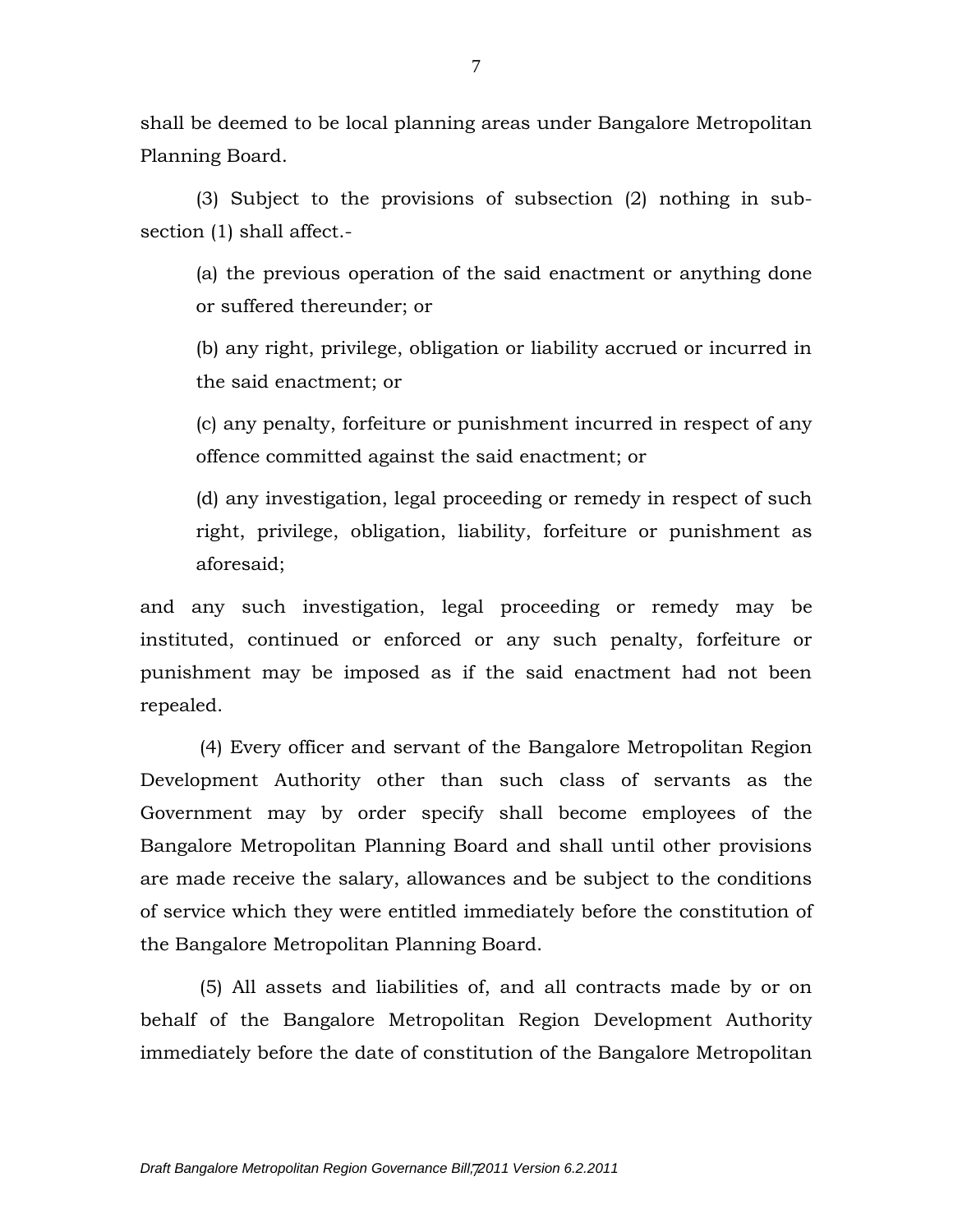Planning Board and subsisting on that date shall stand transferred to the Bangalore Metropolitan Planning Board.

Provided further that subject to the preceding proviso anything done or any action taken (including any appointment or delegation made, fee, or charges imposed, notification, order, instrument, or direction issued, rule, regulation, form, bye-law or scheme framed, certificate obtained, permit or licence granted or registration effected) under the said enactments shall be deemed to have been done or taken under the corresponding provisions of this Act and shall continue to be in force accordingly unless and until superseded by anything done or any action taken under this Act :

Provided also that notwithstanding anything contained in the preceding provisos where any tax, duty, fee or cess other than a duty on transfers of immovable properties has been imposed under the said enactments at a rate higher than the maximum rate permissible under this Act, such tax, duty, fee or cess may continue to be imposed and collected at such higher rate unless and until superseded by anything done or any action taken under this Act:

Provided also that any reference in any enactment or in any instrument to any provision of any of the repealed enactments shall, unless a different intention appears, be construed as reference to the corresponding provision of this Act.

**14.Powers and functions of the Metropolitan Planning Council.-** (1) Metropolitan Planning Council shall prepare a draft development plan to be called as "Bangalore Metropolitan Region Development and Investment Plan" to be called in abbreviation as "BMRDIP" for the Bangalore Metropolitan Region as a whole.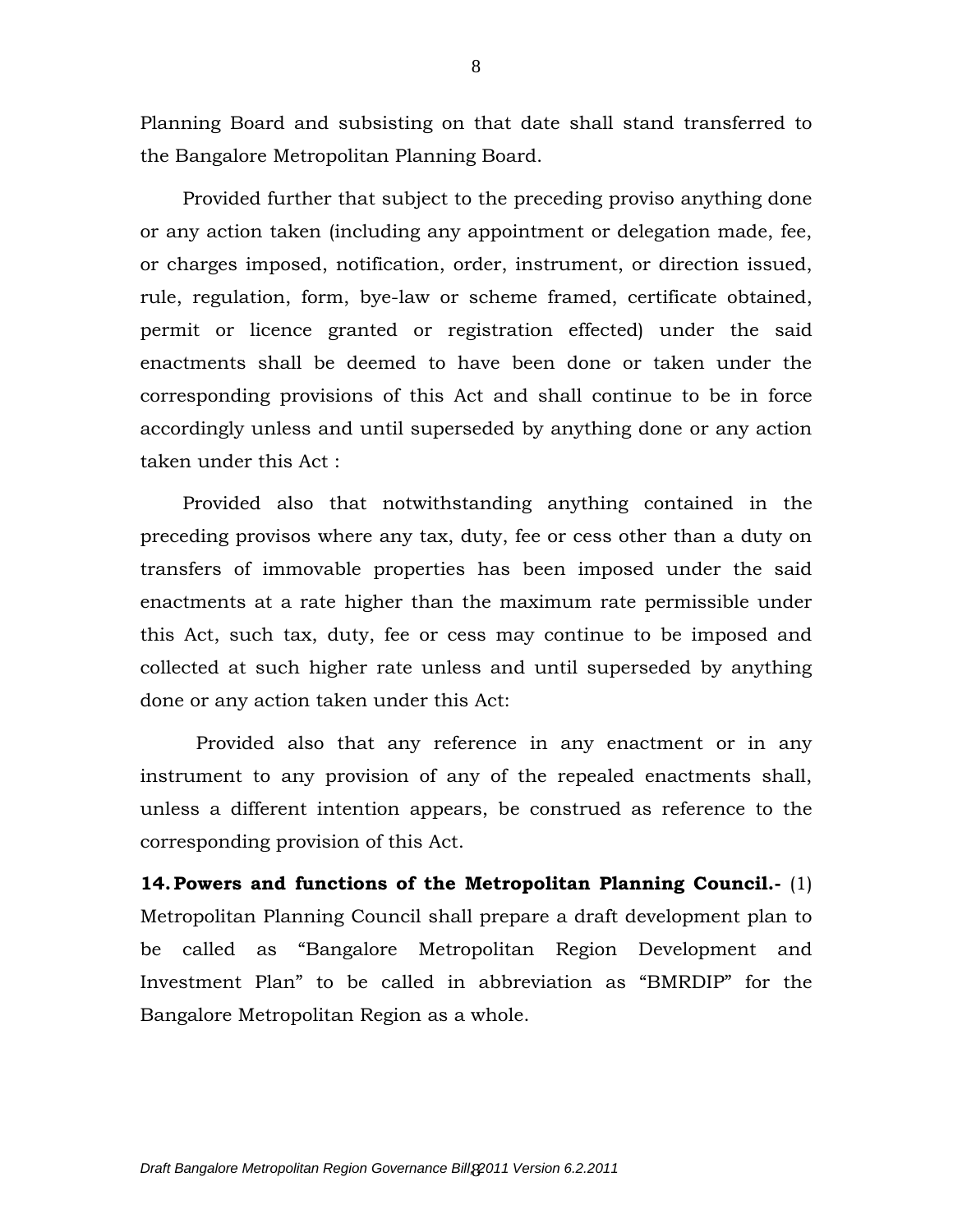- (2) BMRDIP prepared under sub-section (1) shall have regard to
	- (a) Investment promotion and industrialization plans of state government in the Bangalore Metropolitan Region.
	- (b) Assessment of growth estimates in the Bangalore Metropolitan Region.
	- (c) The spatial and development plans prepared by the local authorities in the metropolitan area.
	- (d) Matters of common interest between the municipal corporation, municipalities and the panchayats, including coordinated spatial planning of the area, sharing of water and other physical and natural resources, the integrated development of infrastructure and environmental conservation;
	- (e) The overall objectives and priorities set by the Government of India and the state government.
	- (f) The extent and nature of investments likely to be made in the Metropolitan area by the agencies of the Government of India and of the state government and other available resources whether financial or otherwise.

(3) The BMRDIP shall cover inter-alia the following aspects of the planning and investment requirements:-

- (a) Integrated Spatial Planning
- (b) Socio-economic Development
- (c) Traffic and Transportation
- (d) Sustainability, Environment and Ecology
- (e) Water and sanitation
- (f) Urban Art and Heritage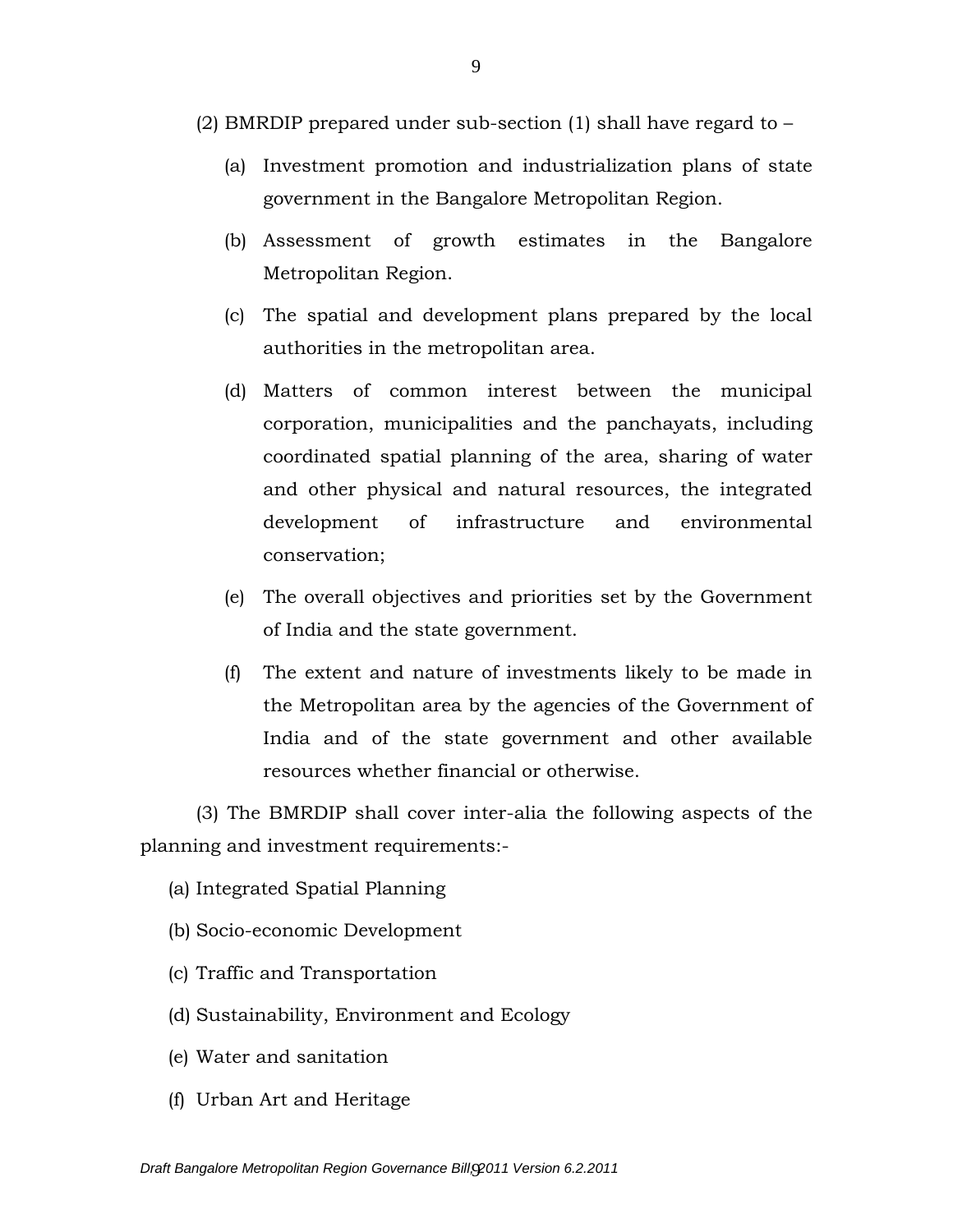(g) Urban Poverty Alleviation

(h) Health

(i) Education

(j) Public Safety and Security

(k) Technology

and for such other purposes as deemed necessary.

(3) BMRDIP under subsection (1) and (2) shall be forwarded to the state government.

(4) Duration and procedure for preparation and approval and revision or modification of the BMRDIP shall be as may be determined by the Metropolitan Planning Council.

Provided Metropolitan Planning Council shall have the power to allow operation of the existing master plans and other development plans prepared by any local authority or any authority by itself or by that authority, prior to the commencement of this Chapter with such modification as and when deemed necessary.

(5) Metropolitan Planning Council may review the implementation of the BMRDIP from time to time and oversee the activities of the various authorities in the metropolitan region.

**15.Constitution and composition of Metropolitan Subject Committees.-** (1) The Bangalore Metropolitan Planning Council as soon as may be, shall constitute Subject Committees to deal with one more of the subjects provided under subsection (3) of Section 14.

(2) Each Metropolitan Subject Committee shall have a Chairperson and not less than two members of the Metropolitan Planning Council and such number of experts as determined and specified by the Metropolitan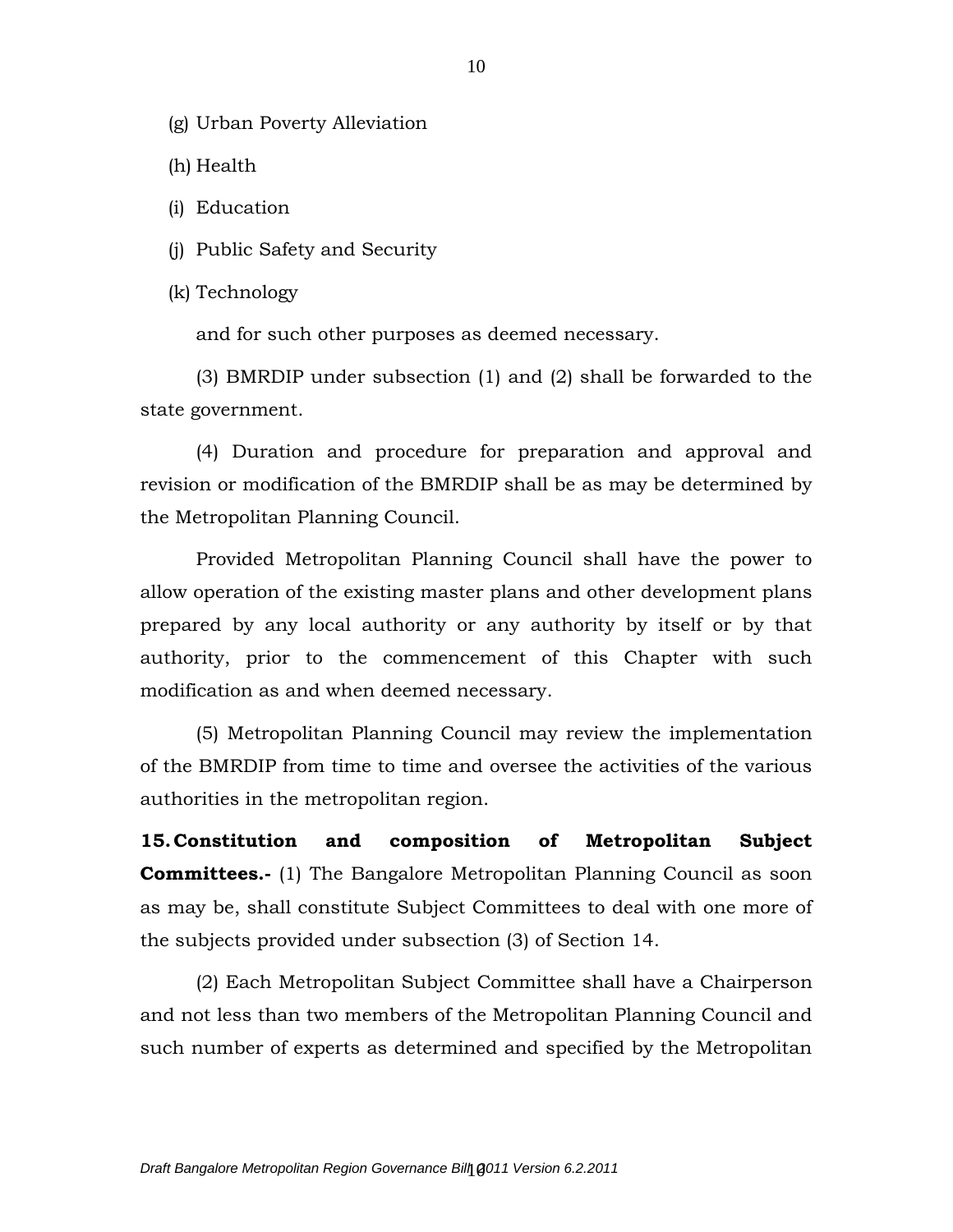Planning Council and notified by the Metropolitan Planning Board in this behalf.

**16.Powers and functions of Bangalore Metropolitan Planning Board.-** (1) Subject to the general superintendence and control of the Metropolitan Planning Council, the management of the Metropolitan Planning Council and the Metropolitan Subject Committees and other Committees constituted shall vest in the Metropolitan Planning Board.

(2) Bangalore Metropolitan Planning Board shall have powers, to formulate guidelines and secure compliance by the local authorities in the Metropolitan Region for preparation of local planning area development plans having such components of economic and social planning as may be determined and the manner and format of such plans to be prepared and submitted to the Metropolitan Planning Council in the manner prescribed.

Provided where a Local Planning Authority fails to prepare the master plan, Bangalore Metropolitan Planning Board shall have power to prepare the master plan and such other plan and publish it in the manner prescribed.

(3) Subject to the provisions of this Act, the functions of the Bangalore Metropolitan Planning Board shall be.-

- (i) to undertake preparation of Metropolitan Development and Investment Plan, and place it before the Metropolitan Planning Council for deliberation and approval and prioritise the implementation of the said plan and undertake all survey, studies and such measures incidental thereto;
- (ii) to formulate town planning and development schemes for different sectors for the purpose of implementation of the plan.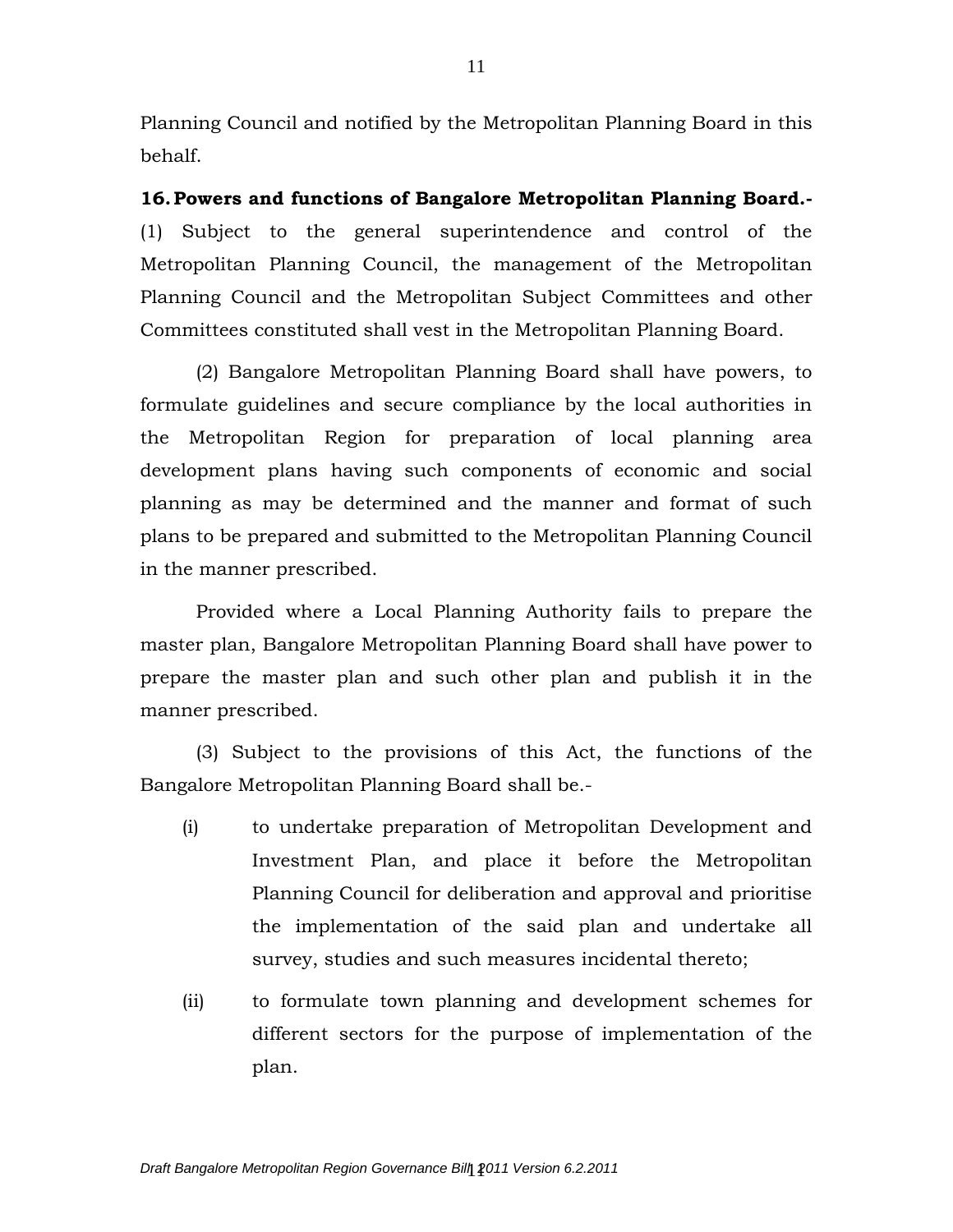- (iii) to maintain and manage Bangalore Metropolitan Development Fund and allocate finances based on the plans and programmes of the local bodies for undertaking development of amenities and infrastructure facilities;
- (iv) to monitor and exercise financial control over budgetary allocations concerning developmental works made through it to the various public agencies and local authorities;
- (v) to perform any other function or exercise any powers are supplemental or incidental or consequential to any of the foregoing functions and/or take up such matters as the government may direct in this regard;
- (vi) to do such other acts and things as may be entrusted by the Government or as may be necessary for, or incidental or conducive to, and matters which are necessary for furtherance of the objects for which the Metropolitan Planning Board is constituted;
- (vii) to co-ordinate the activities of authorities in Bangalore Metropolitan Region such as Bruhat Bangalore Mahanagara Palike, Municipalities in Bangalore Metropolitan Region, Bangalore Infrastructure Development Authority, Bangalore Water Supply and Sewerage Board, Karnataka Slum Clearance Board, Karnataka Power Transmission Corporation Limited, Bangalore Electricity Supply Company, Bangalore Metropolitan Transport Corporation, Karnataka State Road Transport Corporation, Bangalore Metro Rail Corporation, Bangalore Traffic Police and such other agencies as are connected with developmental activities in the Bangalore Metropolitan Region.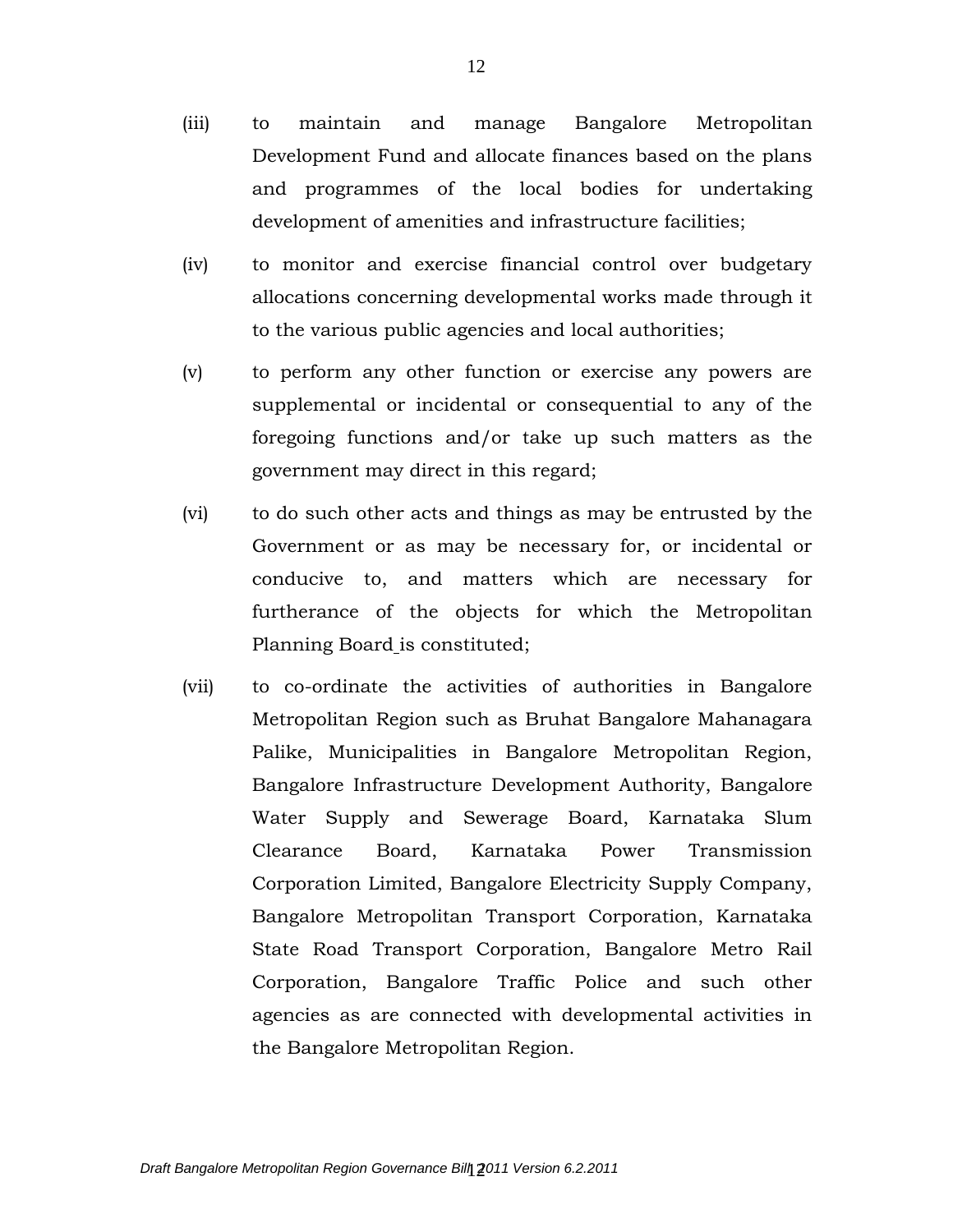(5) For the discharge of the functions under sub-section (6), the Metropolitan Planning Board may constitute as many area level functional units or sub-regional units or offices as it deems fit and assign responsibilities and functions to such units.

(6) Nothing contained in this Act shall empower the Bangalore Metropolitan Planning Board to exercise any day-to-day control over any local authority in the metropolitan region as provided under this law or rules made thereunder.

**17.Meetings of the Metropolitan Planning Council, Metropolitan Subject Committees and Metropolitan Planning Board**.-(1) The meetings of Metropolitan Planning Council shall be convened by the Metropolitan Commissioner. and it shall ordinarily meet at least once in six months at such place within the jurisdiction of the Bangalore Metropolitan Region and at such time as the Chairperson may decide.

(2) The meetings of the Metropolitan Subject Committee shall be convened by the Metropolitan Commissioner and it shall ordinarily meet at least once in every two months. All members of the Metropolitan Planning Board shall be entitled to attend meetings of the Subject Committees, and shall aid the Subject Committees in preparation of plans in each subject.

(3) The meetings of the Metropolitan Planning Board shall be convened by the Metropolitan Commissioner as and when considered necessary with the approval of the Chairperson of the Board.

(4) Procedure for conduct and transaction of business at meetings in sub section (1), (2) and (3) shall be prescribed by the regulations made by the Metropolitan Planning Council.

(5) The Chairperson in any of the meetings in subsection (1), (2) and (3) if for any reason is unable to attend any meeting, the Vice-Chairman shall preside over such meeting.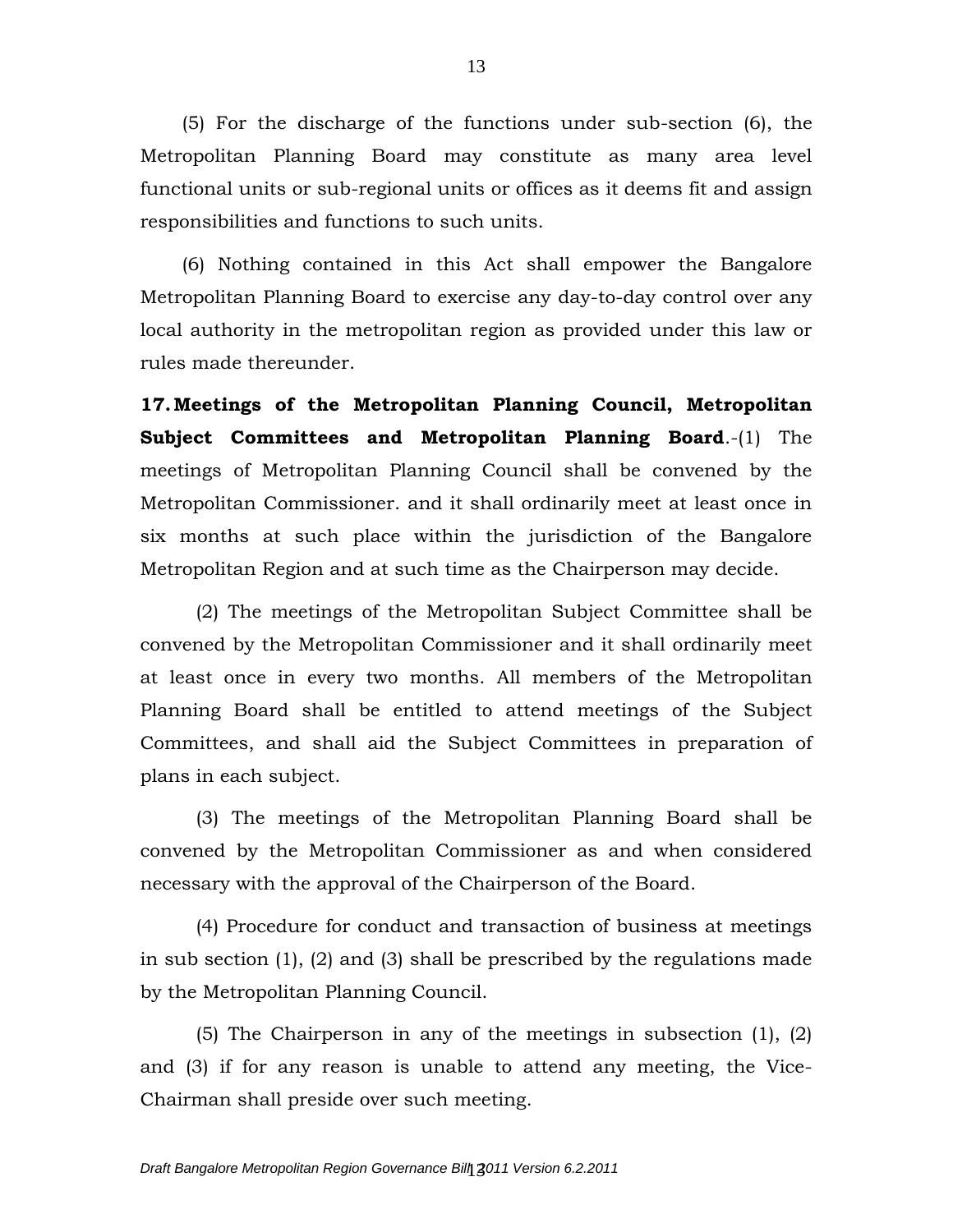**18.Functions of Metropolitan Subject Committees.-** Functions of Metropolitan Subject Committee shall include.-

- (a) preparation of sectoral development plan in consultation with experts in respective fields;
- (b) reviewing and guiding implementation of sectoral development plans after they are approved by the Metropolitan Planning Council;
- (c) Any other function entrusted by the Metropolitan Planning Council or the Metropolitan Planning Board.

**19. Officers and staff.-** (1) State Government in consultation with the Metropolitan Planning Board may appoint one or more Additional, Joint or Deputy or Assistant Metropolitan Planning Commissioners for the purpose of carrying out the functions under the Act.

(2) The Metropolitan Planning Board may sanction creation of such other posts of officers and servants as may be necessary for the efficient performance of the functions of the Board.

(3) The conditions of recruitment, appointment and service shall be as such determined by the rules made in this behalf.

**20.Establishment schedule.-(**1) The Metropolitan Commissioner shall lay before the Metropolitan Planning Board a Schedule setting forth the designations and grades of the officers and servants who should in his opinion constitute the Metropolitan Planning Board establishment and embodying his proposals with regard to the salaries, fees and allowances payable to them.

(2) The Metropolitan Planning Board may either approve or amend such Schedule as it thinks fit and shall lay it before the Metropolitan Planning Council with its remarks, if any.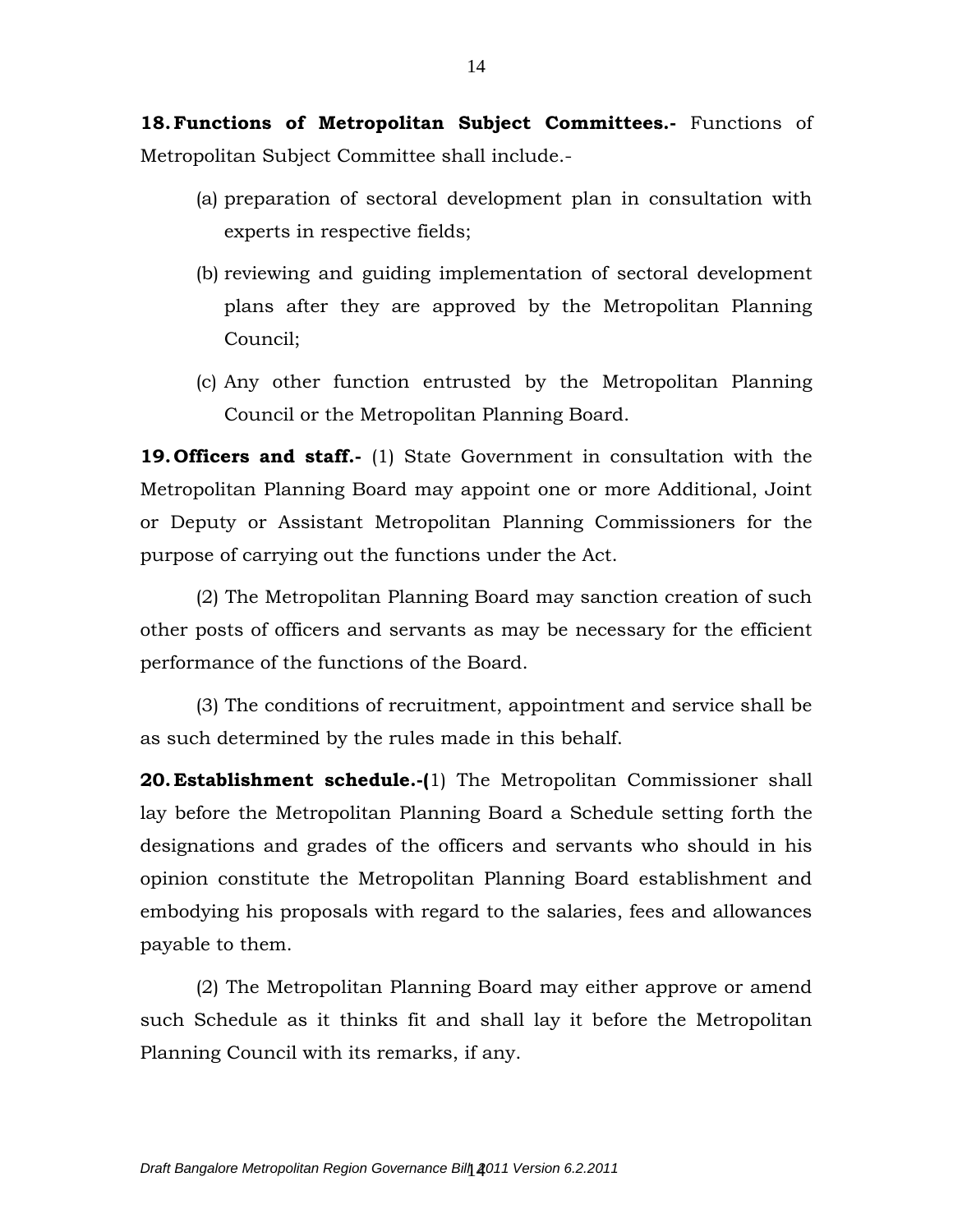(3) The Metropolitan Planning Council shall sanction such schedule with or without modifications as it thinks fit and may from time to time amend it at the instance of the Metropolitan Commissioner and the Metropolitan Planning Board.

## **CHAPTER III**

#### **FINANCE, ACCOUNTS AND AUDIT**

**21.Metropolitan Planning Development Fund.-** All moneys received out of the consolidated fund of the state or as the case may be consolidated fund of India directly or indirectly through Corporation Fund under the Karnataka Municipal Corporation Act, 1976, Municipal Fund under the Karnataka Municipalities Act, 1976 or through any local body, authority or board under any other law for the time being in force shall be held, applied and disposed of in accordance with the provisions of this Act and such other law and the rules, regulations made thereon.

**22.Accounts and audit.-** (1) The Board shall cause to be maintained the accounts of all receipts and expenditure of the Bangalore Metropolitan Planning Development Fund in such form and manner as may be prescribed.

(2) The Metropolitan Planning Council shall appoint one of the officers of the Board as the Chief Auditor who shall subject to supervision and control of the Controller of State Accounts conduct an audit of the accounts of the Board annually.

(3) The Chief Auditor appointed under sub-section (2) shall have access to the accounts of the Board and to all receipts and expenditure relating thereto and the Metropolitan Commissioner or any officer specified in this behalf by him shall furnish any information concerning any receipt of expenditure which may be required for audit.

(4) The Chief Auditor of the Board shall report to the Board any material impropriety which he may observe in the expenditure or in the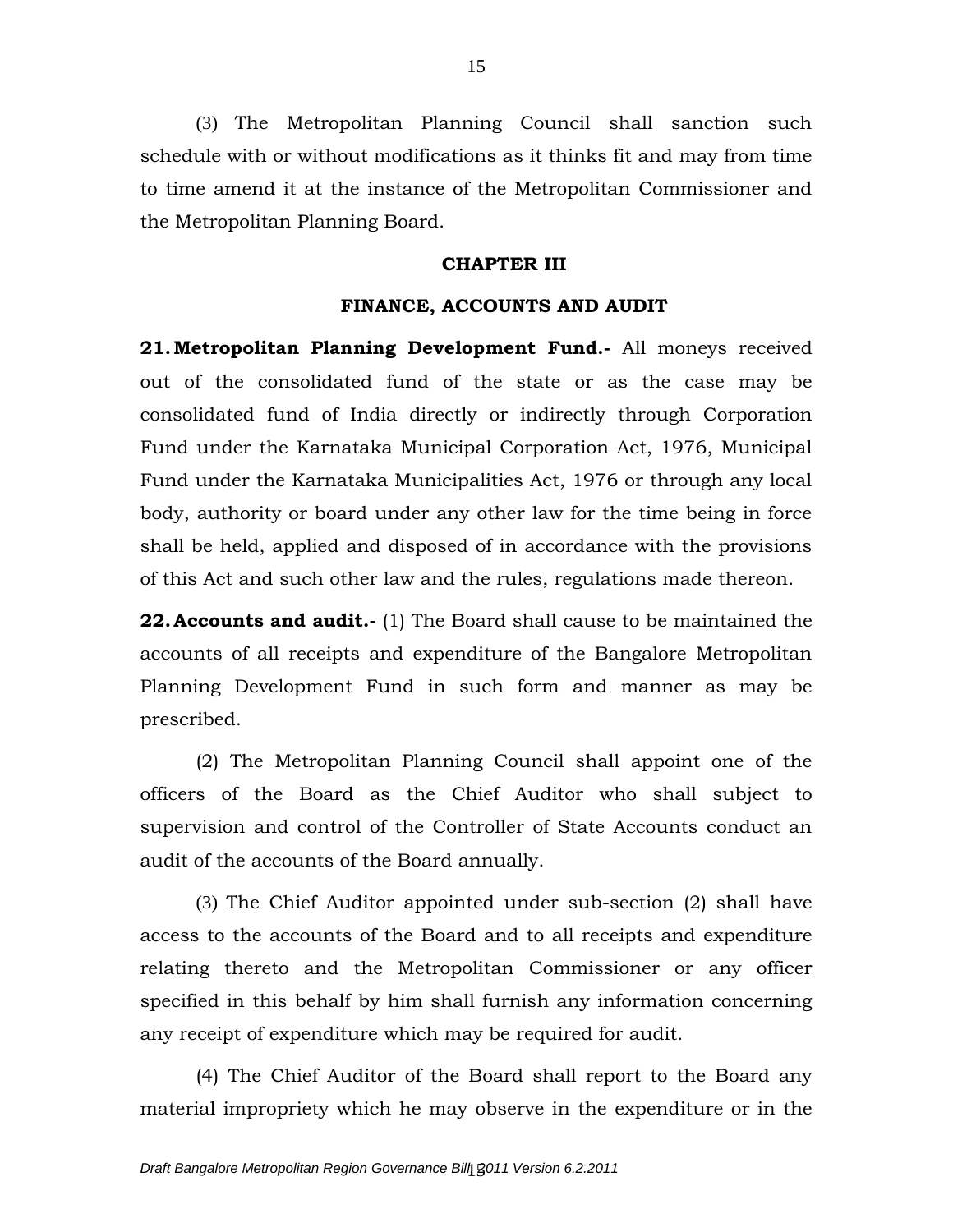recovery of all the moneys due to the Board Account and shall furnish such matter as may be laid down in the rules.

(5) As soon as the accounts have been audited, the Board shall place replies or compliance of observations on the report of the Chief auditor to the Metropolitan Planning Council and thereafter the report shall be submitted to the State Government.

(6) The Board shall comply with such directions as the State Government may, after perusal of the report of the Chief Auditor and action of the Board thereon think fit to issue.

**23. Budget estimates of expenditure and income to be prepared annually by the Metropolitan Commissioner.-** The Metropolitan Commissioner shall prepare, every year on before the fifteenth day of January each year prepare and submit to the Metropolitan Subject Committee, in such form and at such time as may be prescribed, an annual budget estimate containing a detailed estimate of income and expenditure for the ensuing year, and, it is in his opinion necessary or expedient to vary taxation or to raise loans shall submit his proposals in regard thereto.

**24. Budget estimates to be prepared by the Metropolitan Subject Committee.**- (1) The Metropolitan Subject Committee shall, on or as soon as may be, after the fifteenth day of January each year consider the Budget estimates and proposals of the Metropolitan Commissioner and after having obtained the proposals of other Subject Committees and such other detailed information, if any, as it shall think fit to require from the Metropolitan Commissioner and having regard to all requirements of this Act, shall prepare therefrom subject to such modifications and additions therein or thereto as it shall think fit, a budget estimate of the income and expenditure of the Metropolitan Planning Council for the next year.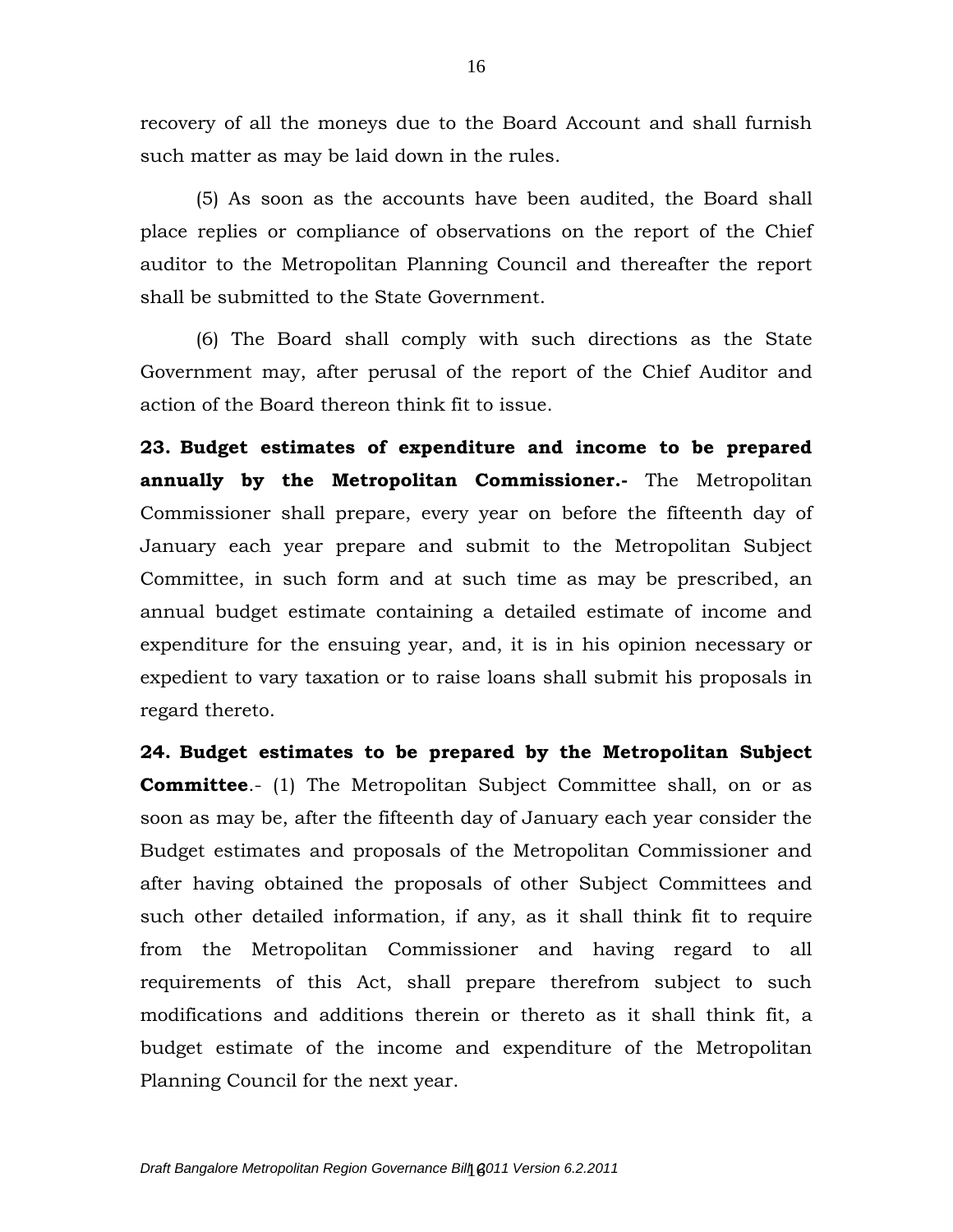(2) In such budget estimate, the Metropolitan Subject Committee shall,-

(a) provide for the payment, as they fall due of all installments of principal and interest for which the Metropolitan Planning Board may be liable on account of loans;

(b) allow a cash balance at the end of the year of not less than ten lakhs of rupees under General Account – Revenue.

(3) The Metropolitan Commissioner shall cause the budget estimate as finally approved by the Metropolitan Subject Committee to be printed and shall not, later than the first day of the February, forward a printed copy thereof to each of the Member of the Metropolitan Planning Council.

**25.Consideration of the budget estimate by the Metropolitan Planning Council**.- At a meeting of the Metropolitan Planning Council, which shall be called for some day in the first week of February the budget estimate prepared by the Metropolitan Subject Committee shall be laid before the Metropolitan Planning Council.

**26.Procedure for Metropolitan Planning Council**.- The Metropolitan Planning Council may refer the budget estimate back to the Metropolitan Subject Committee for further consideration and resubmission within a specified time or adopt the budget estimate or any revised budget estimate submitted to it either as it stands or subject to such alteration as it deems expedient:

Provided that the budget finally adopted by the Metropolitan Planning Council shall make adequate and suitable provision for each of the matters referred to in clauses (a) and (b) of sub-section (2) of Section 24.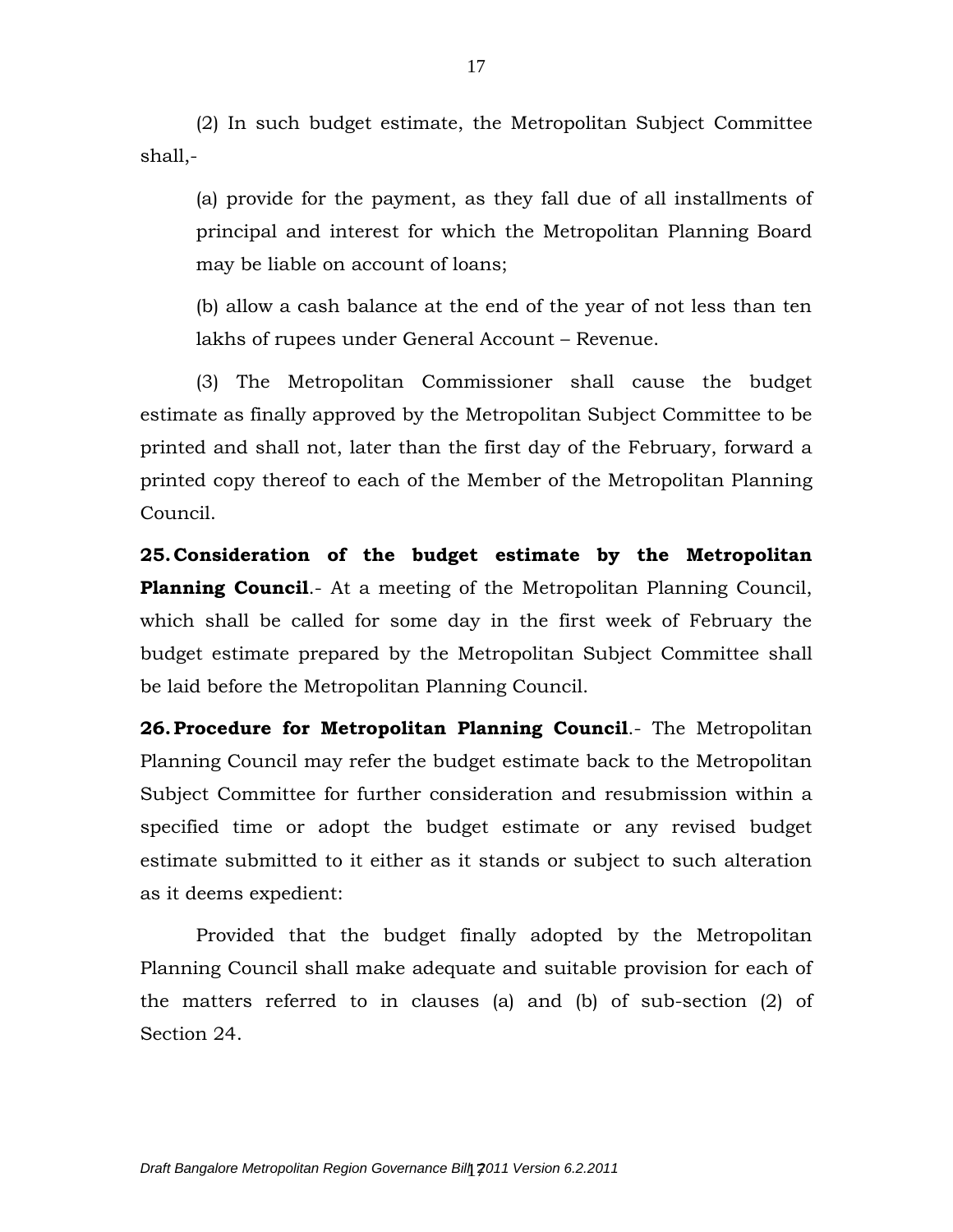**27. Obligation to pass the budget before the beginning of the year**.- (1) The Metropolitan Planning Council shall finally pass the budget estimate at least three weeks before the beginning of the year to which it relates and shall forthwith submit a copy thereof to the Government.

(2) The Government may sanction the budget in its entirety or subject to such modification as it thinks fit:

Provided however that if within two months of the date of receipt of the budget, the Government does not communicate any orders thereon, the budget shall be deemed to have been sanctioned by the Government.

**28.Metropolitan Planning Council may pass supplemental budget.-** The Metropolitan Planning Council may, on the recommendations of the Metropolitan Subject Committee (Finance), during the year pass a supplemental budget estimate for the purpose of meeting any special or unforeseen requirements, arising during that year; so however that the estimated cash balance under General Account-Revenue at the close of the year shall be reduced to less than ten lakhs rupees.

Provided no item shall be included in the supplemental budget which had been disallowed by the Government while sanctioning the Budget.

**29.Power of Board to borrow**.-The Board may from time to time, with the previous sanction of the Metropolitan Planning Council, and subject to the provisions of this Act, and to such conditions as may be prescribed in this behalf, borrow any sum required for the purposes of this Act.

**30.Power to levy fines, charges and fees.**- (1) It shall be lawful Metropolitan Planning Council to levy fines, charges and fees for the discharge of the functions under this Act by the Metropolitan Planning Board or any officer authorised by the Metropolitan Planning Board in the manner prescribed under the regulations made in this behalf.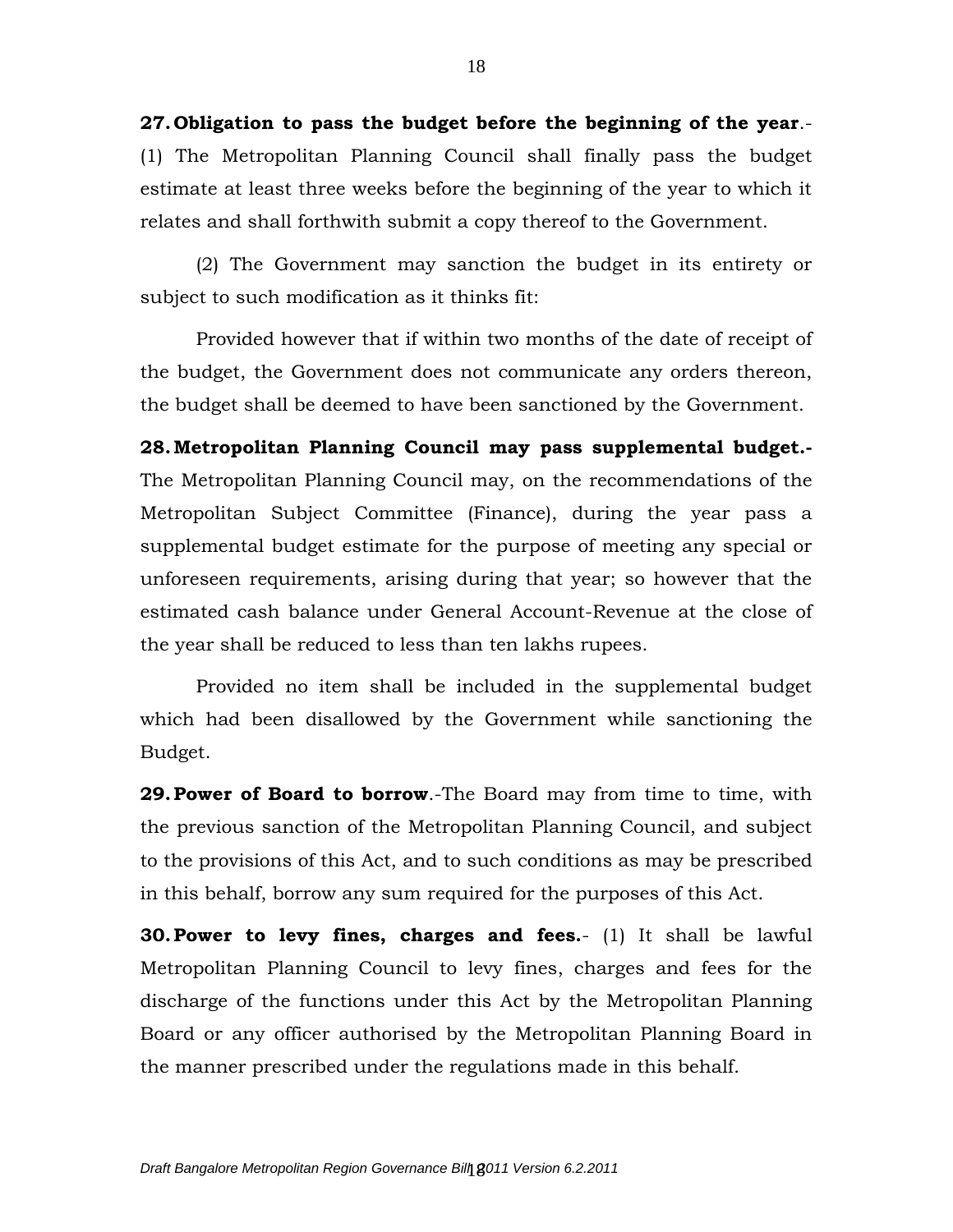(2) Levy of charges or fees on the local authorities for the service and approval of the development and investment plans submitted by it, shall be binding on the local authorities notwithstanding anything contained in any other law for the time being in force.

**31.Financial rules.-** Save as otherwise provided in this Act, the financial rules of the Metropolitan Planning Council shall be as prescribed.

**32.Powers of entry.-** The Metropolitan Commissioner may authorise any person to enter into or upon any land or building with or without assistants or workmen for the purposes of,-

(a) making any enquiry, inspection, measurement or survey or taking levels for such land or building;

(b) examining works under construction and ascertaining the course of sewers and drains;

(c) digging or boring into the sub-soil;

(d) setting out boundaries and demarcation of intended alignment of roads, public utilities and other works.

(e) making such levels, boundaries demarcations and lines by placing marks and cutting trenches;

(f) ascertaining whether any land or property is being affected in the spatial and development plan/development scheme/town planning scheme/road/public utilities alignments etc, or has been developed in contravention of any plan or in contravention of any conditions subject to which such permission has been granted; or

(g) doing any other thing necessary for the efficient administration of this Act: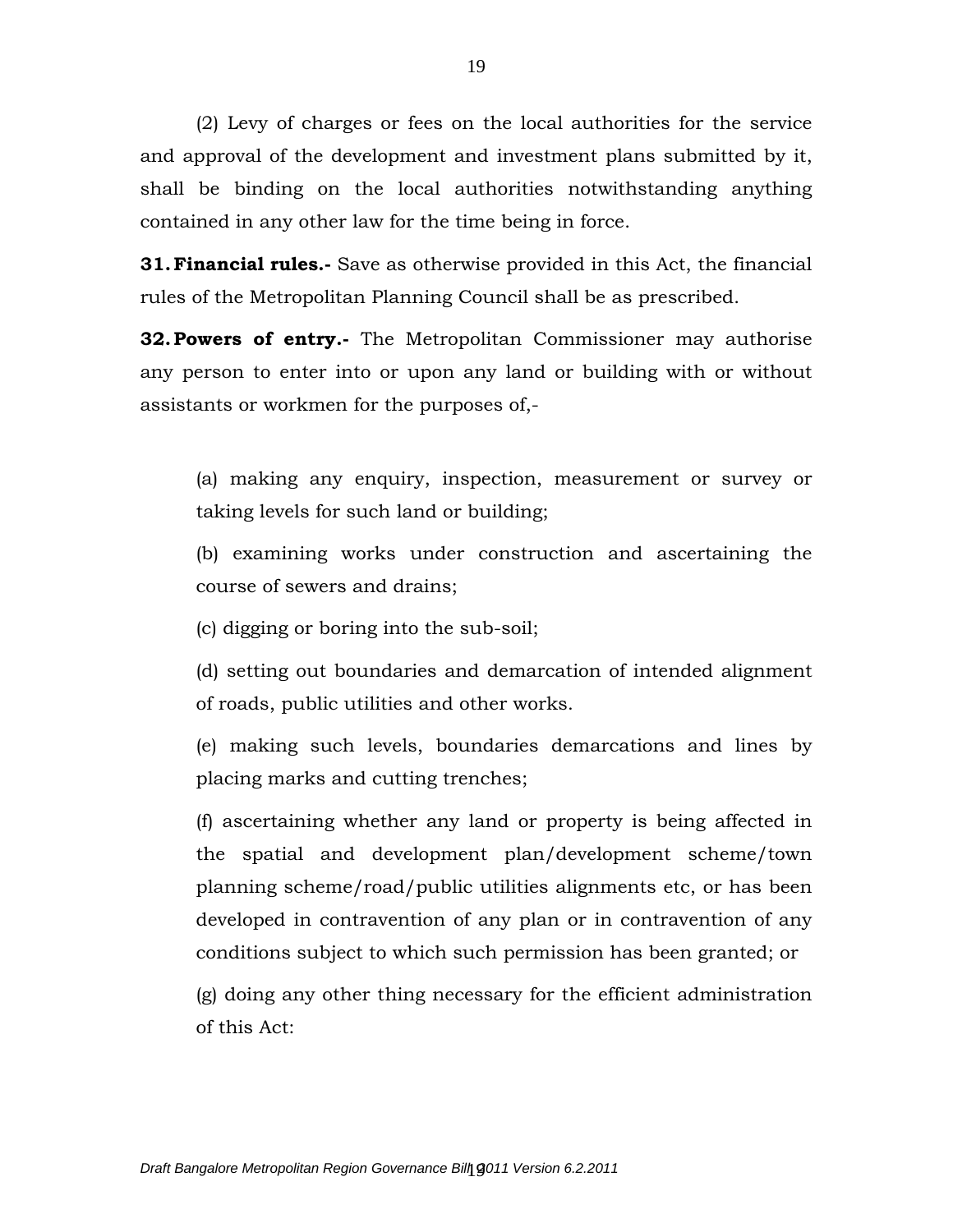Provided that,-

- (i) no such entry shall be made except between the hours of 6.00 A.M. and 6.00 P.M.
- (ii) the development rights of the owner of the land would not be affected by such actions or by grounding of the said network.
- (iii) sufficient opportunity shall in every instance be given to enable women or children, if any, to withdraw from such land or building;
- (iv) due regard shall always be had, so far as may be, compatible with the exigencies of the purpose for which the entry is made, to the social and religious usage of the occupants of the land or building entered.

**33.Directions by the Metropolitan Planning Board.**- (1) Notwithstanding anything contained in any law, the Metropolitan Planning Board may, in order to carry out the development plans and schemes formulated under section 13 or any town planning scheme may issue direction to any local authority or agency established under any laws of the state as are connected with developmental activities in the Bangalore Metropolitan Region.

(2) Notwithstanding anything contained in any other law for the time being in force, every such direction shall be complied with by the body to which it is issued. On failure, it shall be competent for the Bangalore Metropolitan Planning Board to take necessary action to carry out the directions issued under sub-section (1) and recover expenses, if any, incurred therefor from the body concerned.

(3) Any dispute which arises between the Bangalore Metropolitan Planning Board and local authorities or agencies referred to in subsection (1) in respect of the directions issued to them shall be determined by the State Government whose decision shall be final.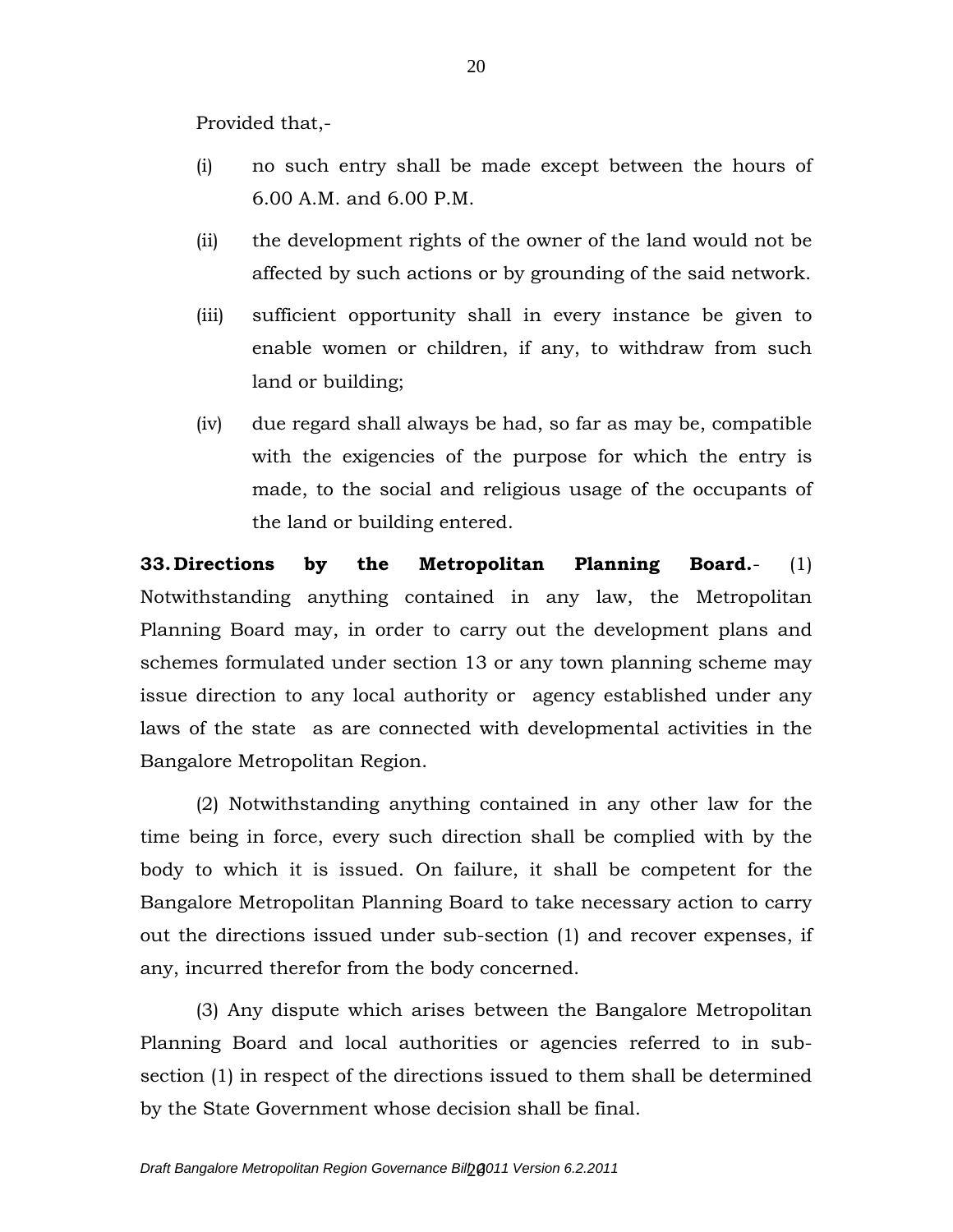**34.Metropolitan Commissioner or any officer to attend meetings of local authorities and agencies** (1) The Metropolitan Commissioner or any officer authorised by him shall be entitled to attend and take part in the meetings of the local authorities and agencies in Bangalore Metropolitan Region but he shall have no right to vote.

(2) The said bodies shall invite the Metropolitan Commissioner to attend their meetings.

**35.Members and officers to be public servants**.- Every member, every officer and other employee of the Bangalore Metropolitan Planning Board shall be deemed to be a public servant within the meaning of section 21 of the Indian Penal Code.

**36.Protection of action taken in good faith**.- No suit, prosecution or other legal proceedings shall lie against any person for anything which is in good faith done or intended to be done under this Act or any rule or regulation made thereunder.

**37.Power to delegate.**- The Bangalore Metropolitan Planning Board may, by notification, direct that any power exercisable by it under this Act except the power to make regulation may also be exercised by the Chairman or such officer of the Authority as may be specified in the notification subject to such restrictions and conditions as may be specified therein.

**38. Power of the Government to make rules.** (1) The Government may after previous publication by notification make rules for carrying out the purposes of this Chapter.

Provided that no previous publication shall be necessary for any rule made for the first time after the appointed date of commencement of this Act.

(2) In particular and without prejudice to the generality of the foregoing power such rules may -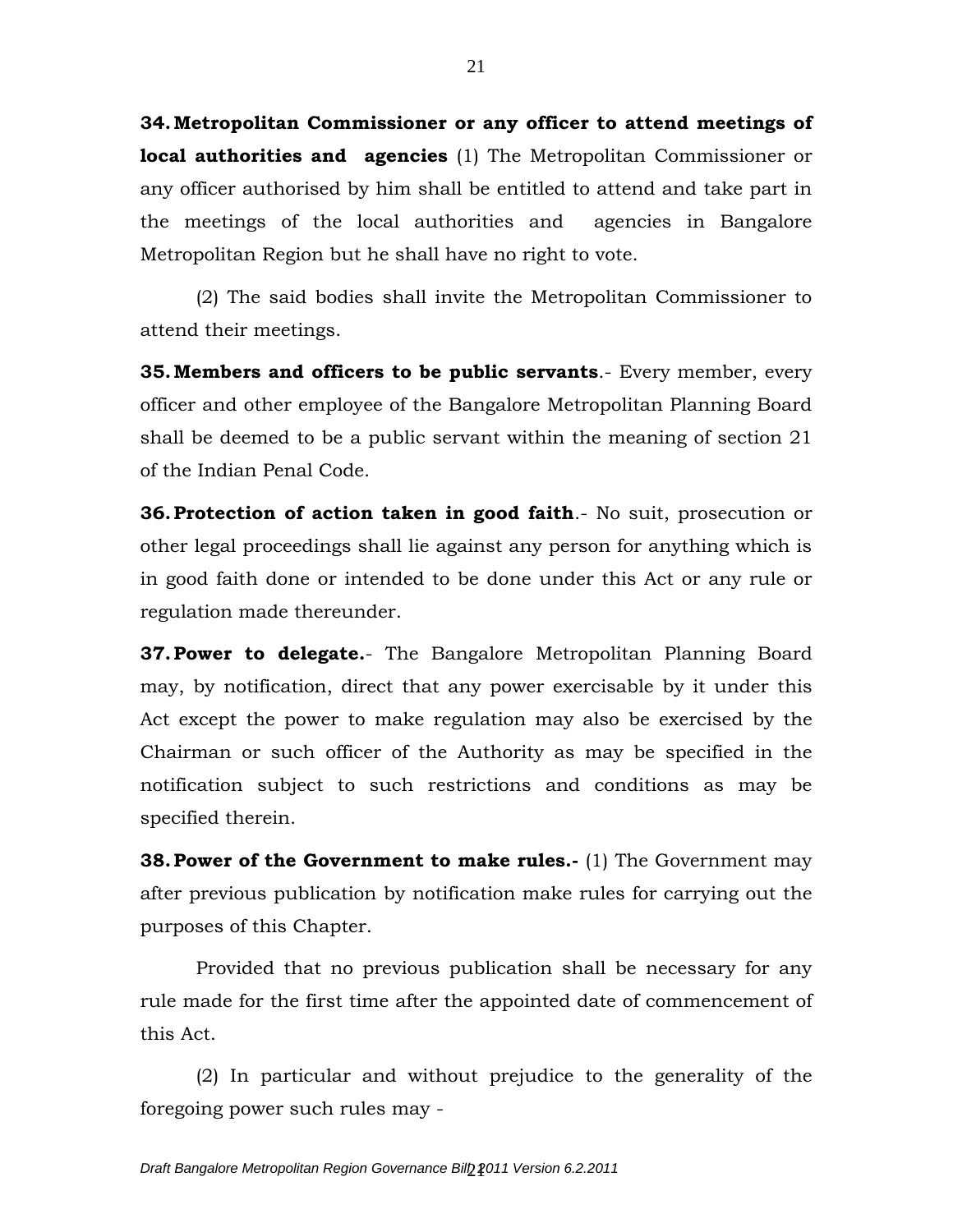- (a) provide for all matters expressly required or allowed by this Act to be prescribed;
- (b) prescribe the accounts to be kept and the manner in which such accounts shall be audited and published;
- (c) provide for conduct of business and proceedings of the meetings
- (d) prescribe the forms of all registers, reports and returns, the manner in which such registers shall be maintained, the dates on which the reports and returns shall be made and the officers to whom they shall be sent, as also of warrants and notices of sale;
- (e) prescribe the powers of auditors, inspecting and superintending officers authorised to hold inquiries to summon and examine witnesses and to compel the production of documents and all other matters connected with audit, inspection and superintendence.

**39.Power to make regulations.**- The Board may, by notification and with previous sanction of the Government, make regulations not inconsistent with this Act and the rules made thereunder for enabling it to perform its functions under this Act.

**40.Act to over-ride other laws**.-The provisions of this Act shall have effect notwithstanding anything inconsistent therewith contained in any other law for the time being in force.

**41.Amendment of certain laws.-** On and from the date of commencement of this Part, the enactments mentioned in Schedule of amendments appended to this Act, shall stand amended, to the extent and in the manner mentioned therein.

**42.Bangalore Infrastructure Development Authority**–(1) The Bangalore Development Authority, constituted under the Bangalore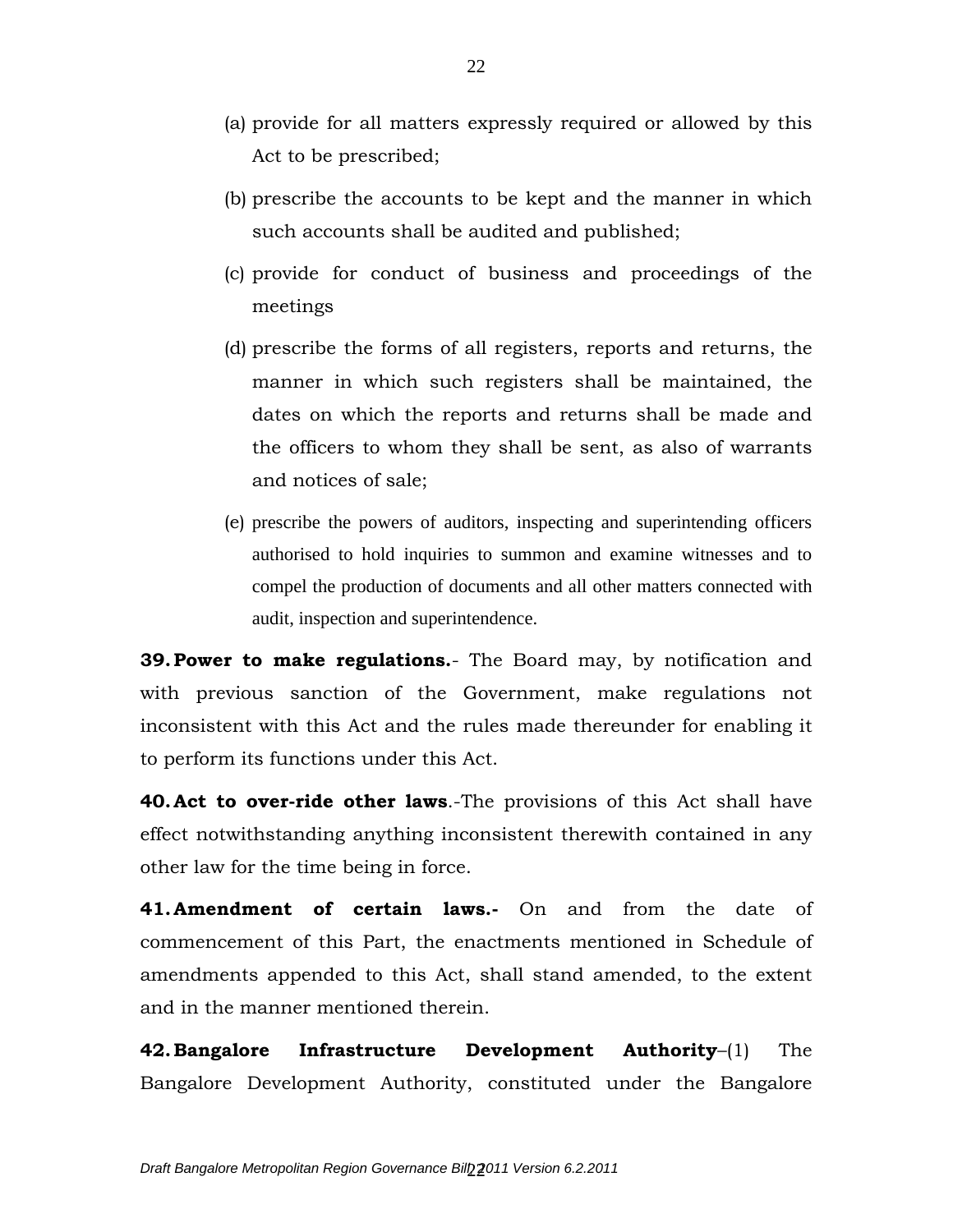Development Authority Act, 1976 shall be deemed to have been reconstituted as the Infrastructure Development Authority for the Bangalore Metropolitan Region, to be called as Bangalore Infrastructure Development Authority.

(2) The Bangalore Infrastructure Development Authority may undertake infrastructure development works in the Bangalore Metropolitan Region including land development and housing and such other works as may be assigned to it by the Metropolitan Planning Council or as the case may be any local authority under the Bangalore Metropolitan Region pursuant to the Metropolitan Development and Investment Plan.

(3) Bangalore Infrastructure Development Authority shall cease to be a planning authority for either Bruhat Bangalore Mahanagara Palike or any areas specified by the government under Karnataka Town and Country Planning Act,1961 or under Bangalore Development Authority Act for the purposes of regulation of land use under Section 14, 15, 16, 17, 18 and 19 of the Karnataka Town and Country Planning Act.

# **PART II**

#### **CHAPTER III**

#### **MUNICIPAL CORPORATION**

**43.Definitions.-** (1) In this Part, unless the context otherwise requires.-

- (a) "Municipal Corporation" means a Municipal Corporation referred to in Section 37.
- (b) "Corporation Council" means Corporation Council referred to in Section 38.
- (c) "Corporation Accounts Committee" means Municipal Corporation Council Committee referred to in Section 44.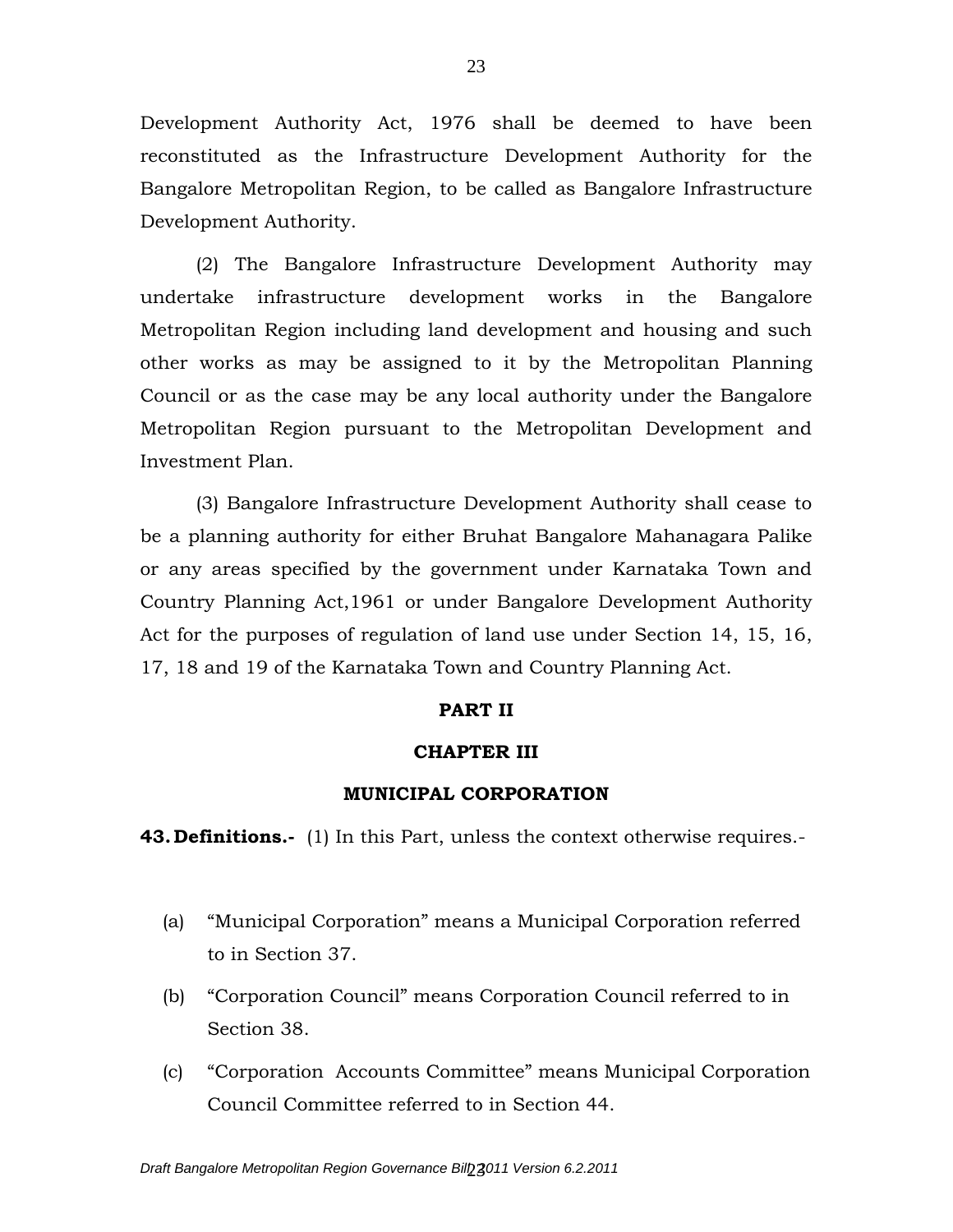- (d) "Corporation Authorities" means corporation authorities referred to in Section 39.
- (e) "Chief Commissioner" means Chief Commissioner referred to in section 55 under this Chapter.

**44.Constitution of Municipal Corporation**. - For the purposes of this Part, in the Bangalore Metropolitan Region, constitution of municipal corporation is governed by the provisions contained in Karnataka Municipal Corporation Act, 1976.

**45.Constitution of Corporation Council.-** (1) The Councillors elected in general election or a by-election of a municipal corporation and the members nominated by the State Government shall constitute the Corporation Council.

Provided that the Municipal Council, unless dissolved earlier, shall continue in office till the next Municipal Corporation Council assumes office.

(2) The Municipal Corporation Council unless dissolved earlier, shall hold office for a period of four years from the date appointed for its first meeting after the general election and no longer:

# **CHAPTER IV**

# **AUTHORITIES OF MUNICIPAL CORPORATION**

**46.Authorities of Municipal Corporation.-** (1) The following shall be the municipal authorities of the Municipal Corporation charged with carrying out the provisions of this Act, namely.-

- (a) Corporation Council
- (b) Mayor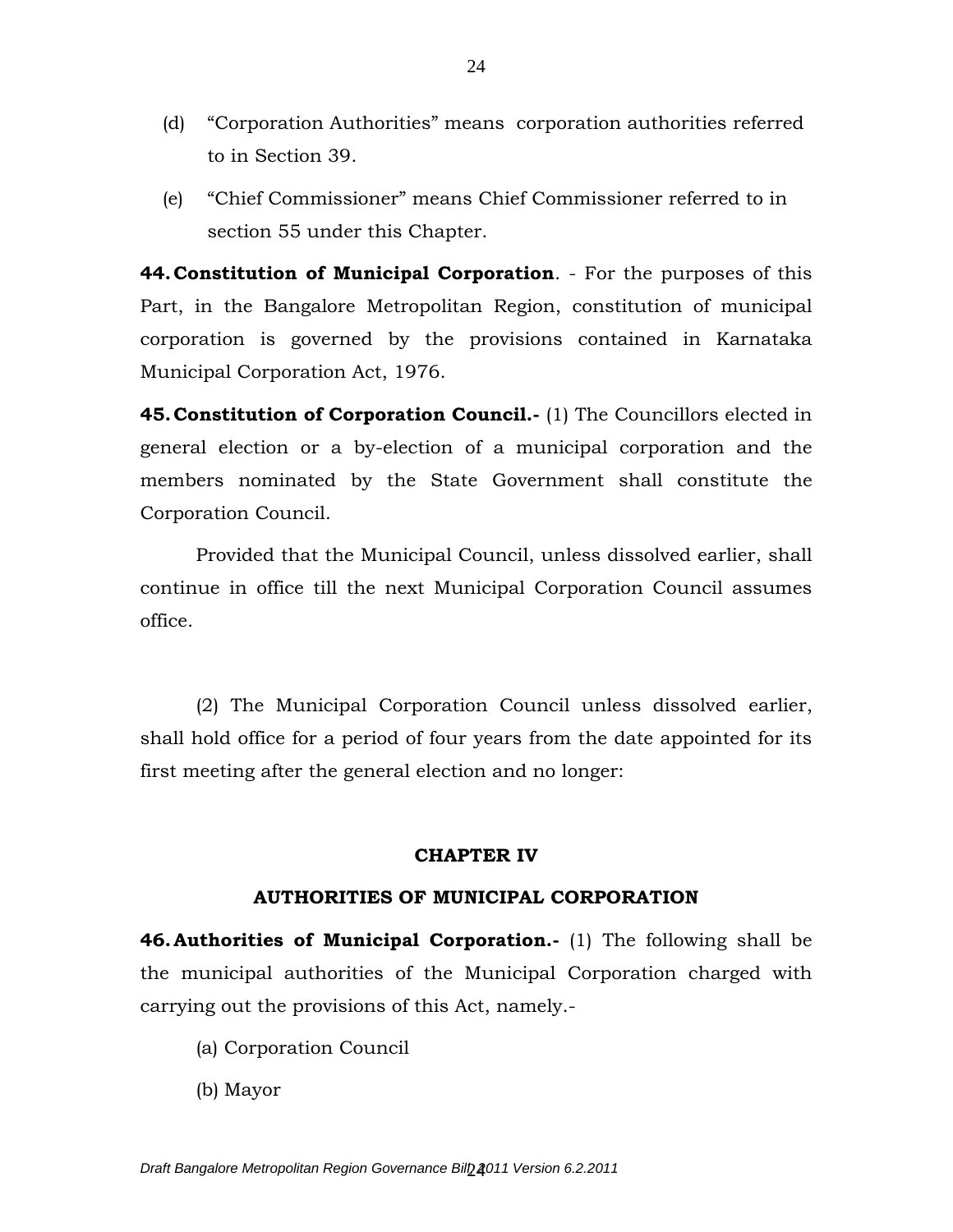- (c) Mayoral Committee
- (d) Chief Commissioner

**47.Election of Chairperson and Deputy Chairperson of Corporation Council.**- (1) The Corporation Council shall, at its first meeting after a general election of councillors and at its first meeting in the same month in each year thereafter, elect,-

- (a) one of its councillors to be the Chairperson
- (b) one other councillor to be the Deputy Chairperson

(2) Positions of Chairperson and Deputy Chairperson under subsection (1) shall be reserved on rotation basis for Scheduled Castes, Scheduled Tribes and Backward Classes and Women in accordance with the rules made in this behalf.

(3) The Chairperson or the Deputy Chairperson elected under clause (a) and (b) of sub-section (1) shall hold office, for a period of twelve months from the date of his or her election and shall, notwithstanding the expiry of the said period, continue in office till his or her successor is elected, provided that in the meantime he does not cease to be a councillor.

(4) If any casual vacancy occurs either by resignation or otherwise in the office of the Chairperson or Deputy Chairperson, the Corporation Council shall, elect one of the councillors to fill the vacancy to hold office so long as the person in whose place he is elected would, but for the occurrence of the vacancy, have held office in the manner prescribed.

(5) The Chairperson of Corporation may resign his office at any time by notice in writing addressed to the Deputy Chairperson of Corporation, and delivered to the Commissioner and in the absence of the Deputy Chairperson of Corporation addressed to the Commissioner and delivered to him.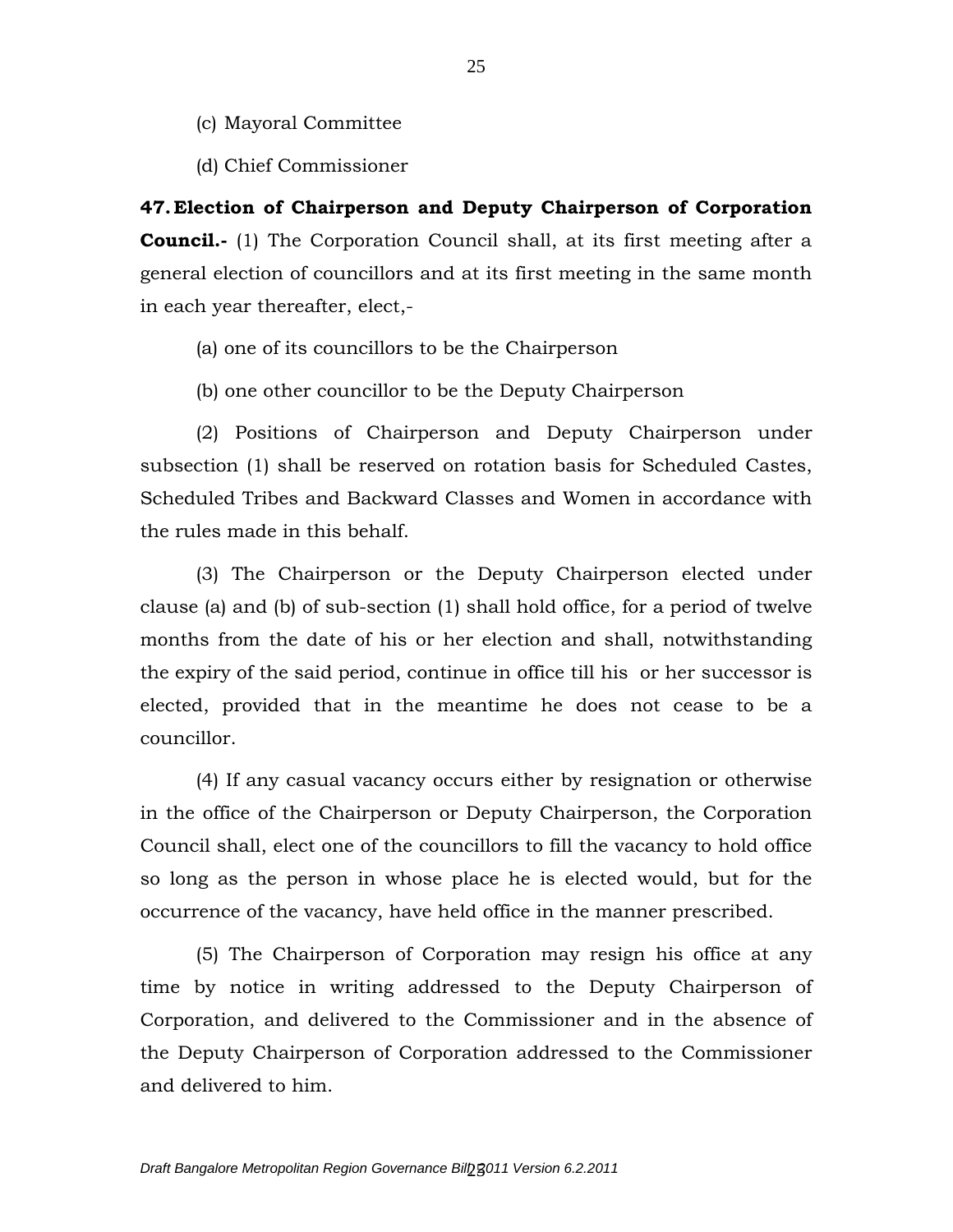**48.Mayor and Deputy Mayor.-** (1) The Corporation shall within two months after a general election of the Councillors shall elect with at least a simple majority

- (a) one of its Councillors referred to in clause (a) of section 7 of Karnataka Municipal Corporation Act, 1976 to be the Mayor.
- (b) The Mayor shall appoint one person amongst the councillors referred to in sub-section (1) (a) to be Deputy Mayor.

 Provided the first meeting of the corporation after the general election shall be held as early as possible after the publication of the results of such election in the gazette.

 (2) The Mayor or the Deputy Mayor shall hold office for four years from the date of his or her election and shall, not withstanding the expiry of the said period, continue in office till his successor is elected, provided that in the meantime he does not cease to be a councillor.

 (3) If any casual vacancy occurs in the office of the Mayor or Deputy Mayor, the Corporation shall, after the occurrence of the vacancy, choose one of the Councillors referred to in clause (a) of sub-section (7) of Karnataka Municipal Corporation Act, 1976 to fill the vacancy and every Mayor or Deputy Mayor so elected shall hold office so long as the person in whose place he is elected, but for the occurrence of the vacancy, have held office.

**49.Mayoral Committee.-** (1) There shall be a Mayoral Committee for the municipal corporation which shall consist of such number of members not exceeding two thirds of the total number of corporators including the Deputy Mayor.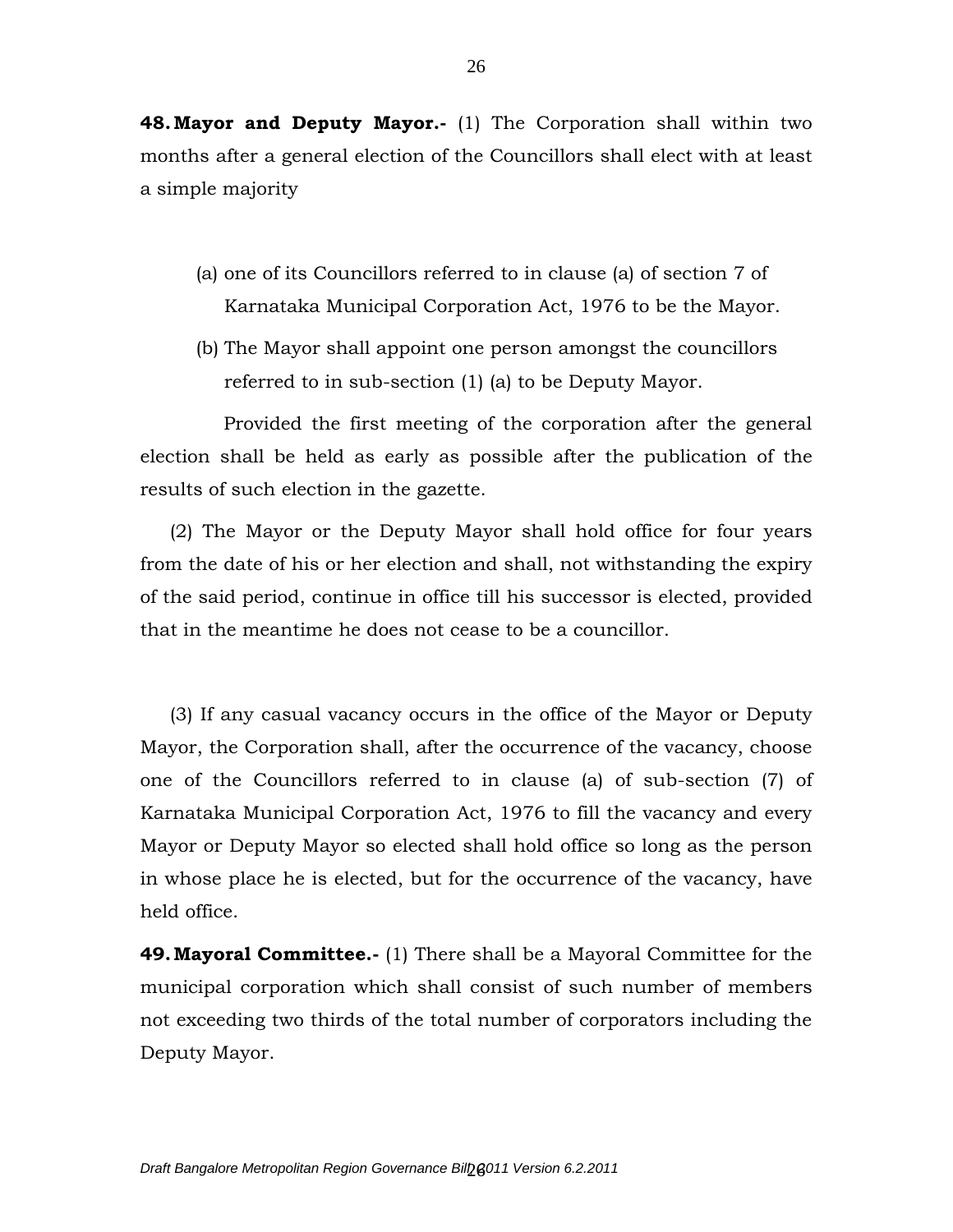(2) Not exceeding one third of the number of members under subsection (1) who subject experts shall be nominated as consultative members to the Mayoral Committee in the manner prescribed.

(3) The roles and responsibility of the consultative members of the Mayoral Committee shall be as may be prescribed.

(4) the Mayor elected under section 41 shall be the Chairperson of the Mayoral Committee.

(5) Members of the Mayoral Committee under sub-section (1) and (2) shall be as appointed by the Mayor and they shall continue to hold office at his or her pleasure.

**50.Allocation of business to Mayoral Committee.-** The Mayor shall allocate the business for himself or herself, Deputy Mayor and among the members of the Mayoral Committee for any of the following matters:

- (a) Finance
- (b) Mobility infrastructure (roads, bridges, drains, sidewalks)
- (c) City Planning
- (d) Environment and Ecology
- (e) Water supply and sewerage.
- (f) Public health and sanitation (solid waste management)
- (g) Urban Poverty Alleviation and social justice
- (h) Markets and buildings
- (i) Education

Any other matter not specifically assigned above.

**51. Corporation Accounts Committee.**- (1) The corporation shall, at its first meeting in each year or as soon as may be at any meeting subsequent thereto, constitute a Corporation Accounts Committee.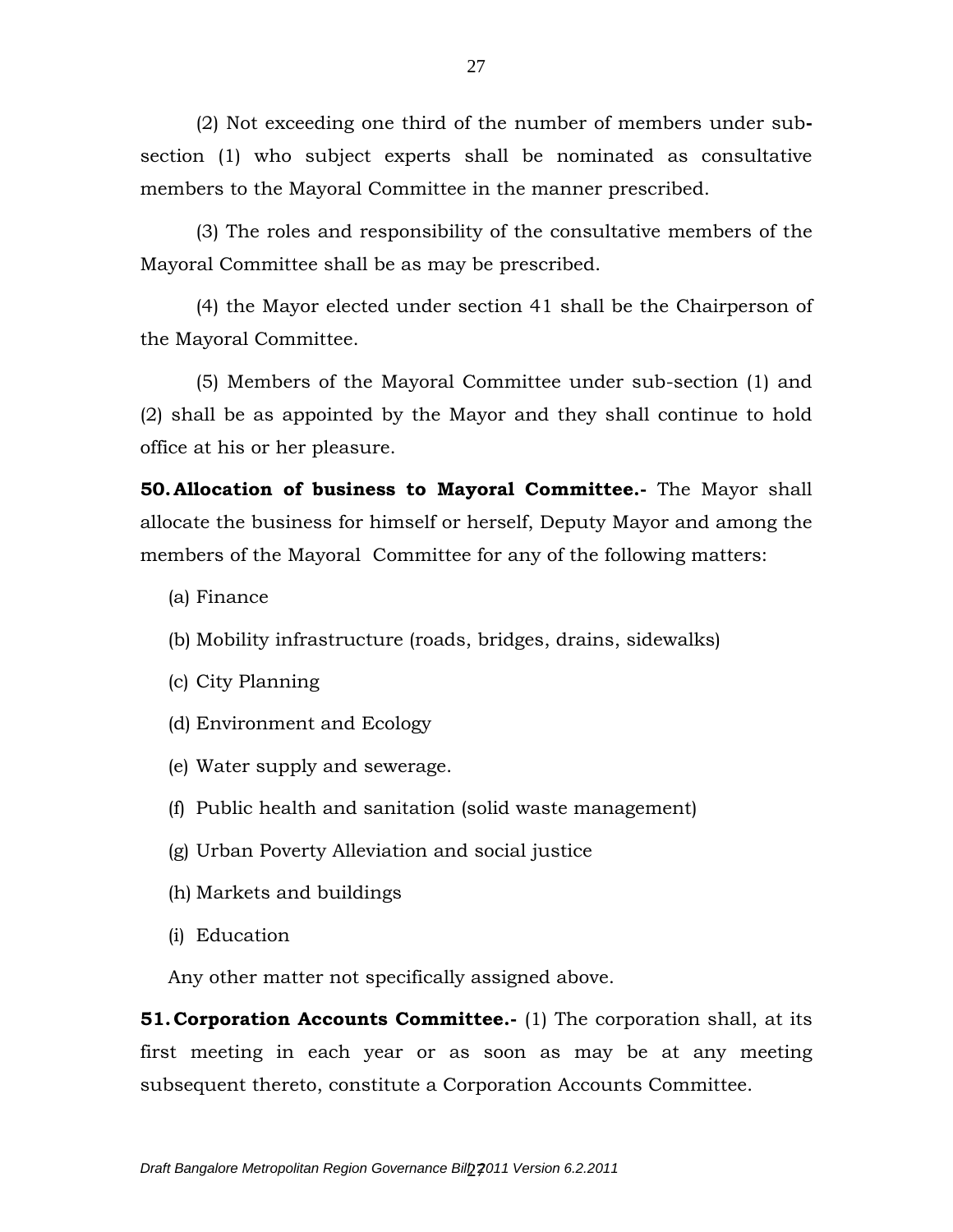(2) Corporation Accounts Committee under subsection (1) shall consist of not more than nine councillors elected at its first meeting after general elections according to the principle of proportional representation by means of a single transferable vote and hold office for a period of twenty months from the date of election;

(3) such number of persons, both being members, officers, or employees of the Corporation and not exceeding two in number having knowledge and experience in financial matters, as may be nominated by the Mayoral Committee provided they have no voting rights.

(4) Subject to other provisions of this Act, the members of the Corporation Accounts Committee shall hold office until a new Corporation Accounts Committee is constituted.

(5) Where a casual vacancy occurs by resignation or otherwise in the membership of a Corporation Accounts Committee it shall be filled by the Corporation by the election of another Councillor in the manner prescribed to hold office only so long as the person in whose place he is elected would, but for the occurrence of the vacancy, have held.

**52.Chairperson of the Corporation Accounts Committee.-** (1) Each Corporation Committee shall elect one of its members as Chairperson in the manner prescribed.

(2) Notwithstanding the provisions of sub-section (2) the Chairperson shall vacate his or her office when he ceases to be a member of the Corporation Committee.

(3) If any casual vacancy occurs in the office of Chairperson, the Corporation Committee concerned, after the occurrence of such vacancy, elect one of its members to fill such vacancy in the manner prescribed to hold office so long as the person in whose place he is elected would, but for the occurrence of the vacancy have held.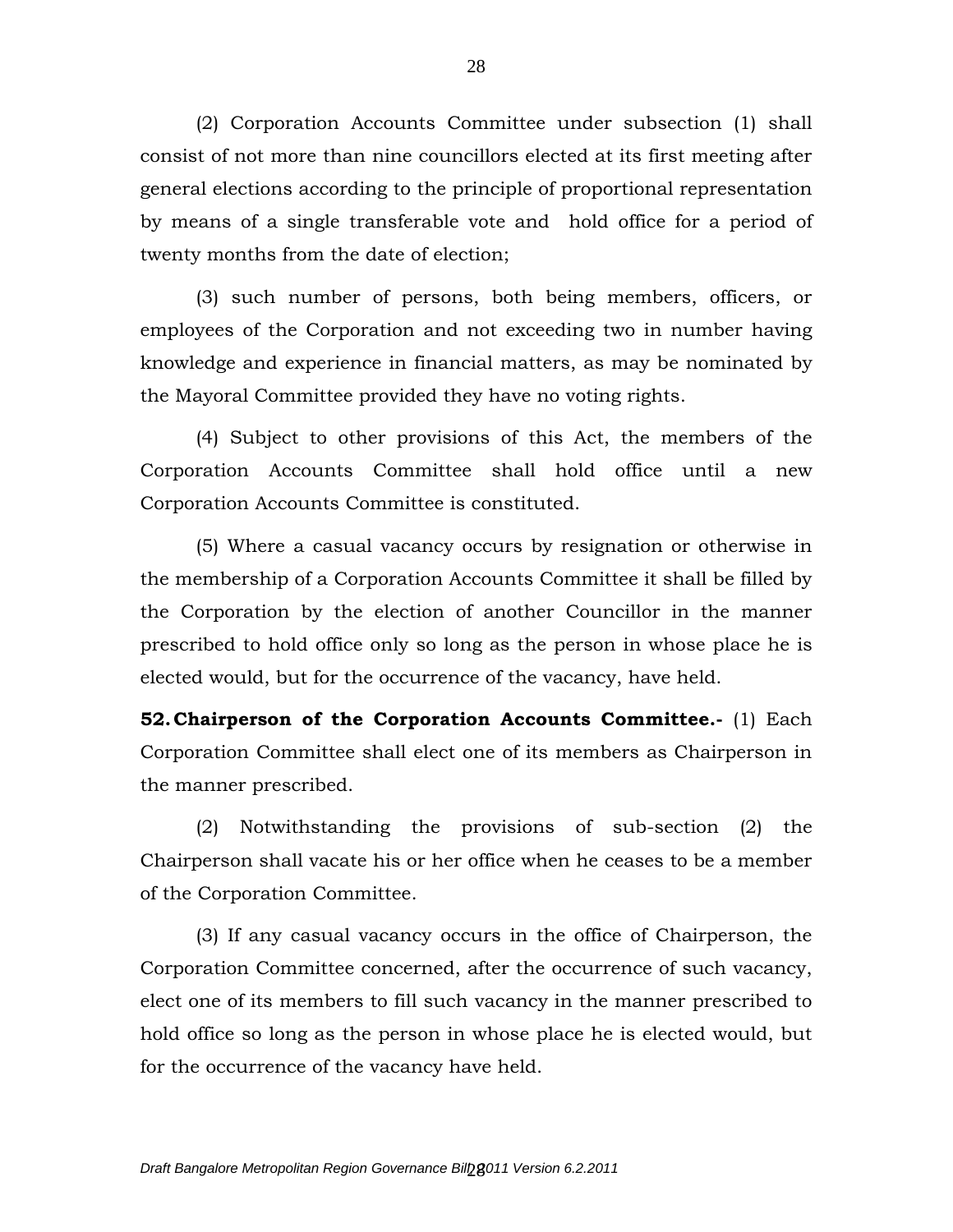**53.Corporation Consultative Committee.-** (1) The Mayoral Committee may constitute such number of Corporation Consultative Committees for such purposes as deemed fit.

(2) Each such Committee shall consist of not more than nine elected and nominated members in the discharge of its function.

(3) The Consultative Committee may aid and advice the Mayoral Committee on matters entrusted to it.

(4) The manner of transaction of business of the Corporation Consultative Committee shall be such as may be specified by the Mayoral Committee.

**54.Functions of Corporation Accounts Committee.-** (1) Subject to regulations of transaction made in this behalf it shall be the duty of Corporation Accounts Committees

- (a) to examine the accounts of the municipality.
- (b) to examine and scrutinize the report of special audit if any;
- (c) to place its report for consideration before the Corporation Council every year and from time to time.
- (d) to discharge such other functions as may be entrusted by the Corporation Council.

**55. Honoraria, fees or allowances.-** (1) From out of the Corporation funds such honoraria, fees or allowances as may be determined by the Government may be paid to Mayor, the Deputy Mayor, the Councillors, Members of the Mayoral Committee, Consultative Committee and Ward Committee.

(2) The Corporation shall place at the disposal of the Mayor annually by way of sumptuary allowance such sum not exceeding the limit as may be prescribed.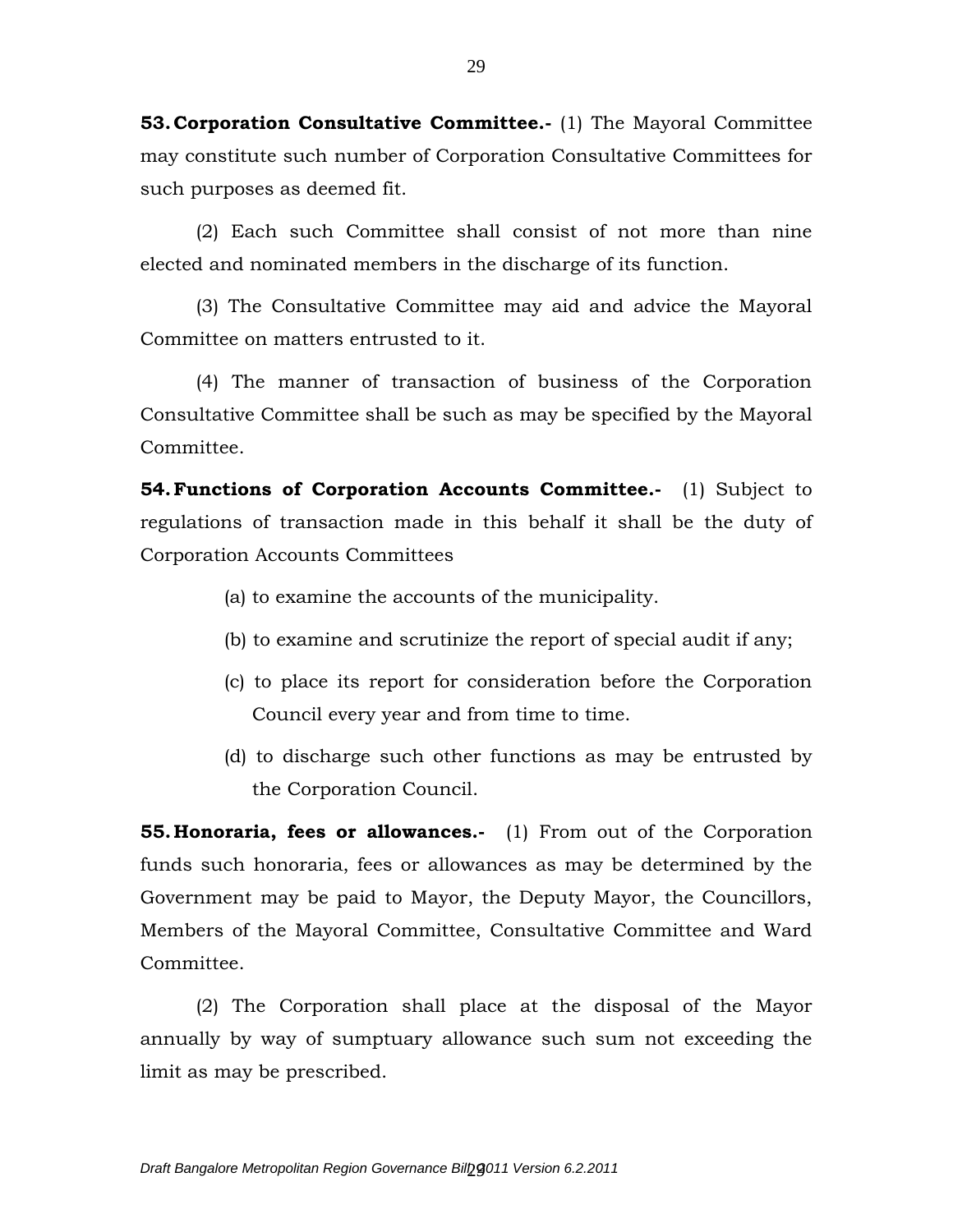**56.Code of conduct for the elected functionaries.-** The code of conduct of the councilors as well as the other elected functionaries of the Corporation shall be such as may be prescribed.

**57. Corporation Appellate Tribunal.**- (1) The state government shall constitute a Corporation Tribunal (hereinafter referred to in this section as Tribunal) to hear and decide appeals arising out of matters relating to:

(a) Assessment of property and other taxes.

(b) Regulation of construction of buildings in accordance with the building bye-laws.

(c) Regulation of trades

And such other matters as may be decided by the State Government from time to time.

(2) The Tribunal shall consist of a Chairman and two other members, having experience and expertise in municipal administration and town planning.

(3) The Chairman and the other members of the Tribunal shall be appointed by the State Government for such period and on such terms and conditions as the State Government may determine.

Provided further that a Councillor or a person who is, or has been an officer or employee of the corporation shall not be eligible for appointment as a member of the Tribunal.

(4) The Tribunal shall have an establishment consisting of such officers and other employees appointed on such terms and conditions as may be prescribed.

(5) No court shall have jurisdiction in any matter for which provision is made in this Chapter for appeal to the Tribunal.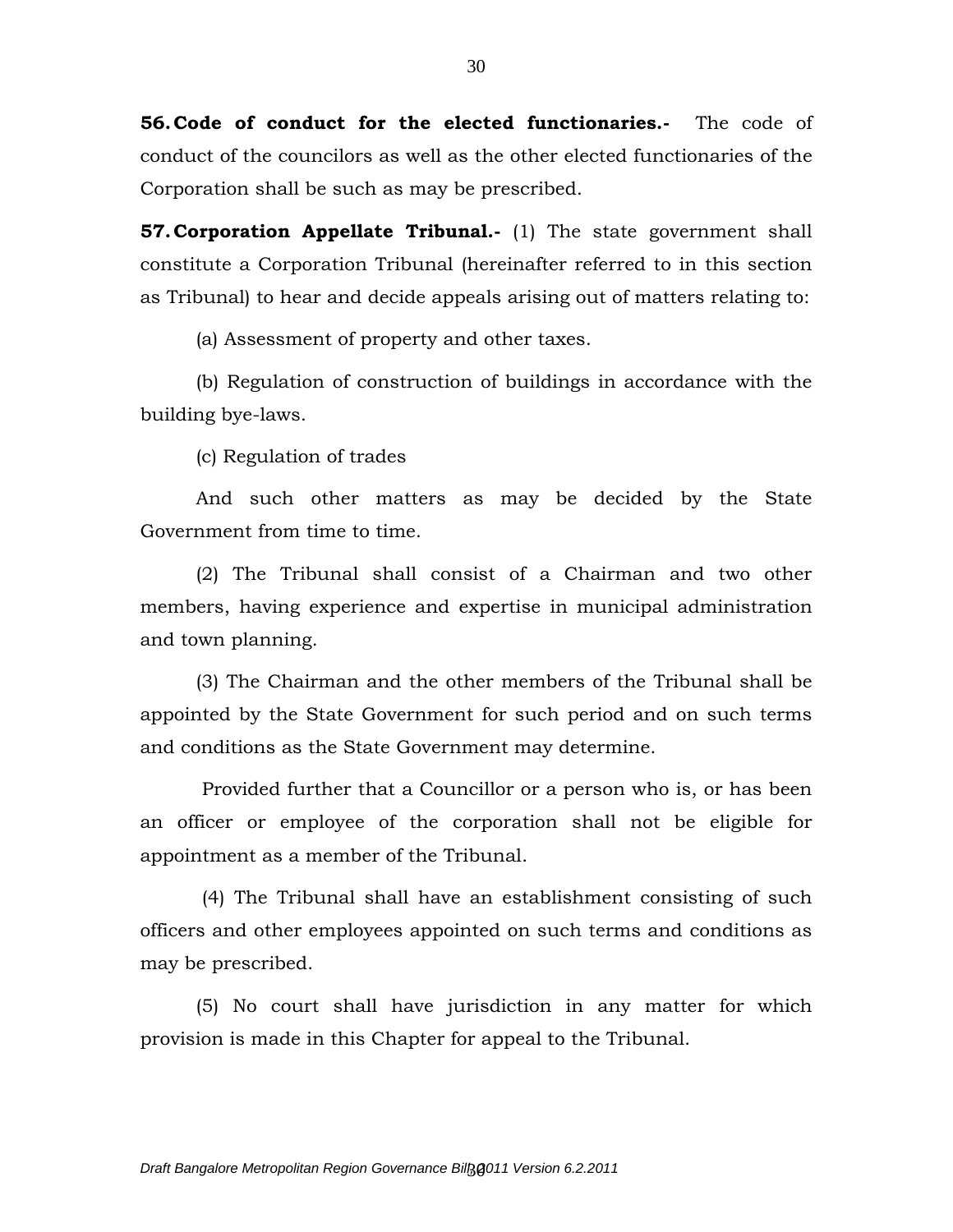#### **CHAPTER V**

# **POWERS AND FUNCTIONS OF MUNICIPAL CORPORATION AUTHOURITIES**

**58.General powers of the municipal corporation.-**(1) Notwithstanding anything contained in the Karnataka Municipal Corporation Act, 1976 after the commencement of this Chapter, subject to the rules, the regulations and the byelaws made thereunder, the municipal government shall vest in the Corporation.

Provided the provisions of Karnataka Municipal Corporation Act, 1976 wherever so indicated in this Act shall continue to be applicable until commencement of this Act.

(2) Without prejudice to the generality of the provisions of subsection (1), it shall be the duty of the Municipal Corporation to exercise such powers, perform such functions and discharge such duties as are conferred to it by under this Act.

(3) Pursuant to this act, it shall be designated as the Nodal agency for Municipal Corporation Area, making it necessary for all other agencies involved in work in City to explicitly co-ordinate their works with the Municipal corporation or designated officer of the Municipal Corporation.

**59. Obligatory functions of the Municipal Corporation.-** The Municipal Corporation shall having regard to the available resources, provide civic services including water supply distribution, sewerage and drainage, solid waste management, and construction and maintenance of streets, and shall enforce the provisions of this Act and if so required by any other law in force for the time being, the provisions of such law relating to the town planning, land use, controls of regular building lines of streets, control and regulation of over ground and underground building operations and protection of environment against pollution and noise-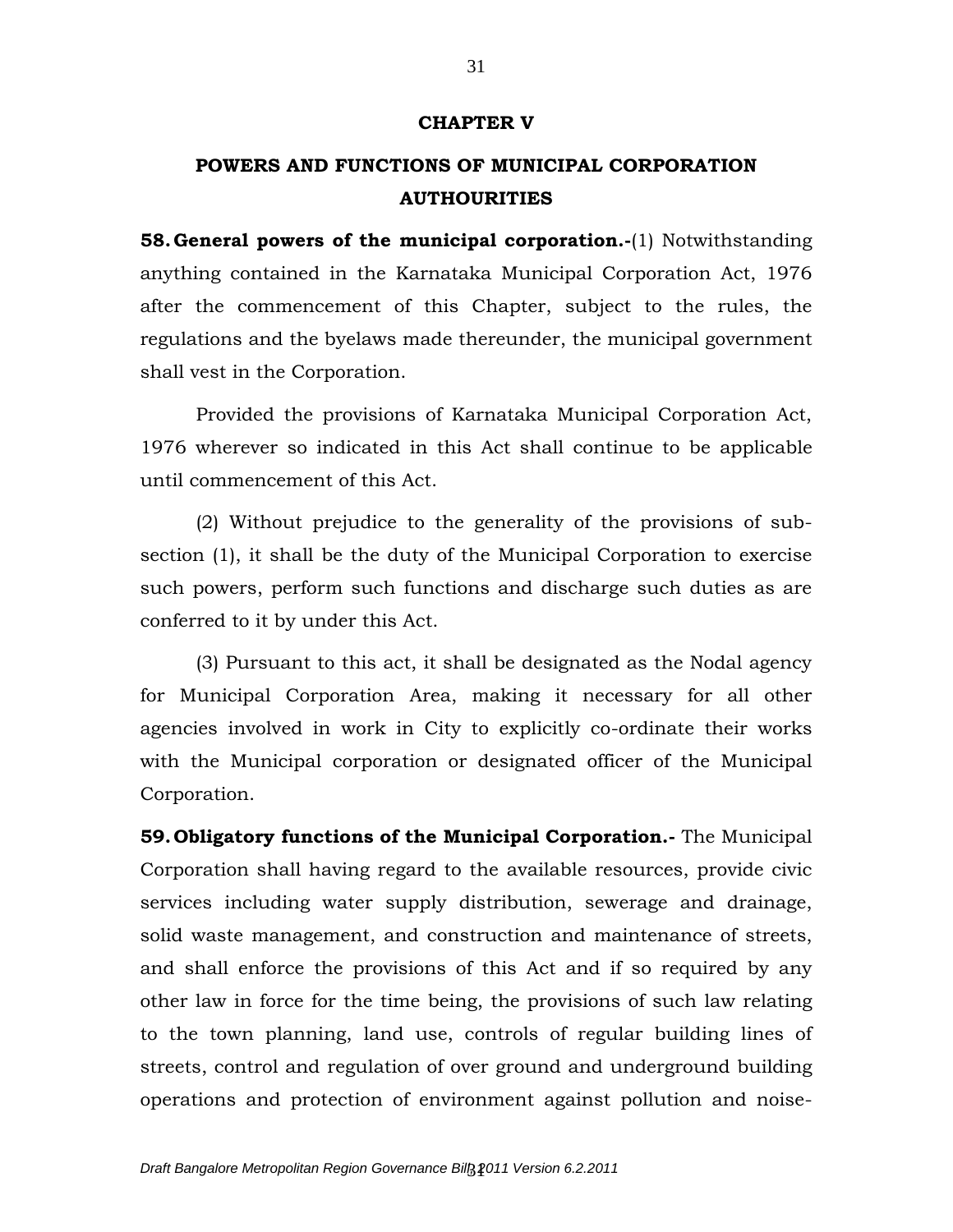pollution, community health, and for these purposes it shall be incumbent upon the corporation to make adequate provisions, by means or measures which it may lawfully use or take, for each of the following matters:-

- (1) construction and maintenance of water-works and providing by itself or by any agency, means of distribution of water for public and private purposes.
- (2) construction, maintenance and cleansing of drains and drainage works, and public latrines, public toilets, urinals and similar conveniences;
- (3) the scavenging, removal of disposal of filth, rubbish and other obnoxious or polluted matters.
- (4) reclamation of unhealthy localities, the removal of noxious vegetation and generally abatement all nuisance.
- (5) the construction, maintenance, alteration and improvement of public streets and street furniture, bridges, culverts, flyovers, subways, underpasses, causeways, bus bays, bus shelters, mechanical and conventional multistoried parking lots, surface parking lots and the like.
- (6) the lighting, watering and cleansing of public streets and other public places.
- (7) the removal of obstructions and projections in or upon streets, footpaths and other public places.
- (8) the naming and number of streets, streets, circles, junctions, bridges and flyovers, parks and playgrounds.
- (9) the planting and care of trees on road-sides and elsewhere.
- (10) the control of regular lines of streets and building lines.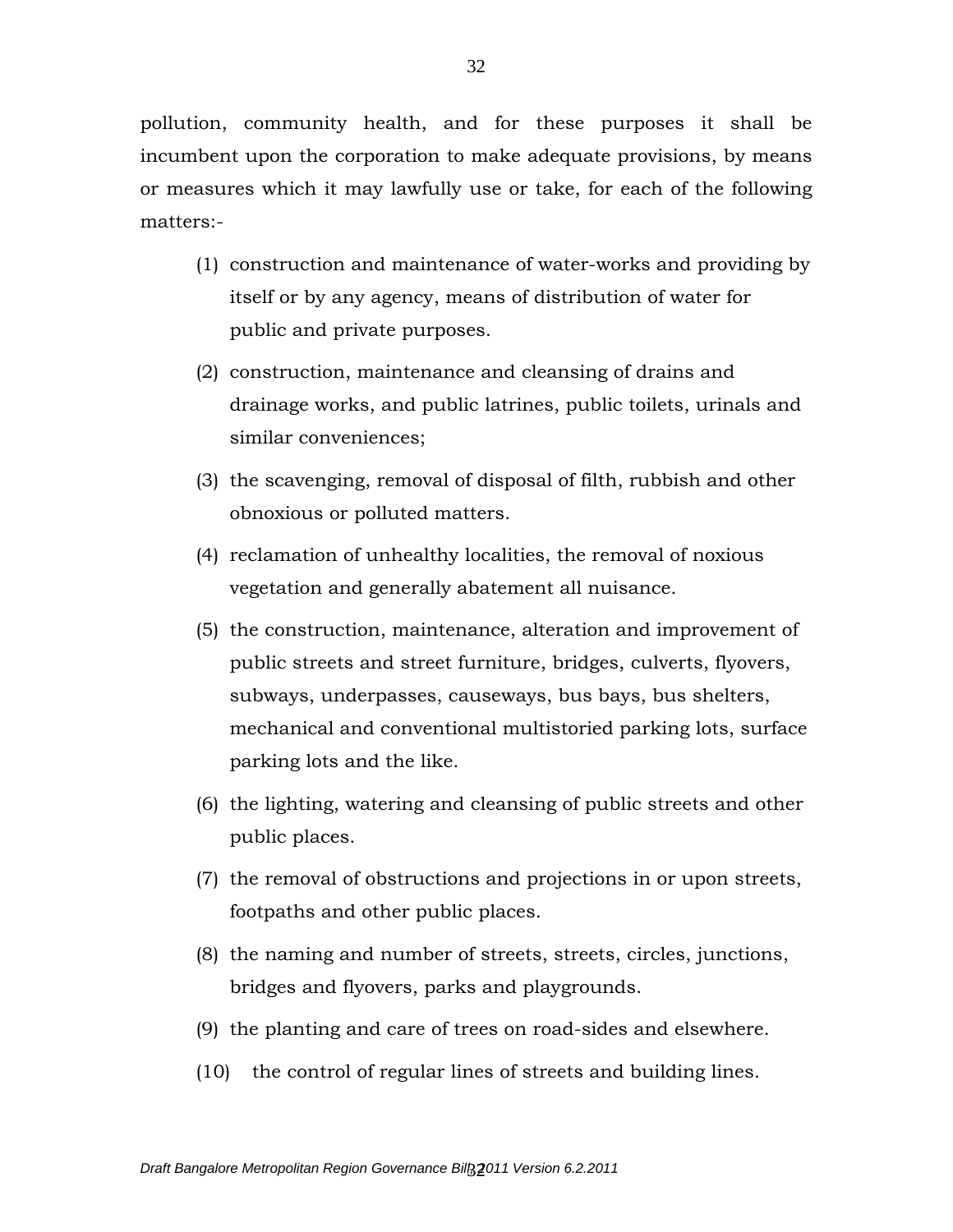- (11) the control and regulation of building operations and securing or removal of structurally unsafe and dangerous buildings and places.
- (12) the regulation of underground building operation.
- (13) the coordination of over ground rights enjoyed by the service agencies;
- (14) the coordination of activities of agencies relating to laying and maintenance of underground railways, pipelines, tubes, cables, ducts and the like;
- (15) the laying out or the maintenance of the public parks, gardens or recreation grounds.
- (16) the registration of births and deaths
- (17) the regulation of places for the disposal of the dead, crematoria and the provision and maintenance for the purpose.
- (18) measures for preventing and checking the spread of dangerous diseases
- (19) public vaccination and inoculation;
- (20) the organisation or management of chemical or bacterial laboratories for examination and analysis of water, food and drugs for the detection of diseases or research connected with community health or medical relief.
- (21) the construction and maintenance of corporation markets and slaughter houses and the regulation of all markets and slaughterhouses;
- (22) the regulation and abatement of offensive or dangerous trades or practices.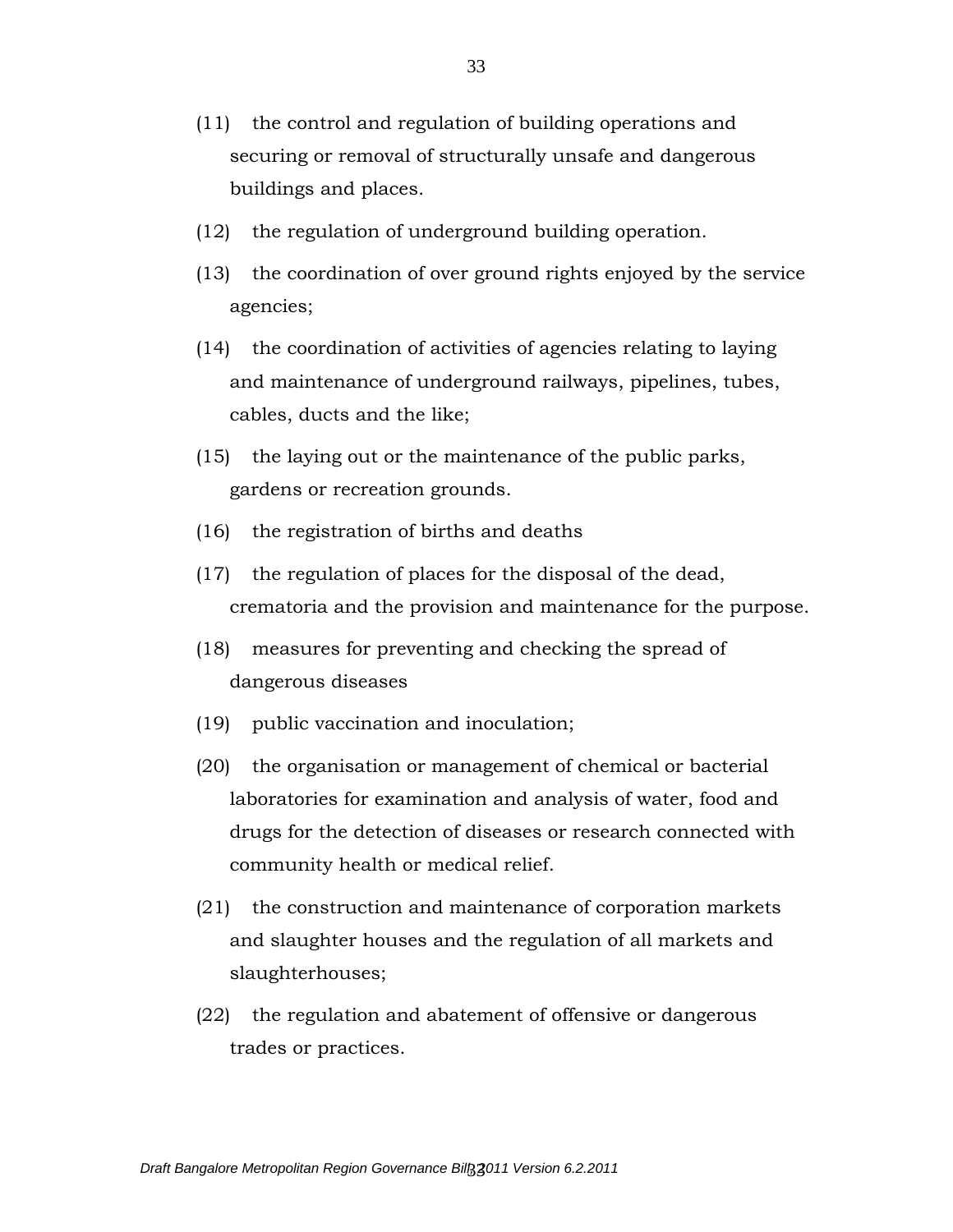- (23) the maintenance of all monuments, statues vested in the corporation.
- (24) the maintenance and development of all properties vested in or entrusted to the management of the corporation.
- (25) the compilation and maintenance of records and statistics relating to administration and functions of the corporation under this Act
- (26) the fulfillment of any other obligation imposed by or under this Act or any other law in force for the time being.

**60. Discretionary functions of the municipal corporation**.- Subject to availability of resources, the municipal corporation may, at its discretion, provide, either wholly or in part, for all or any of the following matters:-

- (1) the furtherance of education (including cultural and physical education) and sports and the establishment and maintenance of, and aid to schools for primary and secondary and higher secondary education.
- (2) The establishment and maintenance of, and aid to, libraries, museums, art galleries and botanical collections;
- (3) The surveys of buildings and lands on geographical information system platforms and production of maps and directories.
- (4) Civic reception to persons of distinction;
- (5) The providing of music and other entertainment in public places or places of public resort and the establishment of fairs and exhibitions.
- (6) The construction and maintenance of-
	- (a) Houses for urban poor
	- (b) Infirmaries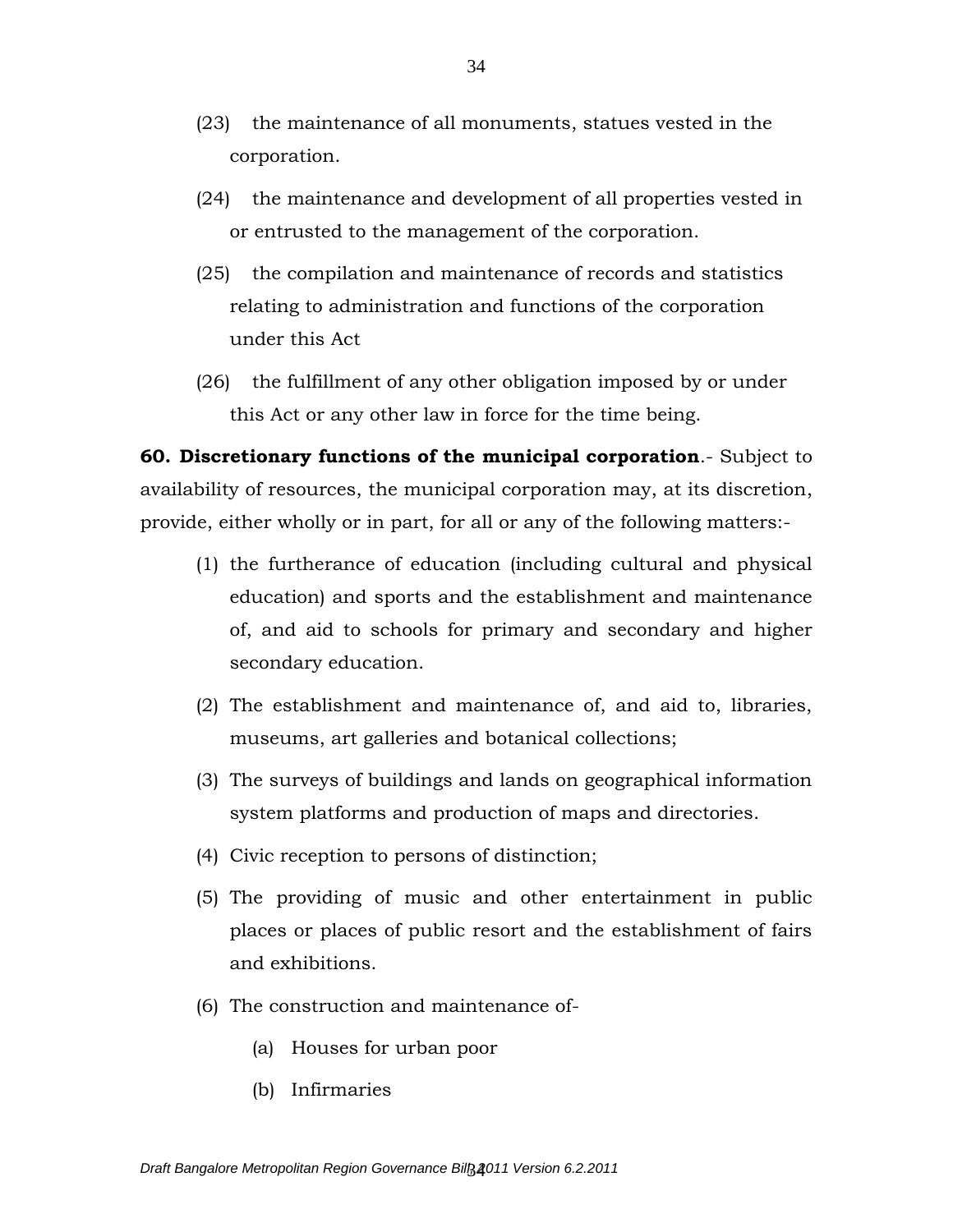- (c) Children homes and crèches
- (d) day care centres for the old
- (e) Shelters for destitute and disabled persons
- (7) The construction and maintenance of cattle-pounds
- (8) The building, or the purchase and maintenance of dwellinghouses for the officers and employees of the corporation.
- (9) Any measures for the welfare of the officers and employees of the corporation or for any class of them including the sanctioning of loans for construction of houses and purchase of vehicles.
- (10) The establishment and maintenance of hospitals, dispensaries, maternity and child welfare centres, primary health care centres, and the like vested in the corporation and the carrying on other measures necessary for public medical relief and family welfare either with or without association of private and government hospitals.
- (11) The organisation, construction, maintenance and management of swimming pools, public wash houses, bathing places and other institutions designed for the improvement of the community health.
- (12) The abatement of smoke nuisance
- (13) Any other measures not hereinbefore mentioned, likely to promote public safety, health, sanitation, orderly urban growth, economic development and social justice and to prevent cruelty to animals.

**61.Powers and functions of Mayor and Mayoral Committee**.- (1) Subject to the allocation of business, all the powers and functions vested with the municipal corporation under this Act or any other law for the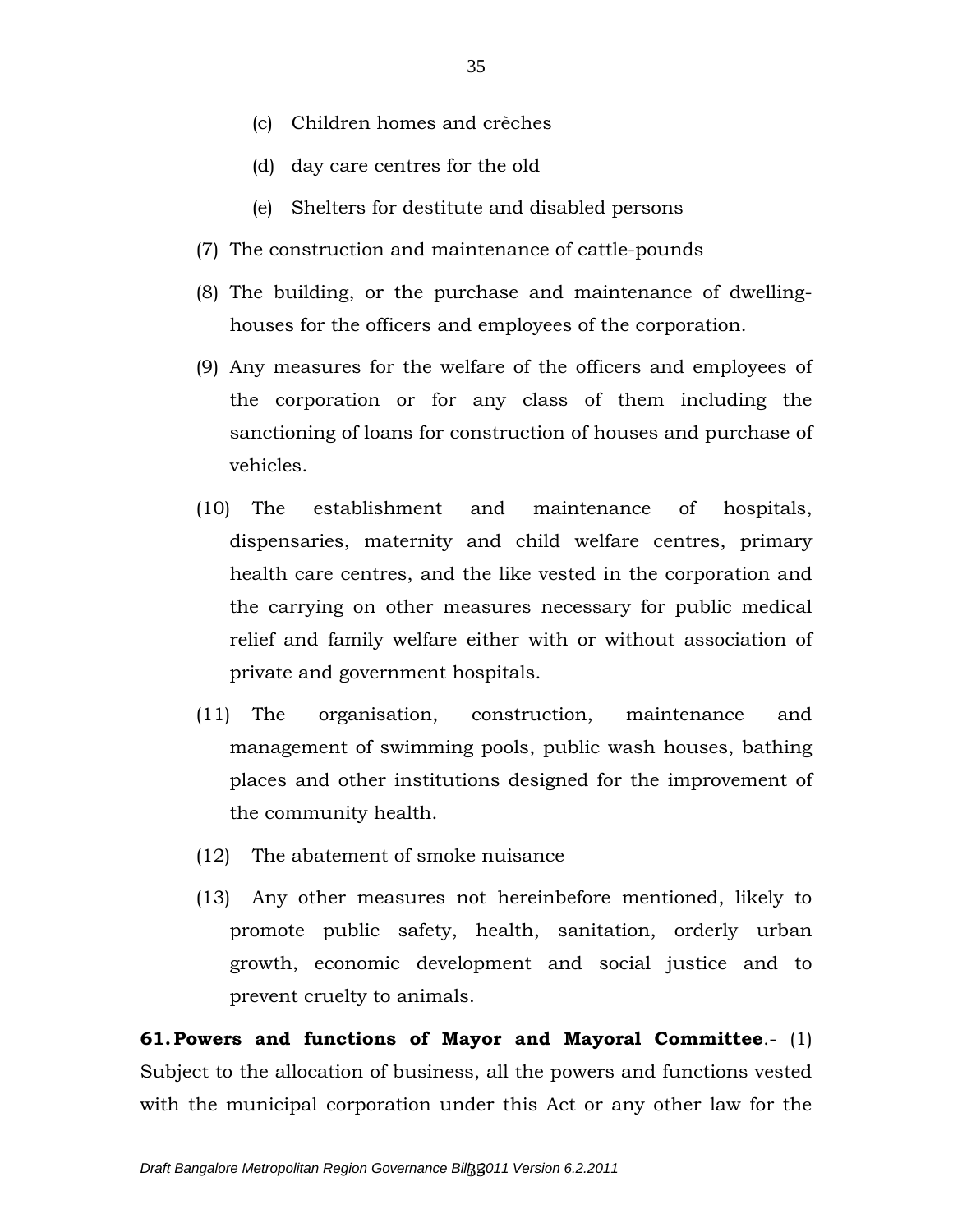time being in force, shall vest in the Mayoral Committee or the Mayor or Member of the Mayoral Committee either collectively or individually in accordance with the rules of transaction of business made in this behalf.

Provided that the power to approve the budget and levy taxes shall vest in the corporation.

**62.Appointment of Chief Commissioner.-** (1) The State government shall in consultation with the Mayor appoint the Chief Commissioner on the basis of the recommendation made by a three member Selection Committee constituted for this purpose.

(2) Qualifications of the candidates eligible for appointment under Sub-section (1) shall be as prescribed by the Government.

(3) Chief Commissioner appointed under sub-section (1) shall subject to the pleasure of the government hold office, subject to other terms and conditions and provided that it shall not be for a period of less than 2 years.

(4) Chief Commissioner shall perform the duties and exercise the powers specifically conferred upon him by or under this Act or under Karnataka Municipal Corporation as Commissioner of a municipal corporation, by any other law for the time being in force and in accordance with the regulations of transaction of business.

Provided all references to be made by the Commissioner under the provisions of Karnataka Municipal Corporation Act, 1976 to the Corporation and Standing Committee in as much as they relate to exercising the powers and functions in the capacity of municipal authorities constituted under Section 6 of the said Act shall be deemed to be made by the Chief Commissioner to the Mayor, Mayoral Committee or Members of the Mayoral Committee as specified in this Act.

**63.Powers and Functions of the Chief Commissioner.-**(1) The Chief Commissioner shall be the principal administrative and executive officer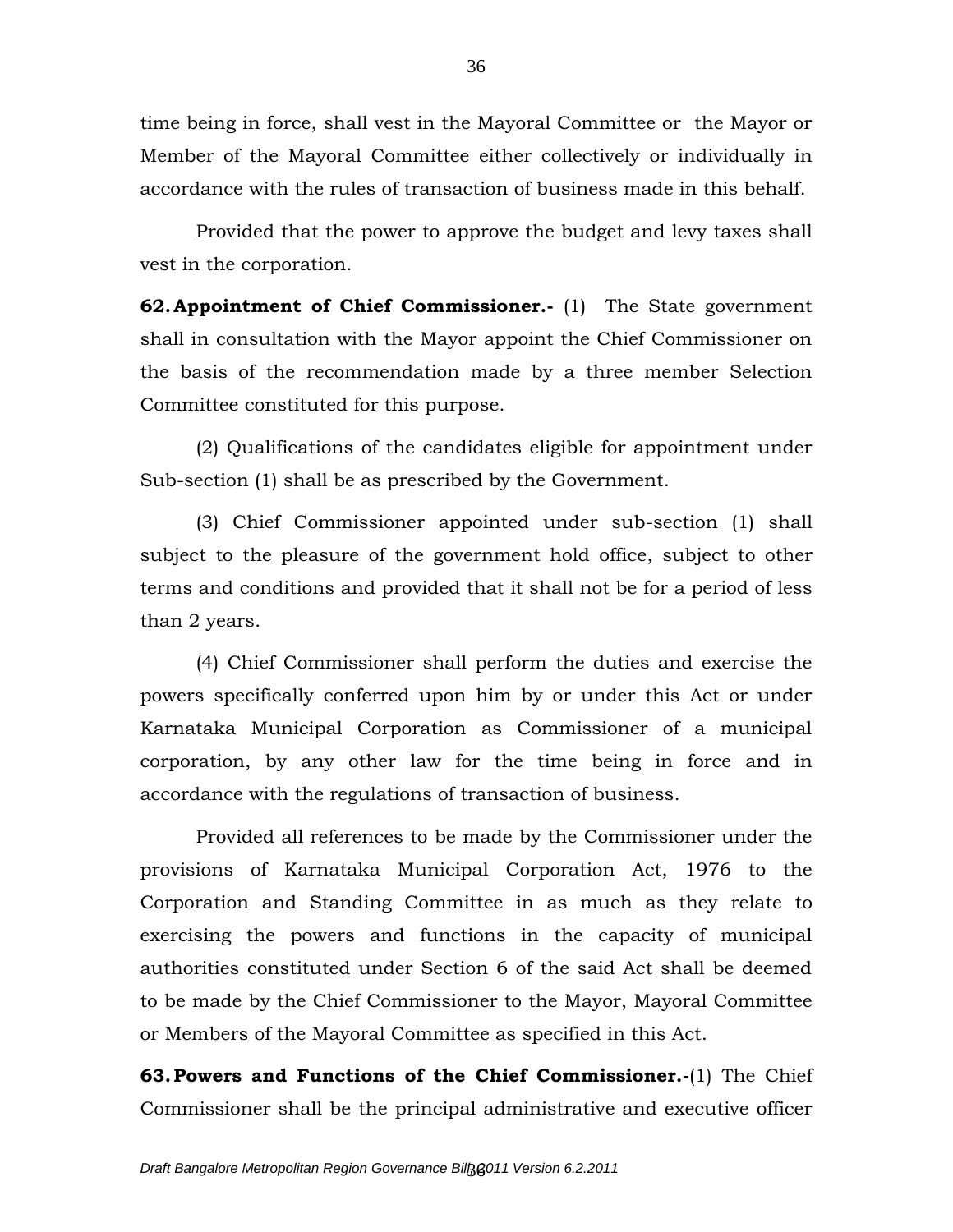of the Municipal Corporation and shall subject to the supervision and control of the Mayor.-

(a) perform all the duties and exercise all the powers specifically imposed or conferred upon him by or under this Act or by any other law for the time being in force;

(b) in any emergency take such immediate action for the service or safety of the public or the protection of the property of the corporation as the emergency shall appear to him or justify or require, notwithstanding that such action cannot be taken under this Act without the sanction, approval or authority of some other municipal authority or of the Government:

Provided that the Chief Commissioner shall report forthwith to the Mayoral Committee the action he has taken and the reasons for taking the same and the amount of cost, if any, incurred or likely to be incurred in consequence of such action which is not covered by a current budget grant under the provisions of this Act.

(2) Any powers, duties and functions conferred or imposed upon or vested in the corporation by any other law for the time being in force shall, subject to the provisions of such law, be exercised, performed or discharged by the Chief Commissioner.

(3) The Chief Commissioner may, with the approval of the Mayoral Committee, empower any Zonal Commissioner of the Corporation or any corporation officer to exercise, perform or discharge any such power, duty or function under his control and subject to his revision and to such conditions and limitation, if any, as he shall think fit to specify.

**64.Delegation of powers to the Chief Commissioner by the Mayor.-** Wherever it is provided by this Act or any other law for the time being force that Chief Commissioner may take action subject to the approval, sanction, consent or concurrence of Mayor or Mayoral Committee, except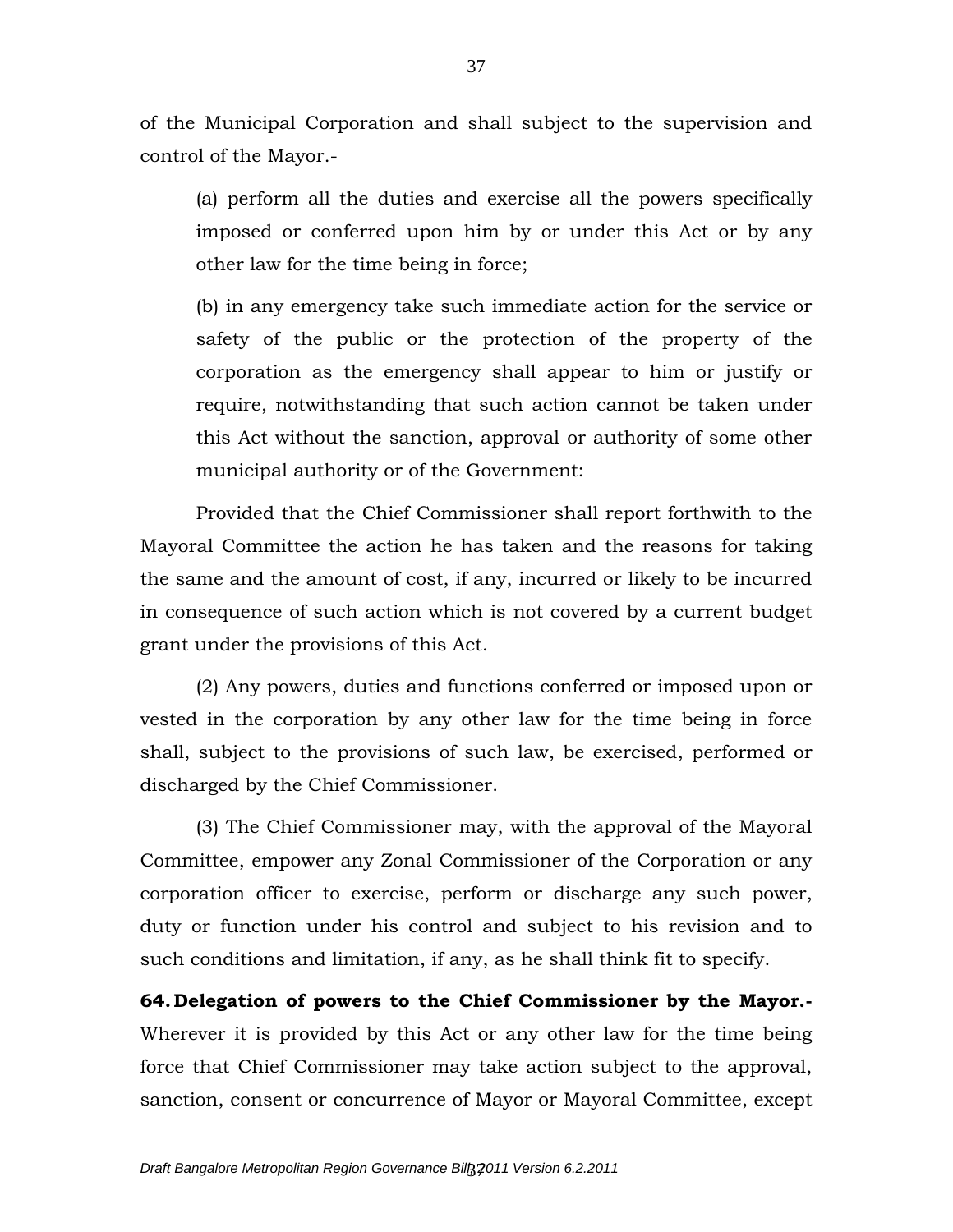in the matter of budget, the Mayor or Mayoral Committee as the case may be, by resolution or order authorise him to take action in anticipation of its approval, sanction, consent or concurrence subject to such conditions, if any, as may be specified in such resolution or order.

**65.Delegation of Chief Commissioner's ordinary power.-**Subject to the rules made by the State Government, the Chief Commissioner may delegate to any officer of the Corporation subordinate to him any of his ordinary powers, duties and functions including the powers specified in Schedule III of Karnataka Municipal Corporation Act, 1976.

**66.Delegation of Chief Commissioner's extraordinary power.-**The Chief Commissioner may on his own responsibility and by order in writing authorise the Zonal Commissioner any other officer who is the head of a department working under the Chief Commissioner, or any person in temporary charge of the duties of any of the officers aforesaid to exercise the extraordinary powers conferred on him by clause (b) of subsection (1) of section 56.

**67.Chief Commissioner to carry on correspondence.-** All correspondence relating to any matter dealt with, by or under this Act or under any other law between the corporation and the Government or other authority shall be conducted by the Chief Commissioner and such classes of correspondence.

**68.Zones-** (1) The corporation area may be classified into such number of administrative zones as may be deemed necessary by the Mayoral Committee and notified by the Chief Commissioner.

Provided each administrative zone shall consist of such number of contiguous and entire wards as may be determined.

**69.Zonal Commissioner.-** There shall be a Zonal Commissioner for each zone who may exercise the powers delegated by the Chief Commissioner.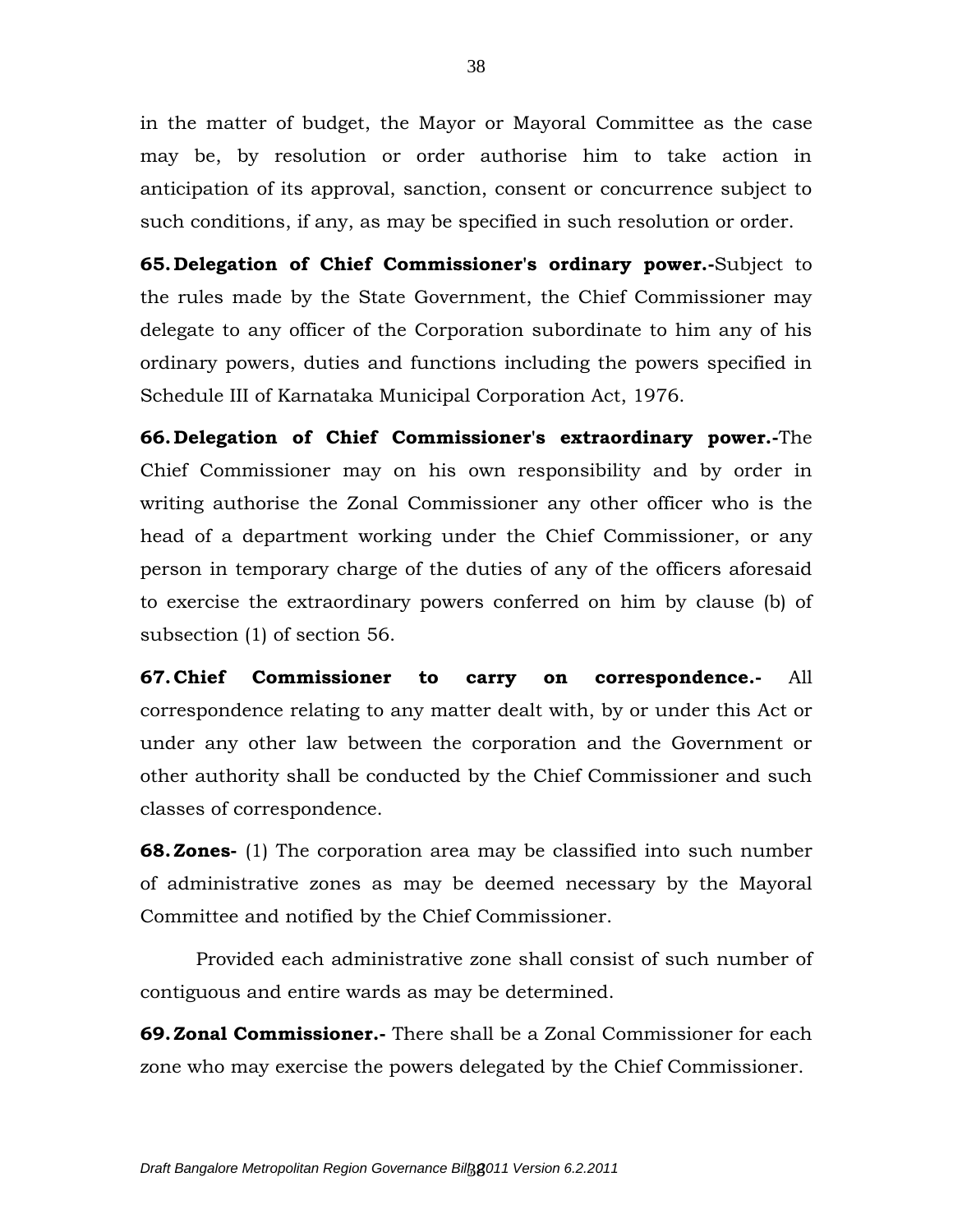**70.Ward officer.-** Each ward shall have a Ward Officer, designated from amongst any officials not below the rank of an assistant revenue officer.

**71.Rules of transaction of business.-** Rules shall be made for transaction of business in the administrative organization of the Corporation.

**72.Cadre and Recruitment Rules.-** As soon as may be from the commencement of this Chapter cadre and recruitment rules shall be reviewed prescribing appointments and conditions of service of various corporation officers and servants.

Provided until rules made under this section comes into force, the provisions of Karnataka Municipal Corporations Act, 1976 and rules made thereunder shall apply mutadis and mutandis.

**73.Regulations for classification, standardization, custody and maintenance of forms and records.-** As soon as may be after the commencement of this chapter, classification, standardization, custody and maintenance of forms and records shall be prescribed in the regulations made in this behalf.

## **CHAPTER VI**

# **WARD COMMITTEE AND NEIGHBORHOOD AREAS**

**74.Definitions and application.-** (1) In this Chapter, unless the context otherwise requires,-

- (a) "Neighborhood Area" means an area, determined in the manner specified in Section 77.
- (b) "Neighborhood Area Committee" means, in relation to the Neighborhood, a body of all persons registered as voters in the electoral rolls pertaining to the electoral part pertaining to that Neighborhood area.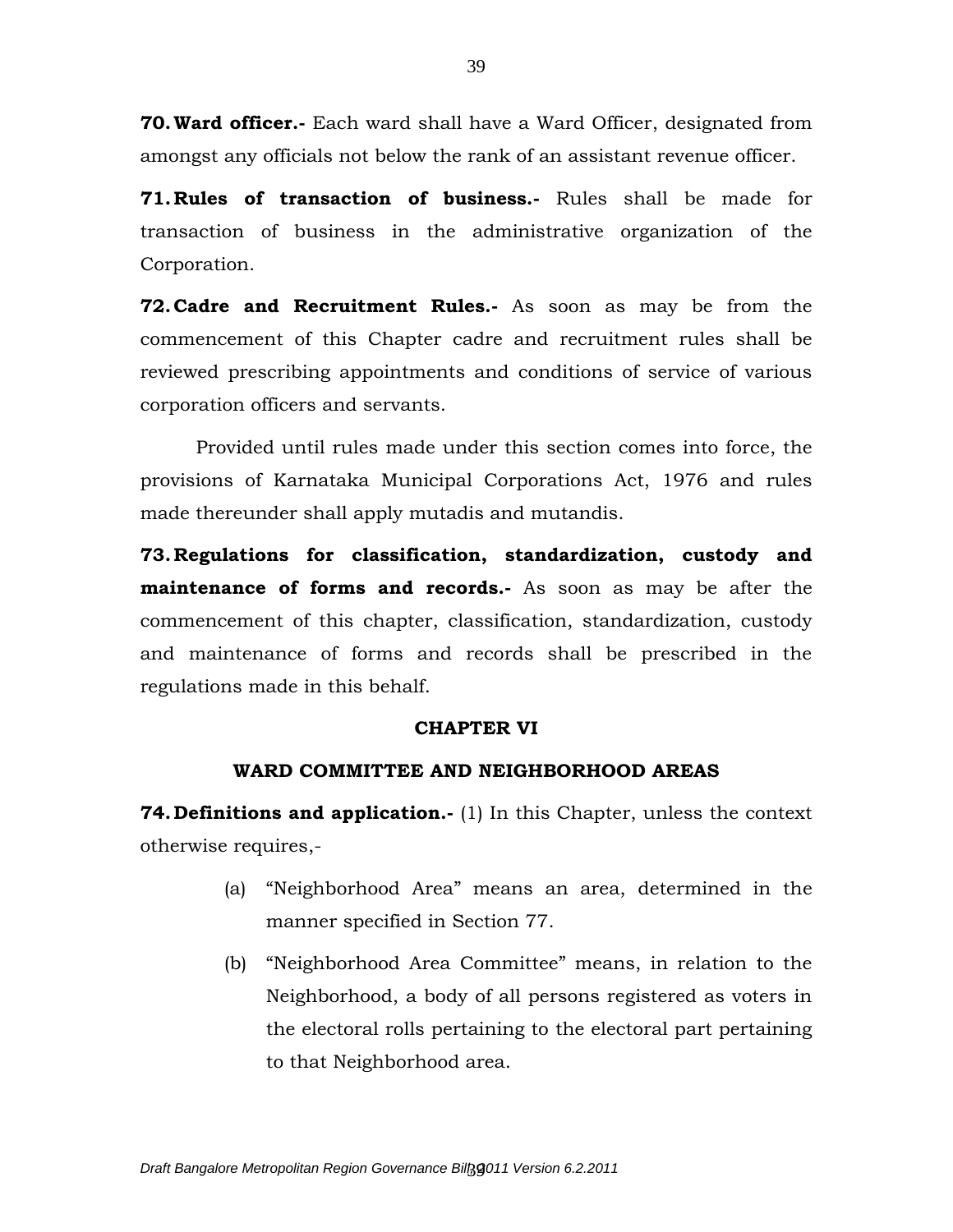(c) "Association" means a trust, society, association or organisation registered under the Karnataka Societies Registration Act, 1960 and fulfill the conditions specified in sub-section (3) of section 78.

**75.Constitution and composition of the Ward Committee.-**(1) There shall be a Ward Committee constituted in each ward of Bruhat Bangalore Mahanagara Palike consisting of a Chairperson and the following members:

- (a) Neighborhood Area Representatives for the Neighborhood Areas determined under Section 71 in each ward For every ward in Bruhat Bangalore Mahanagara Palike;
- (b) Corporator of Bruhat Bangalore Mahanagara Palike elected for the ward as Chairperson;

(2) The Chairperson of the ward or in his absence any Neighborhood Area Representative authorised by him or her shall preside over the meeting of the Ward Committee as Chairperson.

(3) The ward officer shall be secretary to the ward committee.

**76.Powers and functions of the Ward Committee.-** (1) The ward committee shall discharge the following functions:

- (a) Prepare the Ward Development and Maintenance Plan Proposal (WDMPP) which inter alia include a prioritisation list of maintenance and development works to be procured solid waste management, roads, sanitation, street lighting, safety, parks, sports and other civic amenities for consideration of the standing committee concerned.
- (b) Oversee optimal utilization of budget grants allocated and released for the works in the wards in the ward and the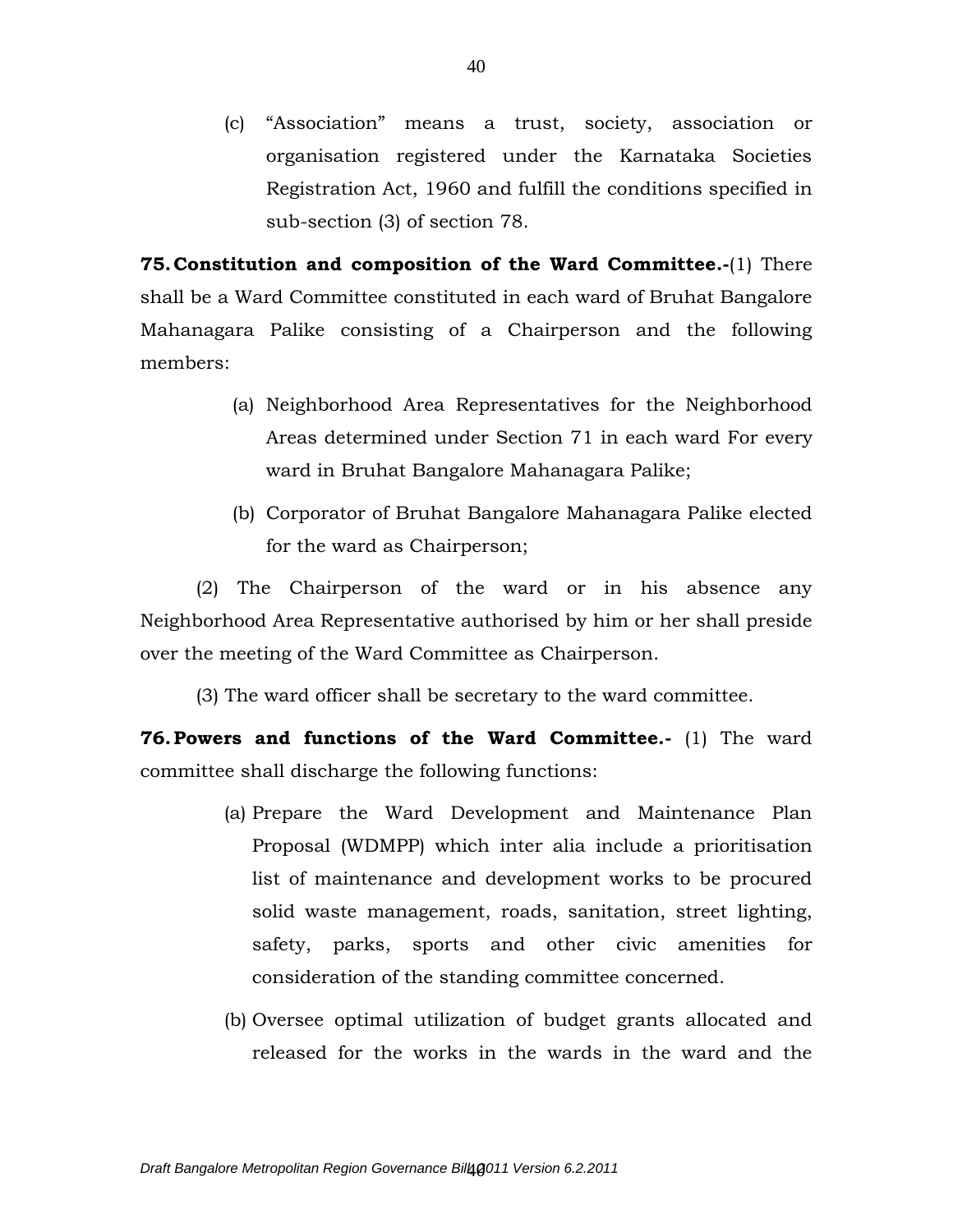development and maintenance works in the ward under the annual programme of works.

- (c) Oversee compilation of requests for beneficiary oriented schemes received in the ward through the Neighborhood Area Committee Representative and suggest prioritisation for the consideration of the standing committee concerned.
- (d) Oversee timely delivery of public services including maintenance and use of civic amenities like parks, schools, community halls, hospitals, dispensaries and other facilities and its priority for the benefit of the urban poor, weaker sections of society and women.
- (e) Any other functions as may be assigned to it by the standing committee.

(4) Procedure and conduct of business in the ward committee and in its meetings shall be as may be prescribed.

(5) The Chief Commissioner may require any of its officers to attend the meeting of the Ward Committee in the course of his or her duties being discussed; when any officer is thus required to attend any such meeting he or she may be called upon to make a statement of facts and supply such information in his possession relating to any matter dealt by him as the Ward Committee may require.

**77.Determination of Neighborhood Areas**,- The State Government shall by order, determine,-

- (a) the Neighborhood Areas into which each Ward may be divided; and
- (b) each neighborhood area shall comprise the geographical extent of one or more electoral parts within such area,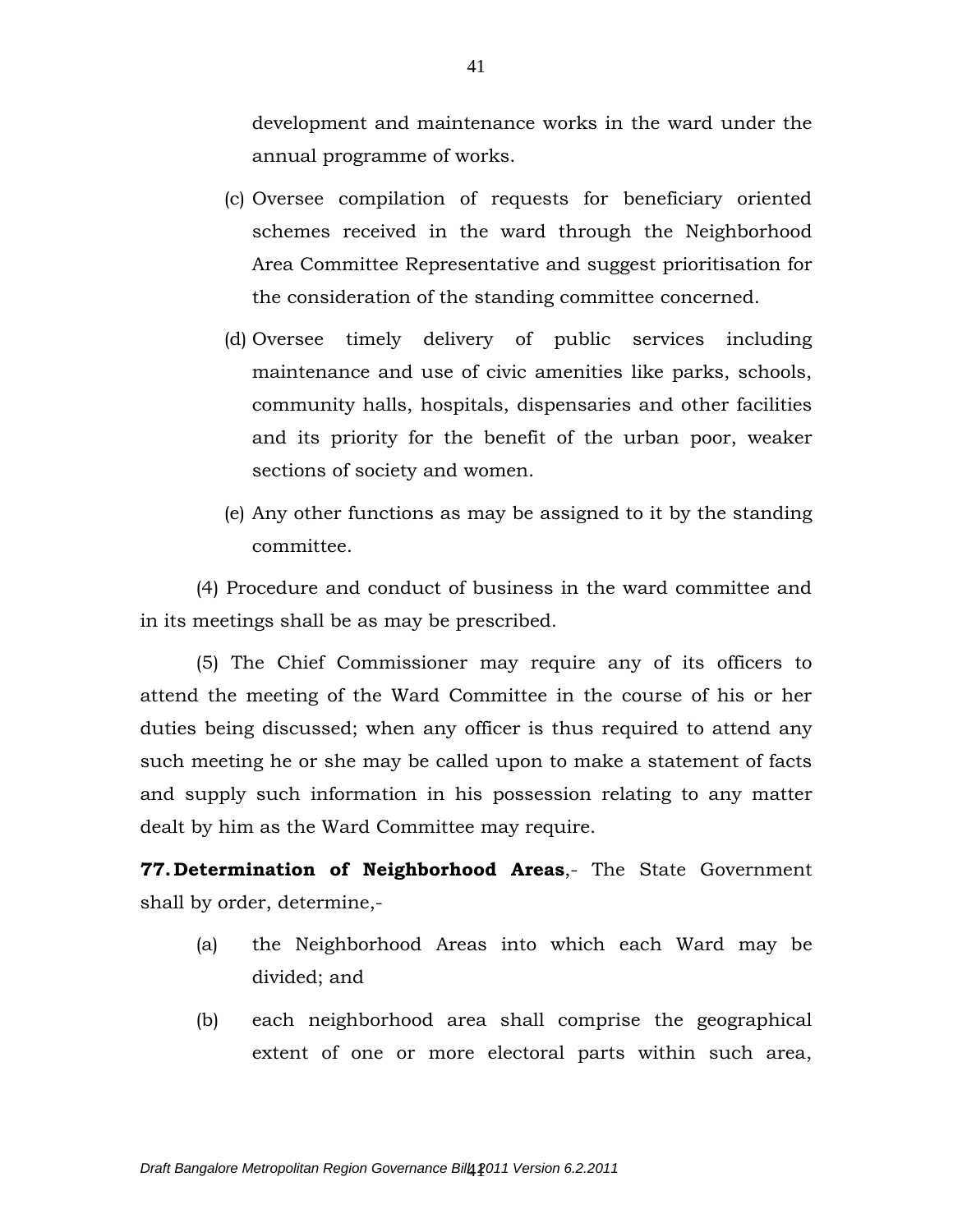provided the number of such areas shall not exceed ten and shall not be less than three.

**78. Representatives of Neighborhood Area.**-(1) For each of the Neighborhood Areas specified under section determined under Section 69, a Neighborhood Area Representative nominated in the manner prescribed.

(2) Not less than two persons belonging to Scheduled Castes and Scheduled Tribes and not less than two women shall be nominated as Area Neighborhood Area Representatives.

 (3) Representative of Neighborhood Area shall represent Neighborhood Area Committee participants who shall be head of a Resident Welfare Association or a nominee by the heads of Resident Welfare Associations or if there is no resident welfare association in the ward, any resident registering himself as a volunteer as a participant.

**Explanation** : Participation by the participants of Neighborhood Area Committee shall unless the context otherwise requires, that it shall be open for any participant to make suggestions and give complaints regarding delivery of public services and also on the implementation of the schemes and programmes of by the different authorities of the Bruhat Bangalore Mahanagara Palike.

(4) Procedure for nomination of Representative of the Neighborhood Area Committee and the participants of the meeting of the Neighborhood Area Committee and procedure of such meetings shall be as may be prescribed.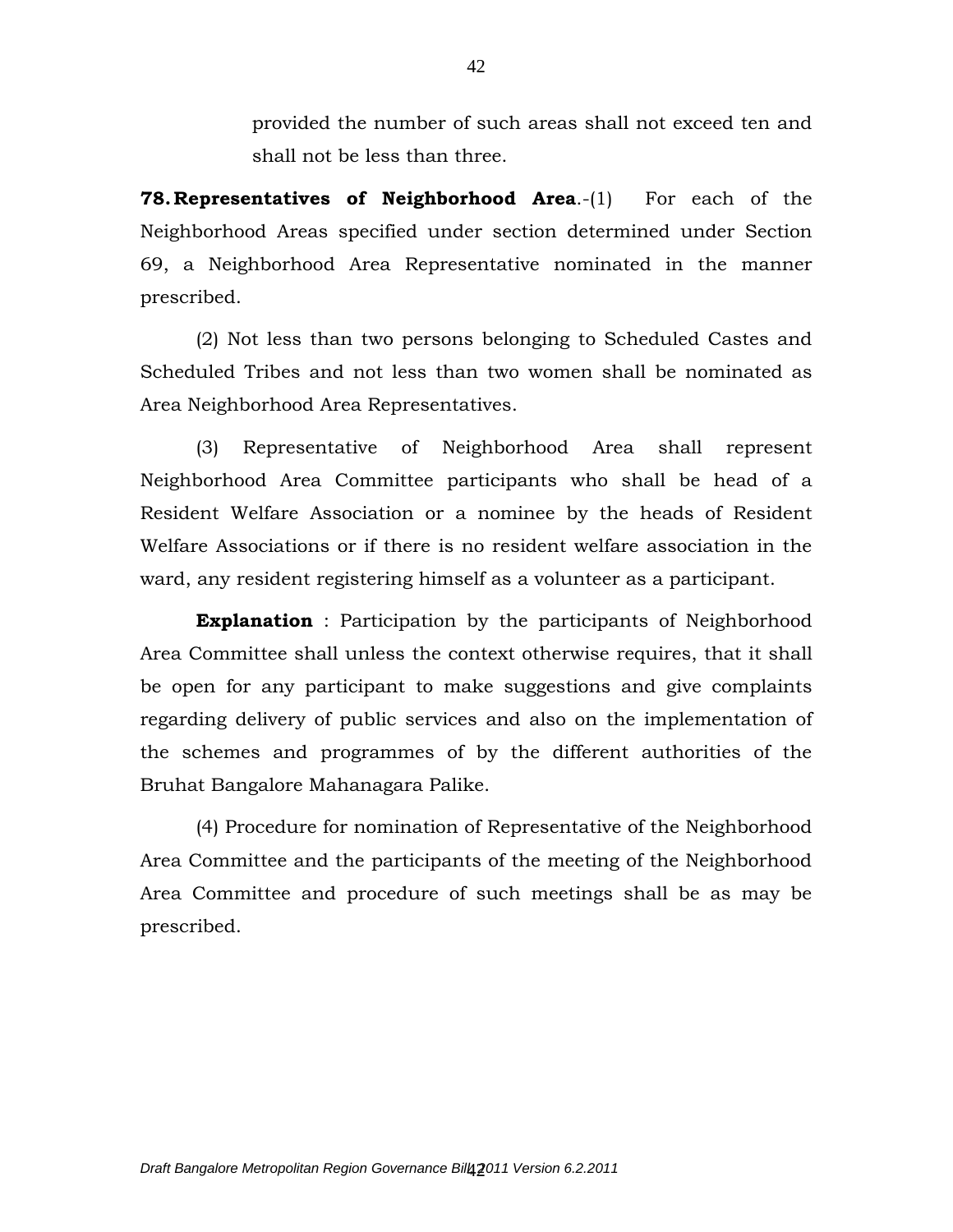## **PART III**

# **MUNICIPAL CORPORATION SERVICES**

# **CHAPTER VII**

## **PUBLIC STREETS**

**79.Development and maintenance of public streets and appurtenances.-** (1) Subject to the Local Area District Plan prepared in this behalf, development and maintenance of public streets and appurtenances and its protection shall be in accordance with Sections 265 to 294 of Chapter XIV of Karnataka Municipal Corporation Act, 1976 and any other law for the time being in force.

**80.Regulation of construction of buildings.-** Regulation of buildings shall be in accordance with the building byelaws made in this behalf and until such time in accordance with the provisions of Sections 295 to 321 of Chapter XV of Karnataka Municipal Corporation Act, 1976 and any other law for the time being in force.

## **CHAPTER VIII**

# **MUNICIPAL CORPORATION ESTATES**

**81.Management of municipal corporation estates.-** Management of municipal corporation estates shall be in accordance with the regulations made in this behalf and until such time in accordance with provisions of Chapter XII of Karnataka Municipal Corporation Act, 1976 in as much it relates to municipal property or any other law for time being in force.

**82. Inventory of properties of the Municipal Corporation**.- (1) The Chief Commissioner shall maintain an inventory of the movable and immovable properties of the Municipal Corporation in such form and in such manner as may be prescribed.

(2) The Chief Commissioner shall, in the case of the inventory of an immovable property, prepare an annual statement along with references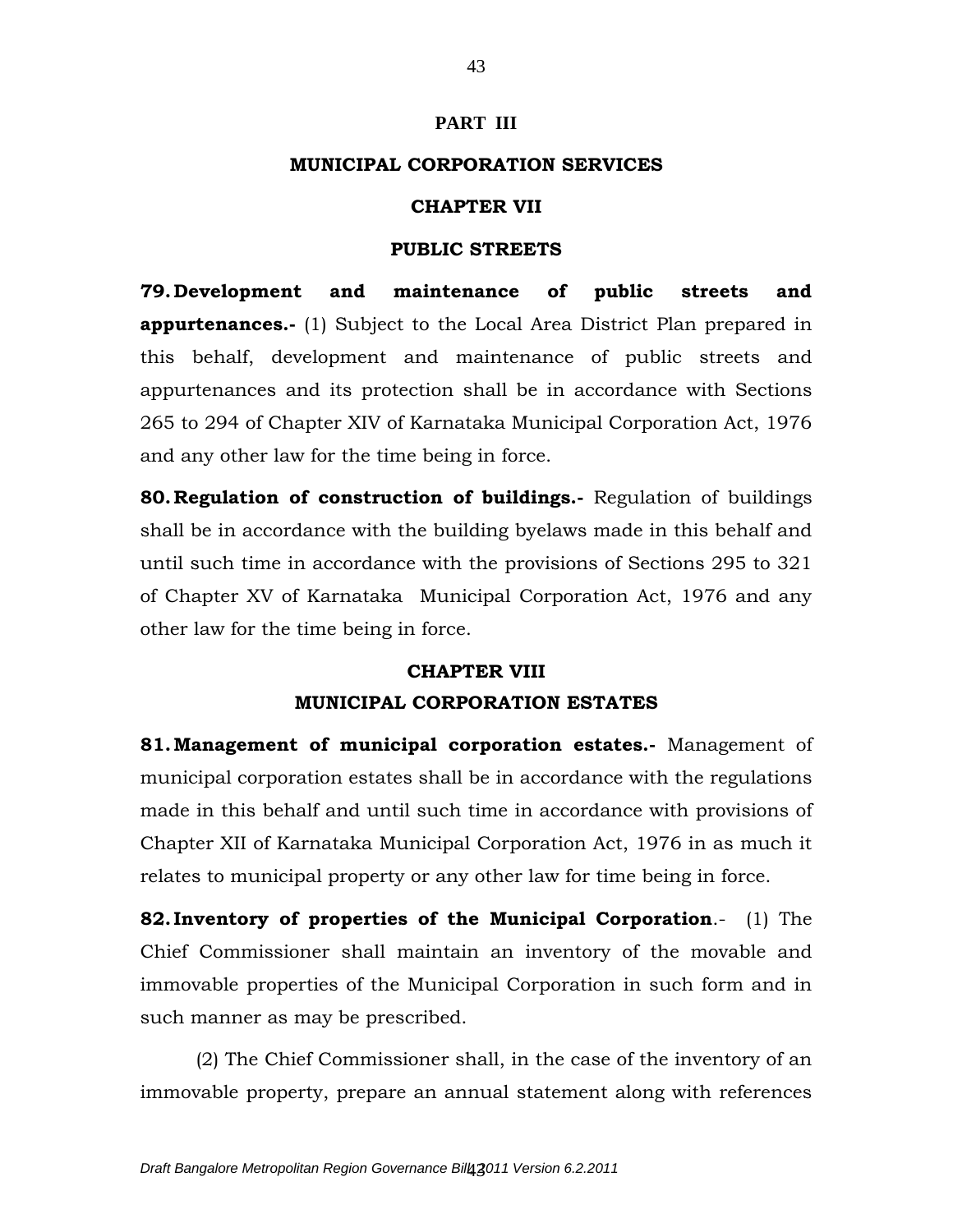therein including any sale, lease or encroachments and place the same before the Municipal Corporation Council

(3) The Chief Commissioner shall, have the inventory of lakes, parks including any sale, lease or encroachments and open spaces maintained separately in accordance with the provisions of Karnataka Parks and Open Spaces Act and rules made thereon.

(4) Such statements shall be included as an appendix to the annual administration report of the Municipal Corporation.

#### **CHAPTER IX**

#### **WATER SUPPLY**

**83.Definitions.-** For the purposes of this Chapter unless the context otherwise means

- (a) 'Bangalore Metropolitan Area' means the area of the Bangalore Metropolitan Region and includes such other areas adjacent thereto as the State Government may by notification from time to time specify under the provisions of Bangalore Water Supply and Sewerage Act, 1964.
- (b) 'Special Purpose Vehicle' means an agency constituted under Section 80 for the jurisdiction of the Corporation.
- (c) 'building' means a house, out-house, stable, latrine, urinal, shed, hut or any other structure whether of masonry, bricks, wood, mud, metal or other material but does not include any portable shelter;
- (d) "bye-laws" means bye-laws made for the purposes of this Chapter.
- (e) "water supply distribution facilities" means and include facilities for water supply distribution by gravitation or by use of energy or by use of structures erected, pipes and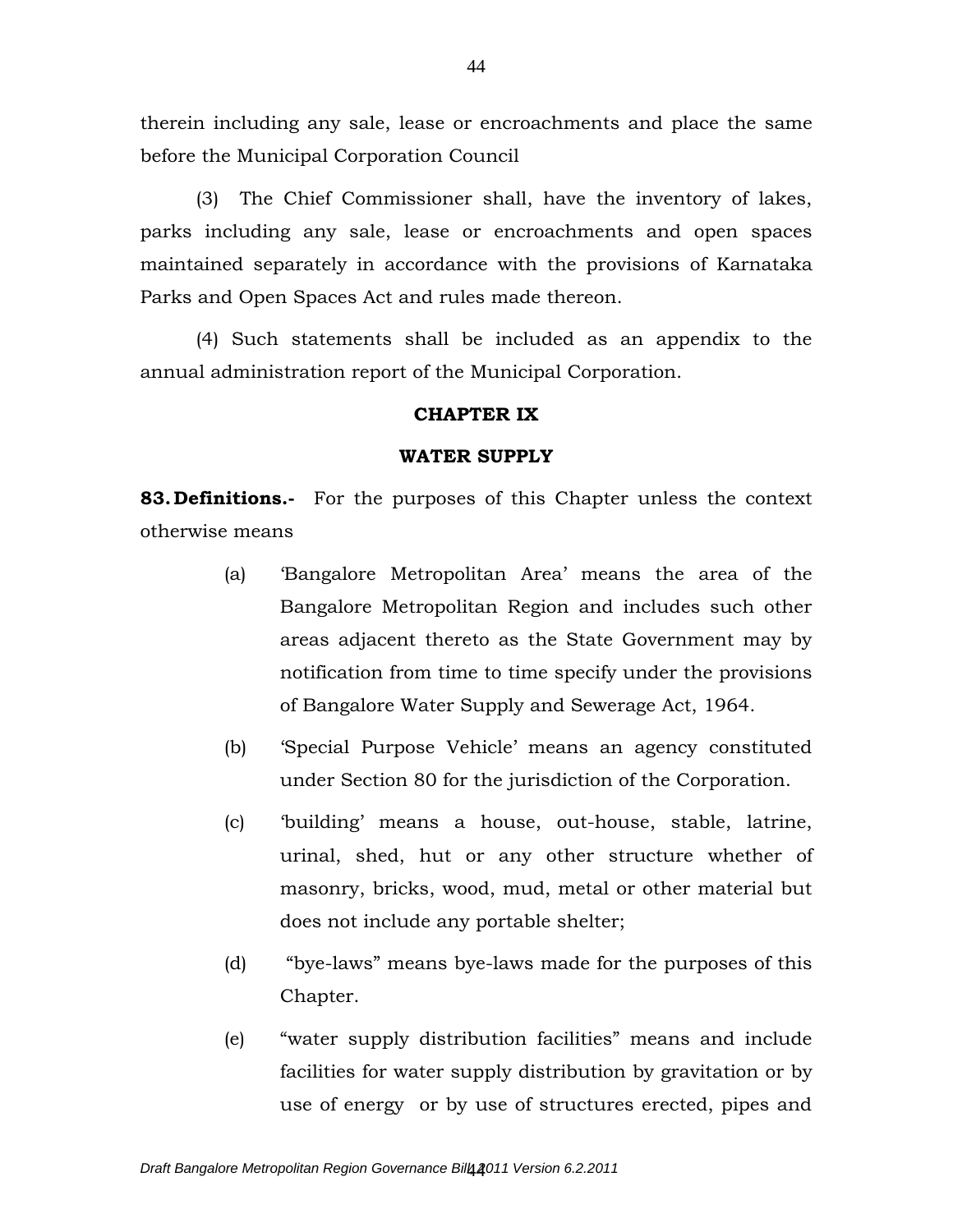channels laid from reservoirs either underground or above ground, wells and borewells.

(f) "right of way water supply distribution facilities" means access to water supply distribution facilities either below the ground or above the ground on public streets and other municipal assets.

**84.Jurisdiction of Bangalore Water Supply and Sewerage Board.-** Notwithstanding anything contained in the Bangalore Water Supply and Sewerage Board Act the jurisdiction of the Board shall be deemed extend to the whole of Bangalore Metropolitan Region

**85.Bulk supply of drinking water**.- Notwithstanding anything contained in the Bangalore Water Supply and Sewerage Board Act, Bangalore Water Supply and Sewerage Board shall be responsible for bulk supply of drinking water in the jurisdiction of municipal corporation.

**86. Distribution of drinking water.**- (1) The Corporation shall within its jurisdiction be responsible for the distribution of drinking water. The government may in consultation with the corporation, create a Special Purpose Vehicle or SPV for managing the affairs of distribution of water supply for the jurisdiction of the Corporation.

(2) The objects of the Corporation and special purpose veicle, if any, shall be to promote and secure the maintenance of water supply lines beyond bulk water points or meters and for that purpose right of way and authority to regulate cutting of roads and footpaths and their restoration; regulate road cutting permissions and restorations by the consumers of water including public buildings and government buildings and rain water harvesting; maintenance of leakage points, replacement of corroded pipes or distribution lines for higher capacity as the case may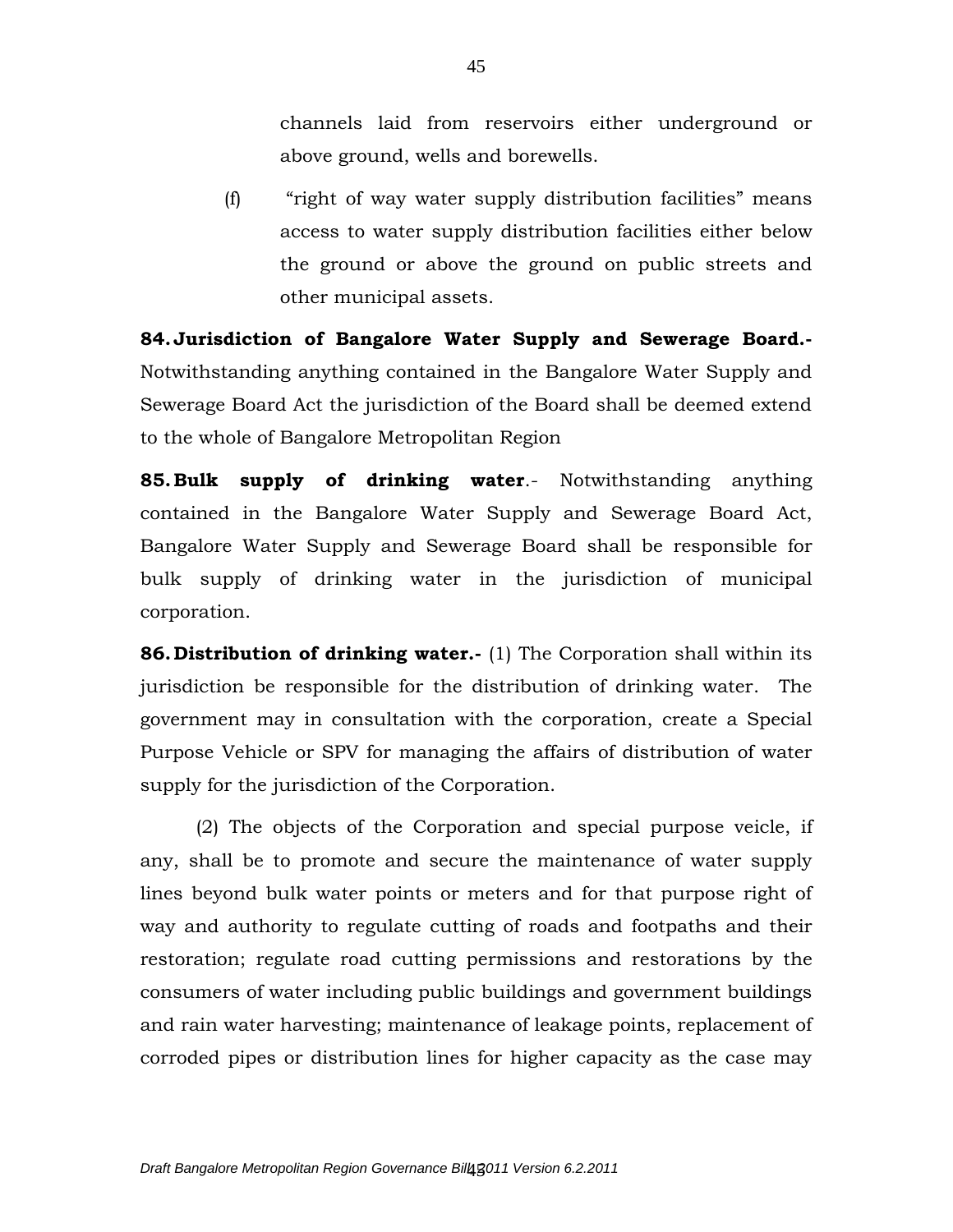be; secure bulk water supply and regulate demand for safe drinking water, recycled water, untreated water etc. of required pressure.

**87.Maintenance of water supply distribution facilities.-** (1) Notwithstanding anything contained in any law, subject to regulations made in this behalf, the responsibility of maintenance of water supply distribution and right to closure of work shall vest in the municipal corporation or Special Purpose Vehicle if it is established.

(2) Provisions for such restrictions of grant of right of way for providing water supply distribution facilities shall be as may be prescribed.

Provided until commencement of this Chapter, provisions of Bangalore Water Supply and Sewerage Board Act, 1964 and the byelaws made thereunder shall mutadis and mutandis apply.

**88.Applicability of Bangalore Water Supply and Sewerage Board Act, 1964**.- Unless it is provided contrary under this Chapter, for all other matters with regard to the distribution of water supply provisions of Sections 30, 31, 32, 33, 34, 35, 36, 36, 37, 38, 39, 40, 41, 42, 43, 44, 45, 46, 47, 48, 49, 51, 52, 53, 54, 55, 56, 57, 58, 59, 60, 61, and 61-A of Bangalore Water Supply and Sewerage Board Act, 1964, rules and regulations made thereunder shall apply under this for the municipal corporation or any agency or Special Purpose Vehicle under it.

## **CHAPTER X**

## **PRECAUTIONS FOR PUBLIC HEALTH CARE AND SAFETY,**

## **PUBLIC NUISANCES**

**89.Applicability of Karnataka Municipal Corporation Act, 1976.-** Provisions of Karnataka Municipal Corporation Act, 1976 under Section 92 and 93 in Chapter VIII on essential services, under Sections 322 to 341 in Chapter XVI on Nuisances, Sections 342 to 400 in Chapter XVII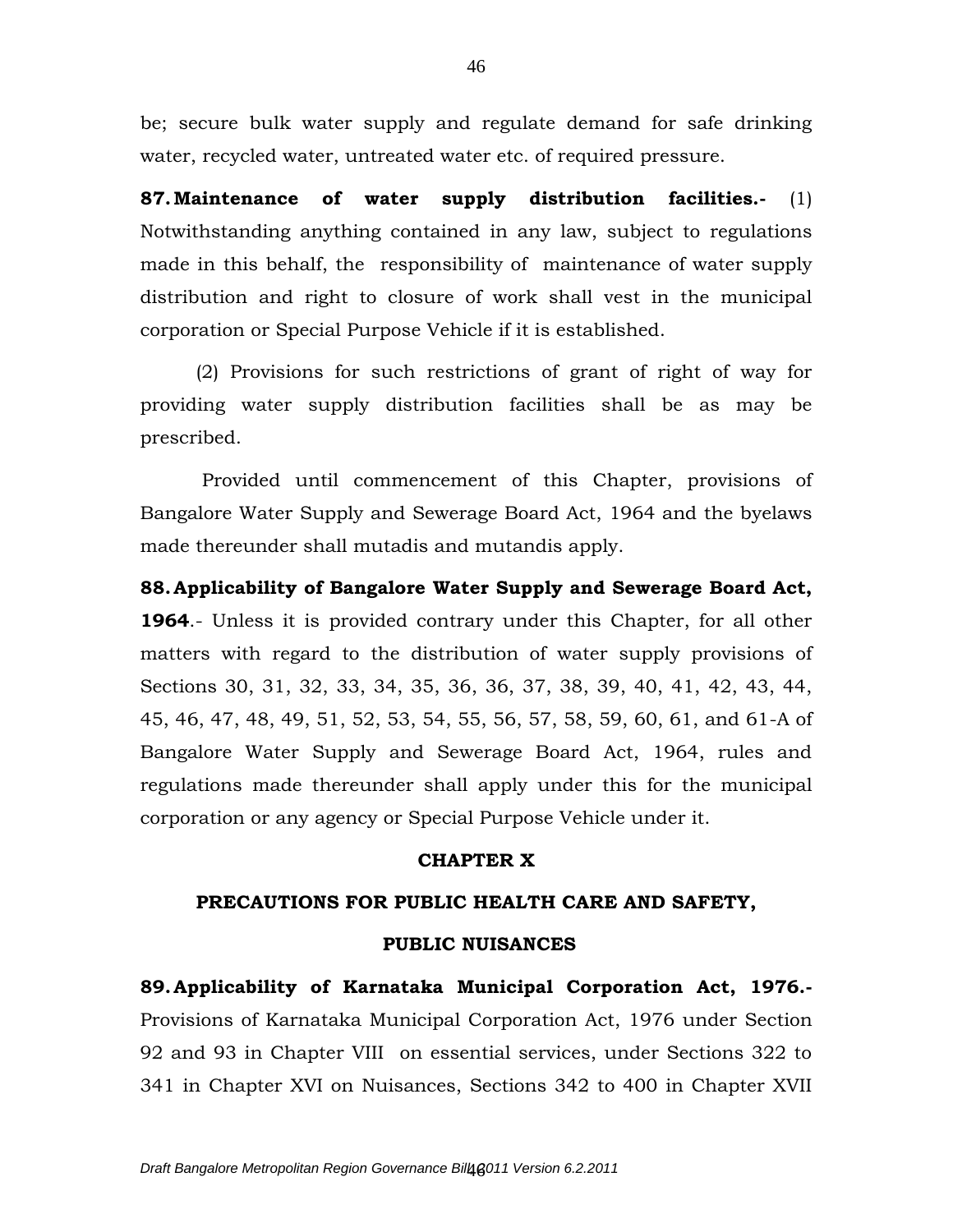on Licences and fees and Sections 401 to 420 in Chapter XVIII on prevention of dangerous diseases and the byelaws made thereon shall apply mutadis mutandis under this Act in the matter of precautions for public health care and safety and public nuisances.

## **CHAPTER XI**

#### **TAXATION**

**90.Applicability of Karnataka Municipal Corporation Act, 1976.-** Provisions of Karnataka Municipal Corporation Act, 1976 under sections 103 to 148 in Chapter X on enumeration of taxes and rules made thereon shall apply mutadis mutandis under this Act in the matter of taxation and enumeration of taxes.

#### **CHAPTER XII**

# **FINANCE, ACCOUNTS AND AUDIT IN MUNICIPAL CORPOATION**

**91.Applicability of Karnataka Municipal Corporation Act, 1976.**- Provisions of Karnataka Municipal Corporation Act, 1976 under sections 149 to 173 in Chapter XI on Finance, Accounts and Audit shall apply mutadis and mutandis under this Act in the matter of Finance, Accounts and Audit.

#### **CHAPTER XIII**

## **CONTRACTS IN MUNICIPAL CORPORATION**

**92. Power to make regulations for contracts.**- (1) Without prejudice to provisions of Karnataka Transparency in Public Procurement Act, 1999 and rules and notifications made thereunder, regulations may be made for the following purposes:

(1) appointment and registration of panel of consultants, or agencies for procurement of services and goods and for supervision of performance for a period deemed necessary;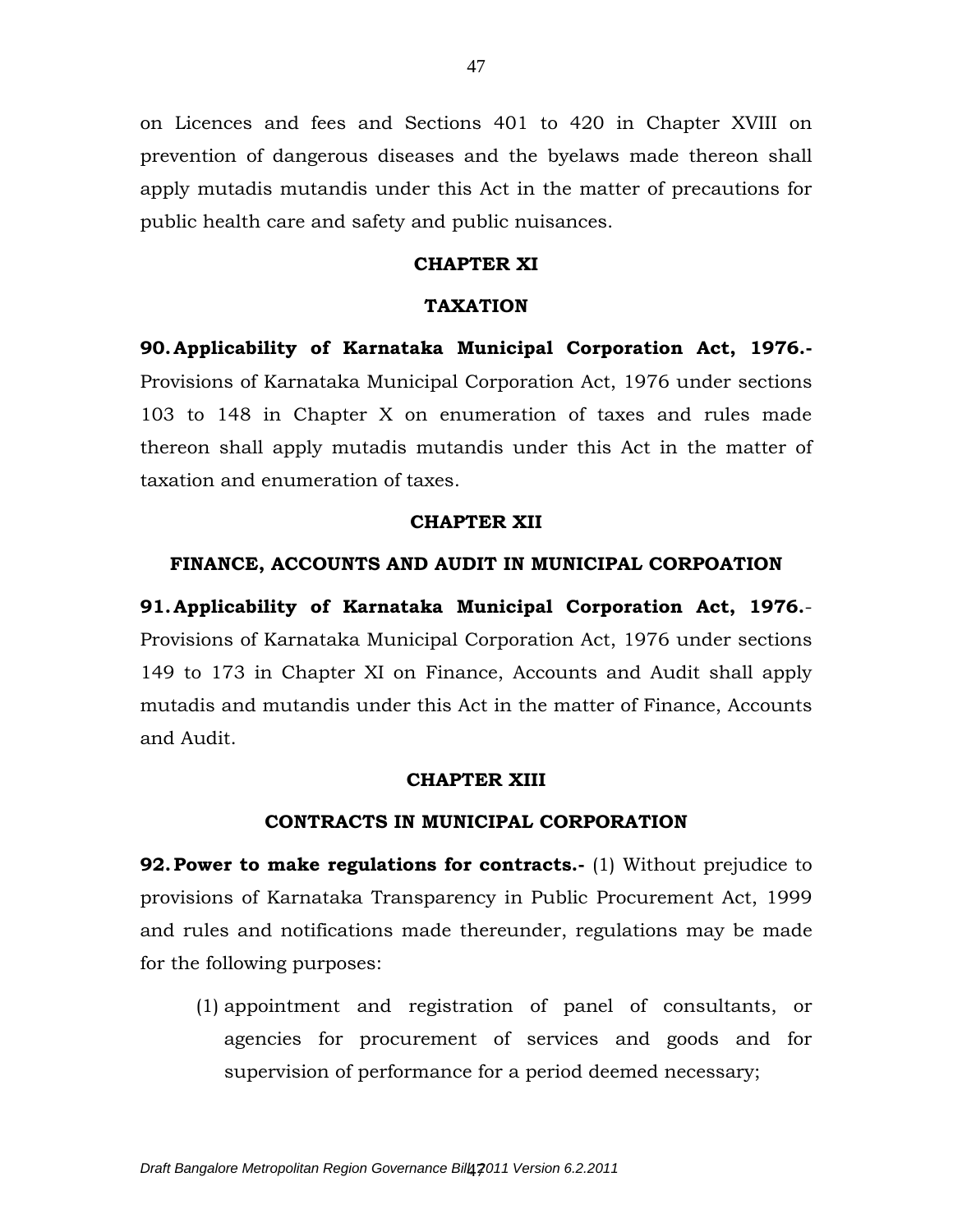- (2) for award of contracts for such classes of works as may be specified and packaged for an entire ward or multiple wards.
- (3) prescribing conditions of warranty, maintenance and performance security.
- (4) procurement of construction, delivery or maintenance of municipal services or as the case may be infrastructure works on outsource basis or public private partnership or joint venture or by any concession agreement for the discharge of functions including communication systems including construction of roads, footpaths, pedestrian pathways, traffic and transportation terminals and transit centres both for passengers and goods, bridges, over-bridges and subways roads, water supply, drainage, sidewalks or footpath, pedestrian crossings;
- (5) prescribing conditions of accountability of performance of municipal services on the agencies or the authorities of the municipal corporation.

(2) Notwithstanding anything contained in this Chapter, unless being contrary the provisions of Sections 180, 181, 182, 183 and 184 of Chapter XII of Karnataka Municipal Corporation for the time being in force shall continue to be in force.

**93. Contracts for public works to include maintenance.**- (1) Subject to such restrictions as may be prescribed, contracts between the municipal corporation and any contracted parties shall be so designed that in respect of any proposed new infrastructure, or improvements to existing infrastructure may comprise:-

> (a) communication systems including construction of roads, footpaths, pedestrian pathways, traffic and transportation terminals and transit centres both for passengers and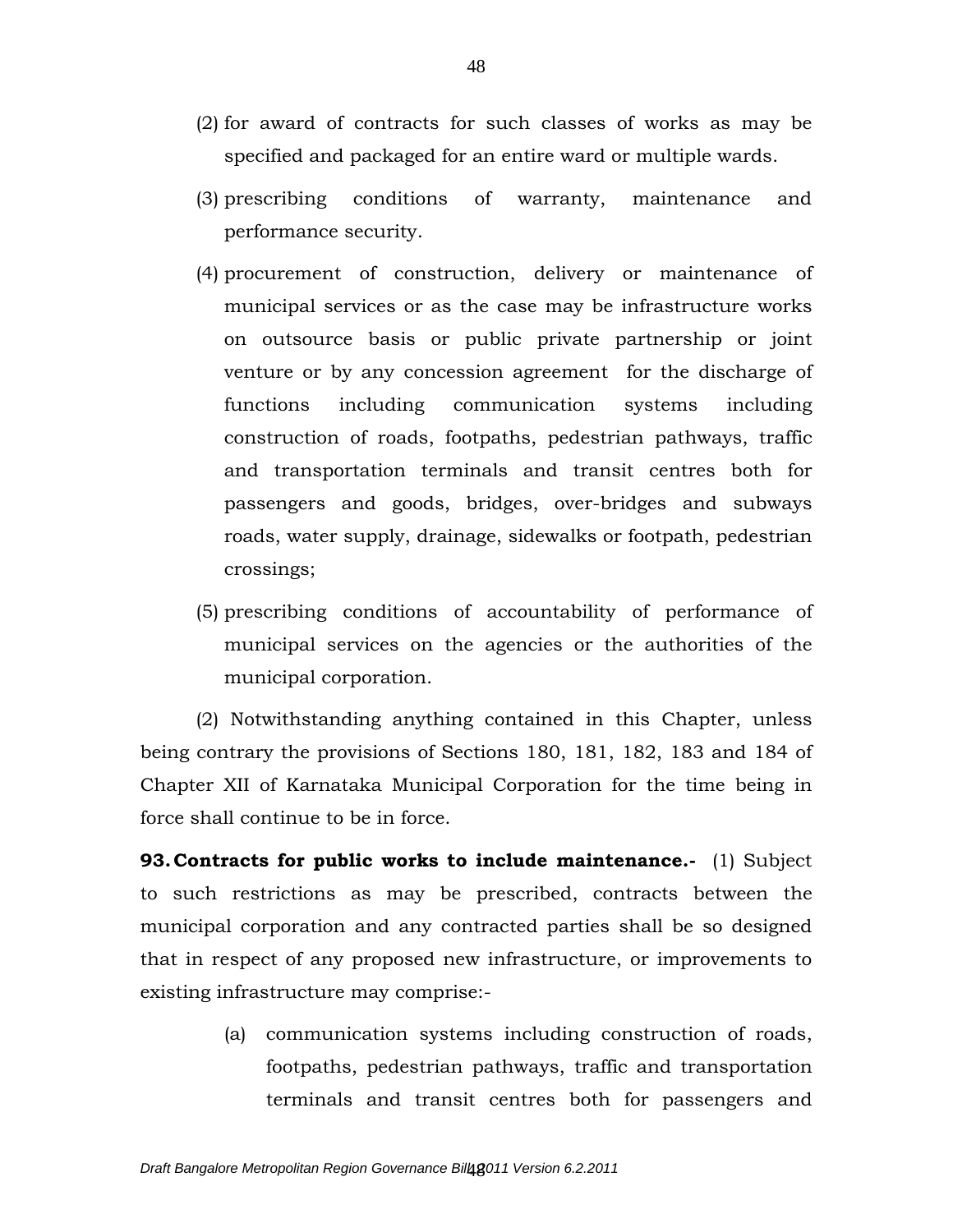goods, bridges, overbridges and subways roads, water supply, drainage, sidewalks or footpath, pedestrian crossings;

- (b) transport system accessories including traffic engineering schemes, street furniture, street lighting, parking areas and bus bays and bus stops;
- (c) community health and protection of environment including planting and caring of trees on the roads and elsewhere.
- (d) markets, slaughterhouses and modern abattoirs;
- (e) aesthetic environment
- (f) promotion of educational sports and cultural activities
- (g) such other statutory or regulatory functions as may be provided by or under this law or under any law for the time being in force.

(2) Contracts made under sub-section (1) may be awarded for the entire ward or a group of contagious wards for a multi-year period subject to the provisions of Karnataka Transparency in Public Procurement Act, 1999 and rules and notifications made thereon.

(3) Contracts made under sub-section (1) and (2) shall include a provision for the warrantee for maintenance of different aspects of the awarded infrastructure project for construction or reconstruction for a minimum period, which may be specified according to cost, expected wear and tear and such other criteria.

Provided notwithstanding anything contained in sub-section (3), such a contract may not absolve the supervisory responsibility and right of regulation against third party misuse as may have been prescribed for the time being in force.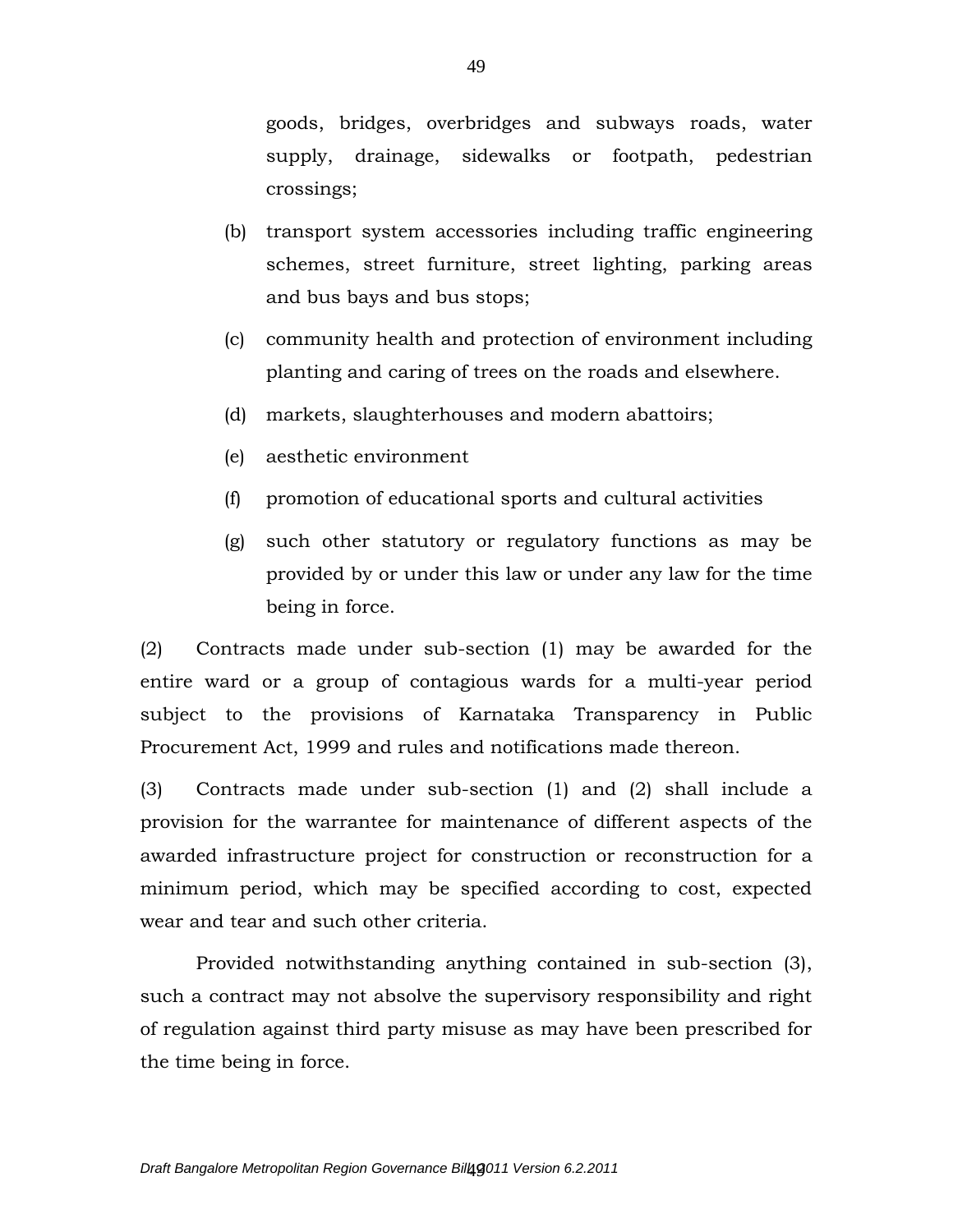(4) Nothing in this section shall prevent prescribing such conditions as may be deemed necessary either in the contract or in general so as to balance the contracts to leverage more credible suppliers, reduction in time and cost in the execution of the works, citizen interface systems and processes such as participatory third party or neighborhood area committee supervision in terms of monitoring, performance measurement, maintenance of records and work documents at site, inventory control and materials management in order to prevent dead inventories, pilferage, quality loss and wastage.

**94.Security for performance of contracts**.- Subject to the provisions of Karnataka Transparency in Public Procurement Act, 2009 the municipal corporation or any municipal corporation authority or any officer assigned in this behalf shall take sufficient security for the due performance of every contract entered into after a tender has been accepted, and may take security for the due performance.

**95.Power to transfer any function of Municipal Corporation under the Act to any organisation**.- (1) Notwithstanding anything contained in this Act or in any other law for the time being in force, the Municipal Corporation may, if it is of opinion that it is necessary so to do in the public interest, transfer by contract or otherwise any function or functions of the municipal corporation under this Act to any individual or organisation, including a Government organisation, under public private partnership or in such manner, and on such concessions, terms and conditions as may be determined by the municipal corporation.

(2) Provided such transfer of function or functions of the Municipal Corporation to such organisation shall not absolve the Municipal Corporation from the responsibility of carrying out the provisions of this Act in relation to the function or functions so transferred.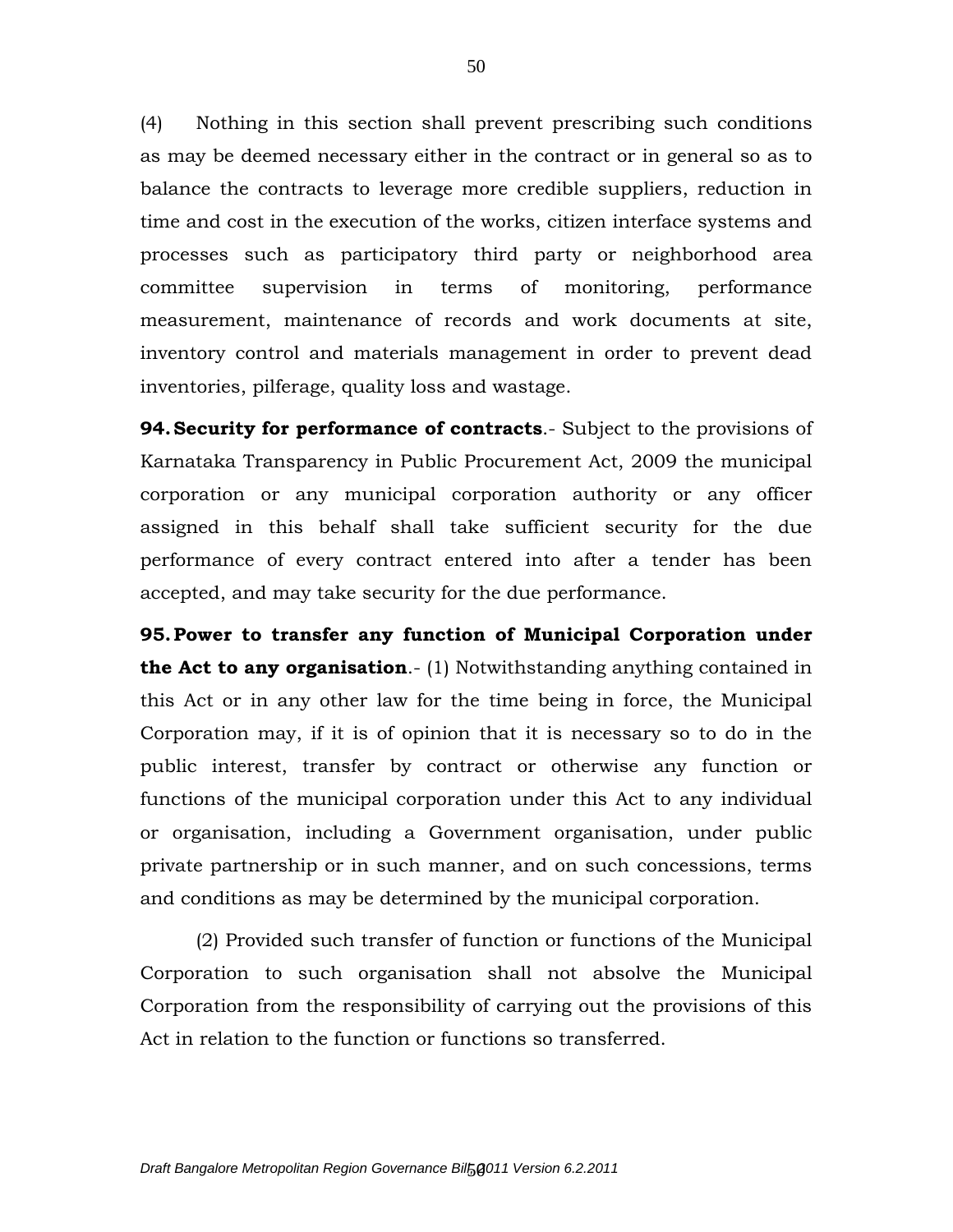**96.Powers of the Municipal Corportation to enter into any business or venture.-** (1) Without prejudice to the generality of the foregoing provisions of this section or under any law for the time being in force, the Mayoral Committee may, with the prior approval of the Corporation Council and the State Government as the case may be, enter into any joint venture, or partnership with any individual or organisation, on such terms and conditions as may be decided by the Municipal Corporation and agreed to by the partner or partners of such joint venture or partnership.

(2) Without prejudice to the generality of the foregoing provisions of this section or under any law for the time being in force, such agreements include the following:

- (a) Build-Own-Operate-Transfer Agreement
- (b) Build-Own-Operate-Maintain Agreement
- (c) Build and Transfer Agreement,
- (d) Build-lease-transfer Agreement,
- (e) Build-Transfer-Operate Agreement,
- (f) Lease and Management Agreement,
- (g) Management Agreement,
- (h) Rehabilitrate-Operate-Transfer Agreement
- (i) Rehabilitate-Own-Operate-Maintain Agreement,
- (j) Service contract Agreement
- (k) Facility Management Agreement, and
- (l) Supply-Operate-Transfer Agreement.

(3) For financial investment from the municipal fund, either in any business proposed to be done by the municipal corporation under any concession agreement under sub-section (2), the existing of one of the following conditions shall be mandatory:-

(a) the Municipal Corporation shall not have any deficit budget in the three preceding consecutive financial yeas; or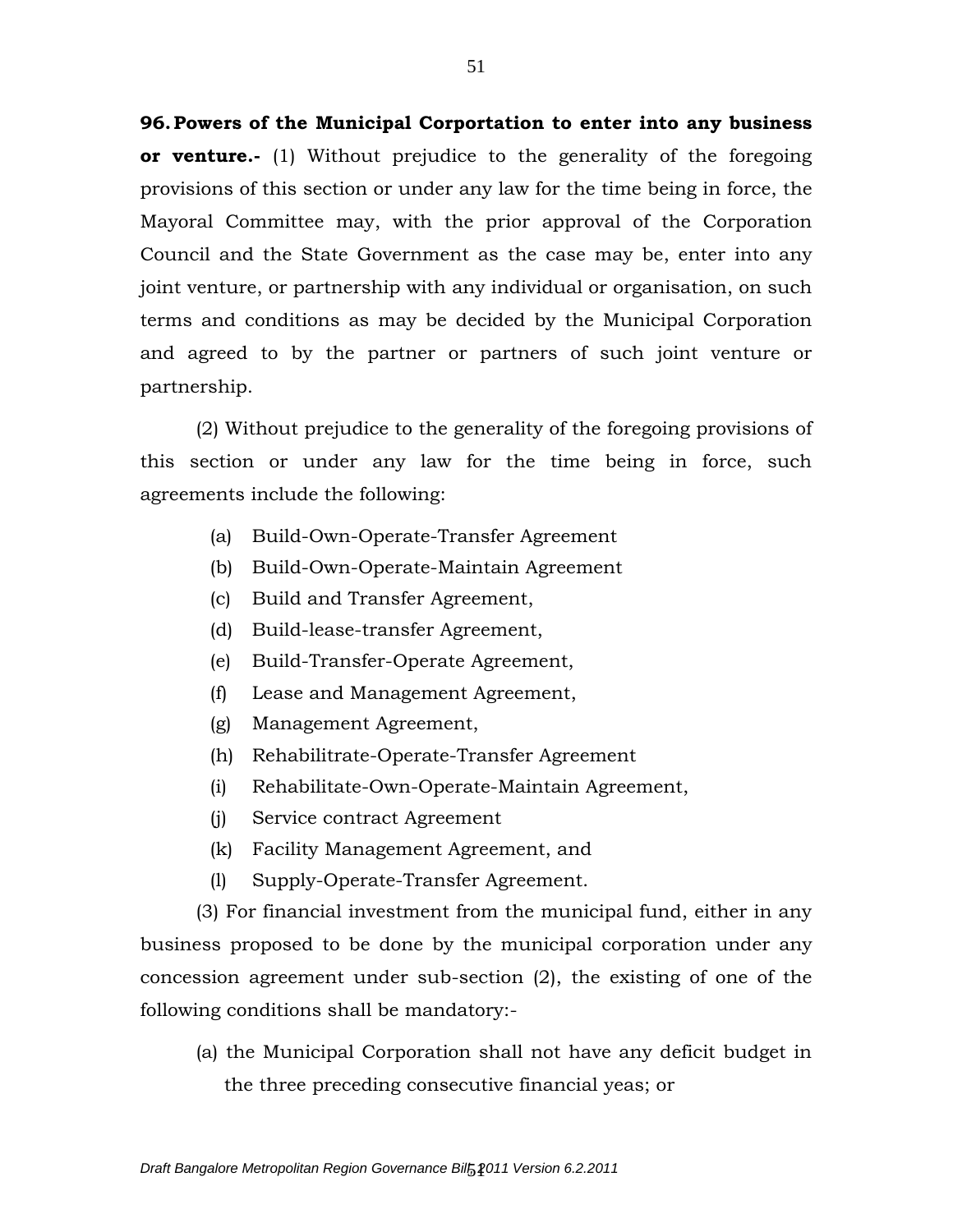- (b) the Municipal Corporation shall be sure of earning profit from such joint venture or partnership business before completion of one year from the date of entering into such venture or business; or
- (c) the fund is required to be used for saving a certain municipal property, and the municipal corporation is sure of earning profit within a period of five years from the date of such investment.

(4) For capital investment in the form of tenure of land and buildings to be given on lease for reasonable term not exceeding thirty years.

(5) After entering into any business on its own behalf or on a joint venture or partnership business, the Chief Commissioner shall place before the municipal corporation report of performance of such contracts at least once in six months and the resolution of the municipal corporation thereon shall be sent to the state government.

(6) If the Municipal Corporation, without showing proper reason, fails to fulfill the conditions specified in sub-section (3), the State Government may, by order, withdraw the municipal corporation from such business or joint venture or partnership business, and State Government may compensate, the other partner or partners of such business or joint venture or partnership business or any other person or organisation affected by the loss made in such business or joint venture or partnership business by deducting from the fund of the municipal corporation after being satisfied that such loss has been caused by the default of the municipal corporation.

**97.Application of the provisions of this Chapter**.-Unless the context otherwise requires, if in the provisions of this Chapter, there is anything contrary to the provisions of the Karnataka Municipal Corporation Act, 1976 the provisions of this Chapter shall apply.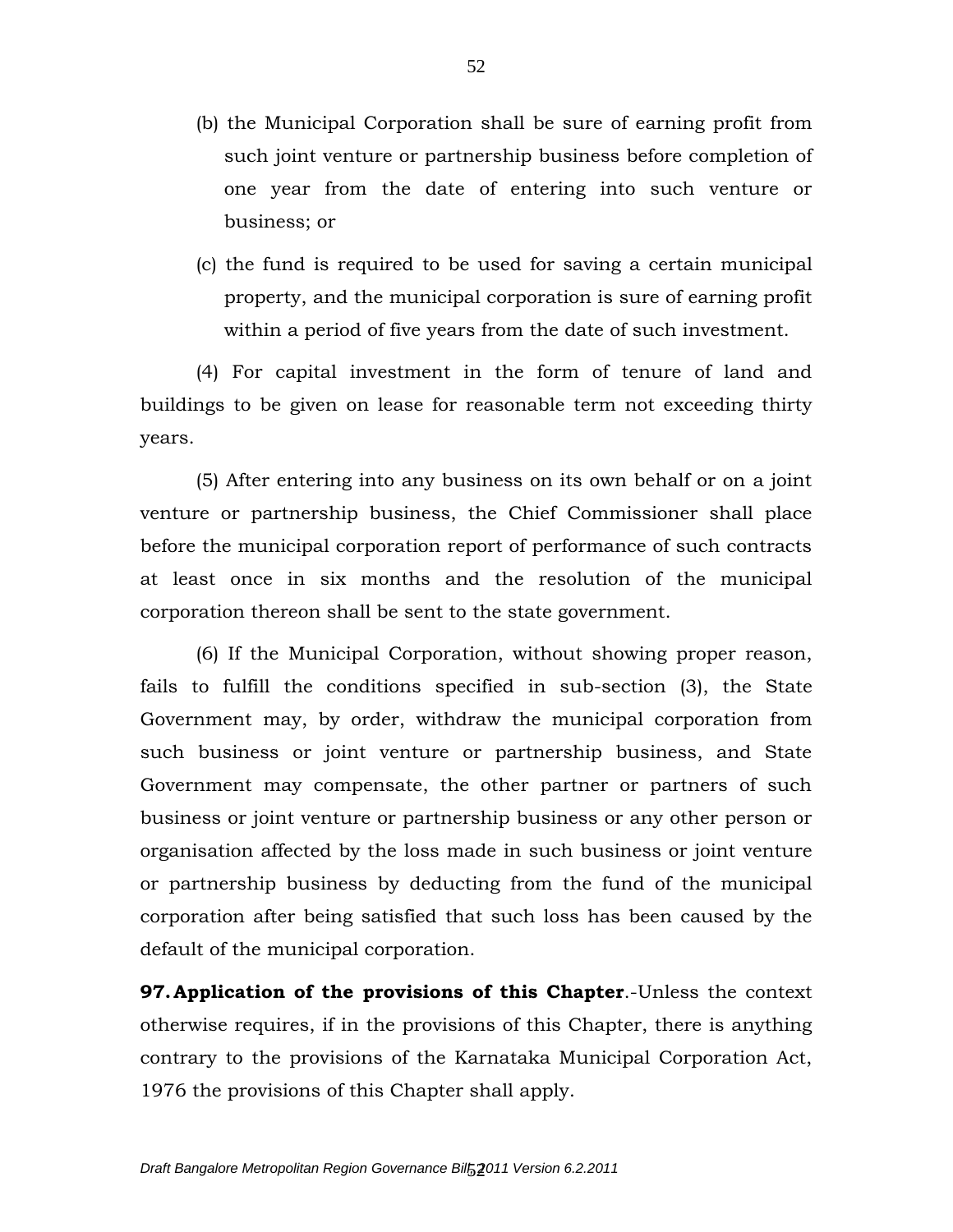#### **CHAPTER XIV**

## **PUBLIC DISCLOSURE OF INFORMATION**

**98. Public disclosure of information.**- (1) Without prejudice to the provisions of the Right to Information Act, 2005 or any rules made thereon, it shall be duty of various authorities covered under this Act to make public disclosure of information in such manner and in such form as may be prescribed.

Provided the ambit of disclosure may contain such information that includes administrative structure, finances and operations of municipal services provided to the citizens and the periodicity of such information to be publicly disclosed.

(2) The authorities and officials responsible for performance and delivery of services shall be accountable in the manner prescribed.

#### **CHAPTER XV**

## **MUNICIPAL AUTHORITIES OF MUNICIPALITIES**

**99.Municipal Authorities of Municipality.-** Notwithstanding anything contained in the Karnataka Municipalities Act, 1964, the following shall be the municipal authorities having executive powers of the municipalities referred to in section 17 in the Bangalore Metropolitan Region charged with carrying out the provisions to the extent provided under this Act or as the case may be the Karnataka Municipalities Act namely,-

- (a) Municipal Council
- (b) President
- (c) Municipal Presidential Committee
- (d) Standing Committee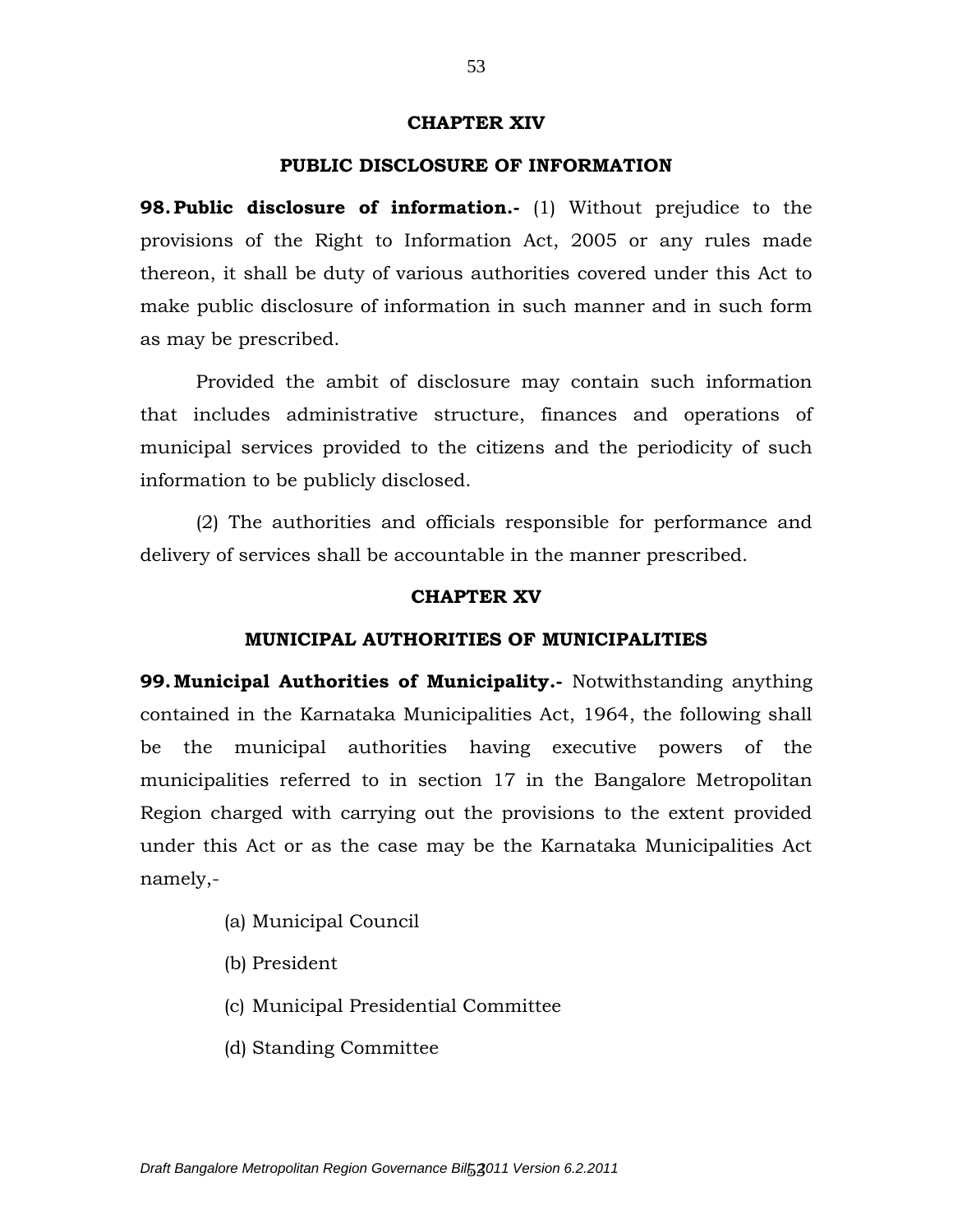(e) Other officers specified under the Karnataka Municipalities Act, 1964.

**100. Election of Chairperson and Deputy Chairperson of Municipal Council.**- (1) The Municipal Council shall, at its first meeting after a general election of councillors elect,-

(a)one of its councillors to be Chairperson

(b) one other councillor to be the Deputy Chairperson

(2) The seats of officers of Chairpersons and Deputy Chairpersons of Municipal Council shall be reserved on rotation basis for Scheduled Castes, Scheduled Tribes and Backward Classes and women in the manner prescribed under the rules made in this behalf.

(3) The Chairperson or the Deputy Chairperson elected under clause (a) and (b) of sub section (1) shall hold office for a period of one year from the date of his or her election and shall, notwithstanding the expiry of the said period, continue in office till his or her successor is elected, provided that in the meantime he or she does not cease to be a councillor.

(4) The retiring Chairperson or the Deputy Chairperson shall be eligible for re-election.

(5) If any casual vacancy occurs by way of resignation or otherwise in the office of the Chairperson or Deputy Chairperson, the municipal council shall, after the occurrence of the vacancy, elect one of the councillors to fill the vacancy and every Chairperson or Deputy Chairperson shall hold office so long as the person in whose place he is elected, would but for the occurrence of the vacancy have held office.

**101. Municipal President and Municipal Vice-President**.- (1) The Municipality Council at the first meeting after a general election of councillors shall elect with simple majority of votes one of its councillors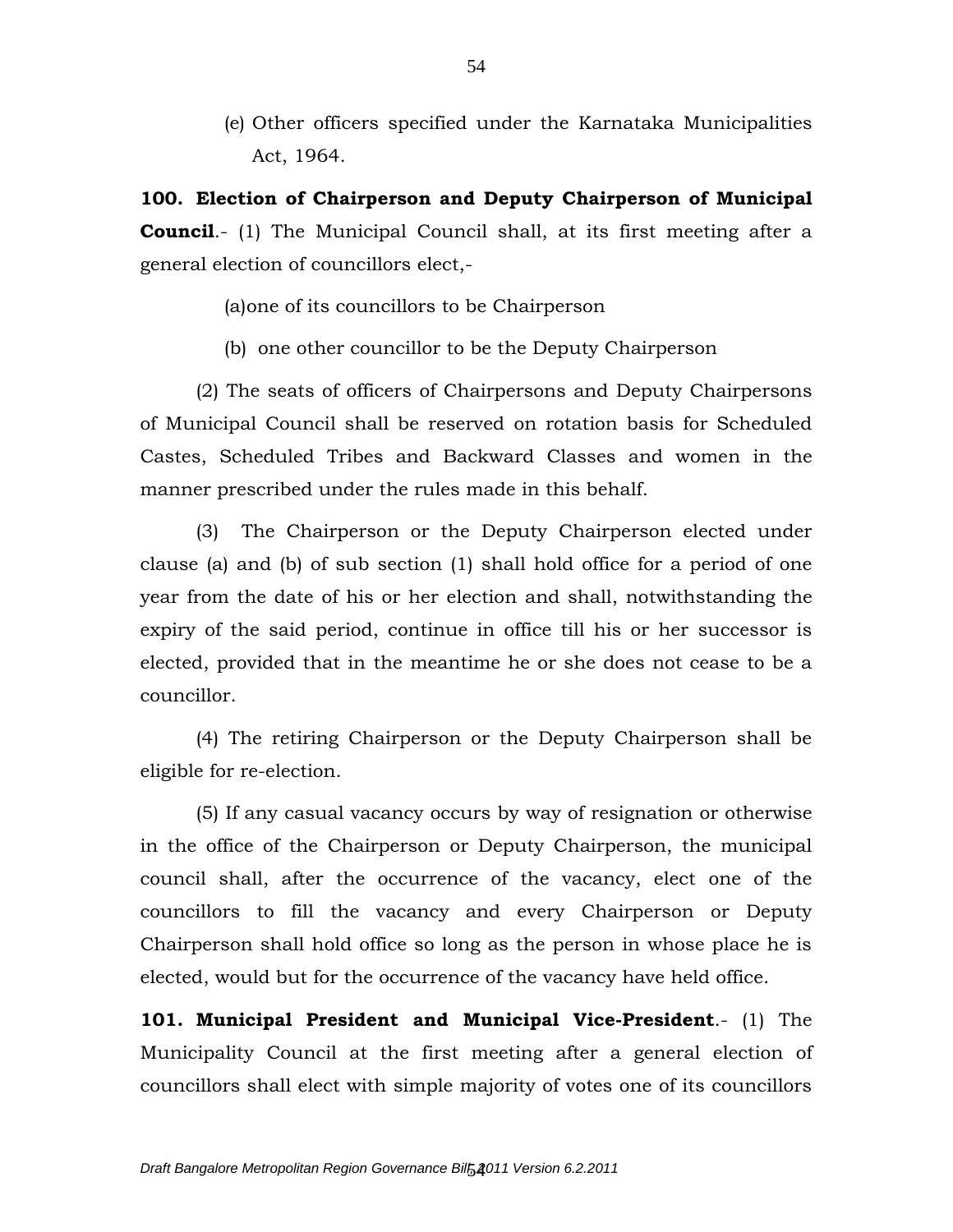referred to in clause (a) of sub-section (1) of section 11 of the Karnataka Municipalities Act, 1964 to be Municipal President.

(2) The Municipal President shall appoint one person amongst the councillors referred to in sub-section (1) to be Municipal President.

(3) The Municipal President shall hold office co-terminus with the term of the municipality council.

(4) If any casual vacancy occurs in the office of the Municipal President the Municipal Council shall, after the occurrence of the vacancy, choose one of the councillors referred to in sub-section (1) to fill the vacancy and every municipal president or municipal vice-president so elected shall hold office so long as the person in whose place he is elected would, but for the occurrence of the vacancy, have held office.

**102. Municipal Presidential Committee**.-(1) There shall be a Municipal Presidential Committee for every municipality which shall consist of number of councillors of the municipality not exceeding two thirds of the total number of councillors in the municipality including Vice-President.

(2) Not exceeding one third of the members under sub-section (1) who are subject experts shall be nominated as consultant members to the Municipal Presidential Committee.

(3) The roles and responsibility of the consultative members of the Mayoral Committee shall be as may be prescribed.

(4) Municipal President shall be the Chairperson of Municipal Presidential Committee of the municipality.

(5) Members of the Municipal Presidential Committee under subsection (1) and (2) including the Vice-President shall be nominated as by the Municipal President and they shall continue to hold office at his or her pleasure.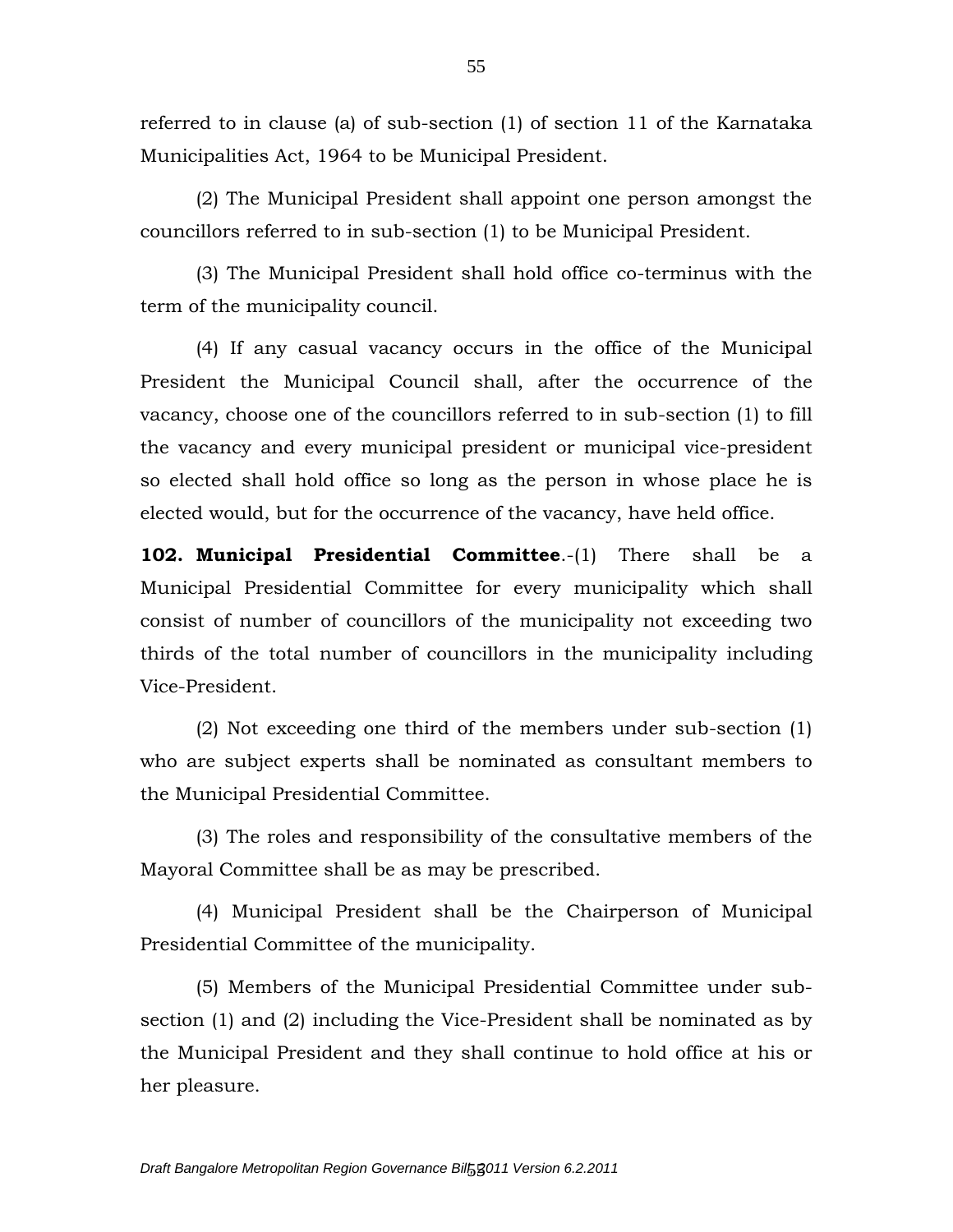**103. Allocation of business to the Municipal Presidential Committee.-** The Municipal President shall allocate the business for among the members of the Presidential Committee for any of the following matters:

- (a) Finance
- (b) Public Works
- (c) Traffic and Transportation
- (d) Environment and Ecology including parks, lakes and tanks
- (e) Water supply and drainage
- (f) Public health and sanitation
- (g) Urban Art and Heritage
- (h) Market and buildings
- (i) Any other matter not specifically assigned above.

**104. Municipal Subject Committees**.- (1) There shall be constituted Municipal Committees for

- (a) Accounts
- (b) Social Justice and poverty alleviation

(2) Each Municipal Committee under sub-section (1) shall consist of not more than fifteen councillors in the case of a City Municipal Council and not more than seven councillors in the case of a town municipal council elected at its first meeting after general elections according to the principle of proportionate representation by means of a single transferable vote and hold office for a period of twenty months from the date of election.

(3) Provided the Municipal Committee for social justice shall consist of not less than three councillors belonging to the Scheduled Caste or Scheduled Tribe or Women.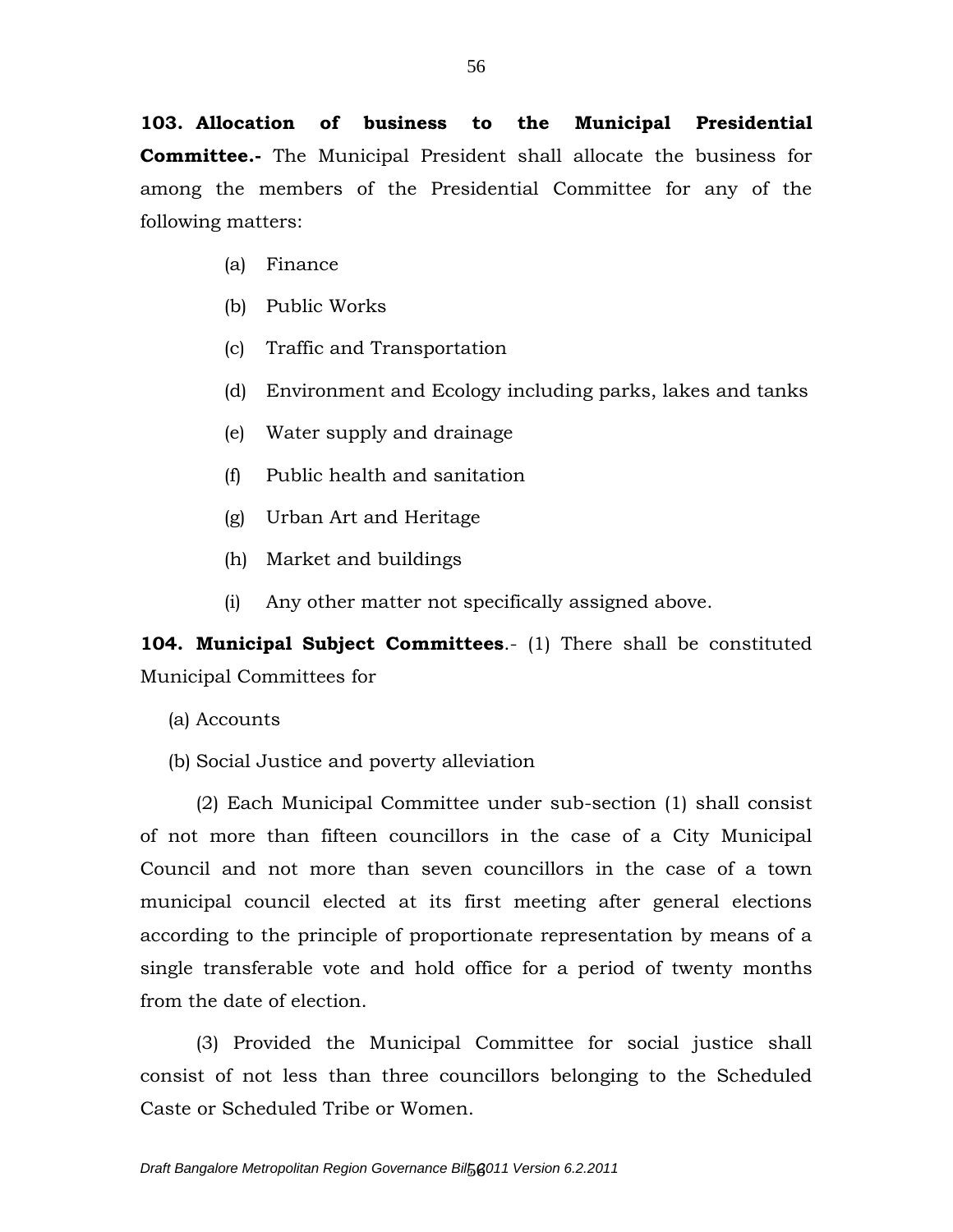(4) No councillor shall be a member of more than Municipal Committee at the same time.

(5) Where a casual vacancy occurs by resignation or otherwise in the membership of the Municipal Committee it shall be filled by the Municipality by the election of another Councillor in the manner prescribed to hold office only so long as the person in whose place he is elected would, but for the occurrence of the vacancy, have held.

(6) Functions, duties and responsibilities of Municipal Committees and procedure of conduct of business of such committees shall be as may be prescribed in the regulations made in this regard.

**105. Chairperson of the Municipal Committee**.- (1) Each Municipal Committee shall elect one of its members as Chairperson in the manner prescribed.

(2) Notwithstanding the provisions of sub-section (2) the Chairman shall vacate his office when he ceases to be a member of the Municipal Committee.

(3) If any casual vacancy occurs in the office of the Chairperson, the Municipal Council Committee concerned, after the occurrence of such vacancy, elect one of its members to fill such vacancy in the manner prescribed to hold office so long as the person in whose place he is elected would, but for the occurrence of the vacancy have held.

# **Powers and functions of the municipalities and other authorities**

**106. Obligatory functions of the Municipal Councils**.- It shall be incumbent on every municipal council to make adequate provision by any means or resources which it may lawfully use or take for each of the following matters within the municipal area, namely:-

(a) water supply for domestic, industrial and commercial purposes,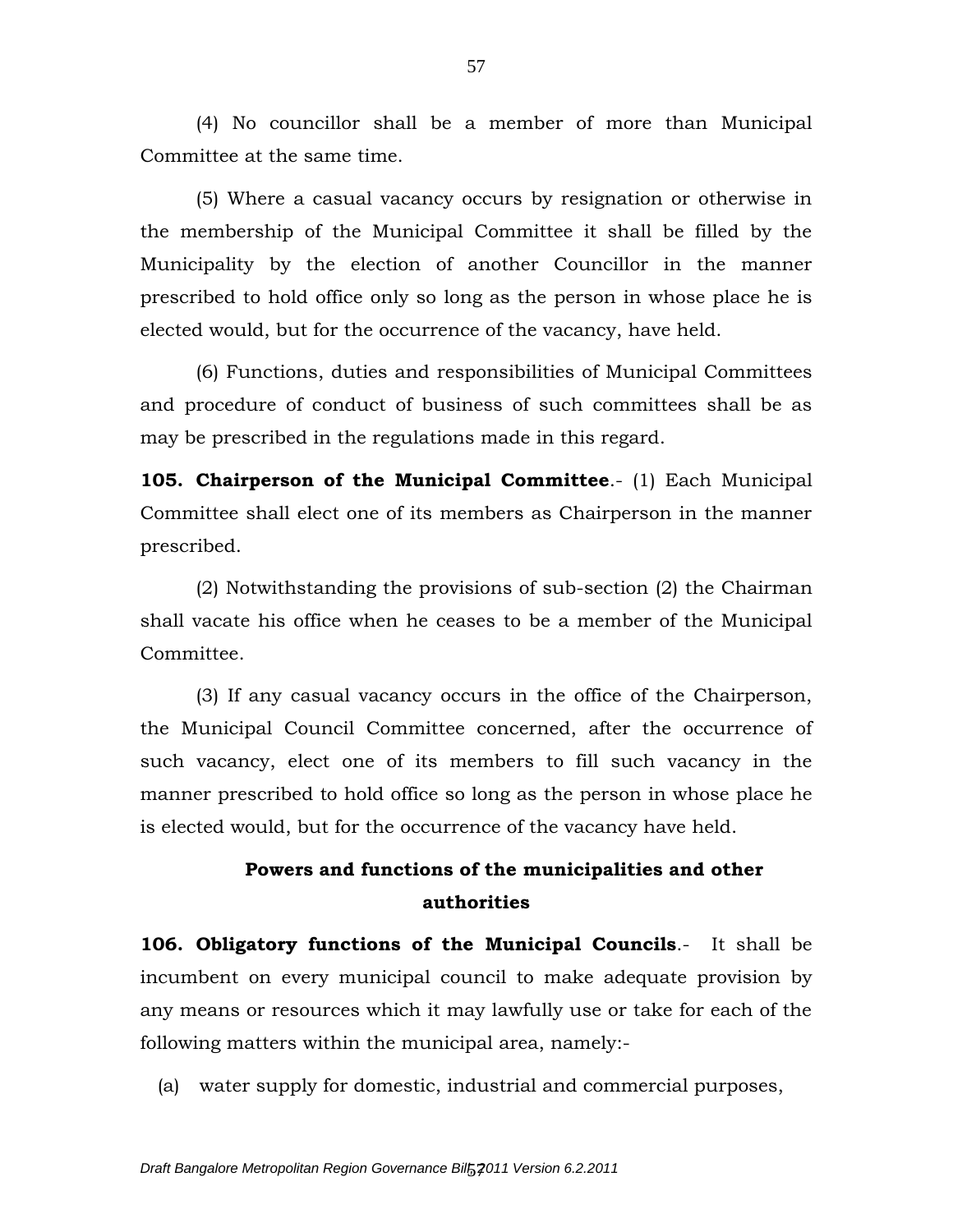- (b) drainage and sewerage,
- (c) solid waste management,
- (d) preparation of plans for economic development and social justice,
- (e) communication systems including construction and maintenance of roads, footpaths, pedestrian pathways, traffic and transportation terminals and transit centres both for passengers and goods, bridges, over-bridges, subways,
- (f) transport system accessories including traffic engineering schemes, street furniture, street lighting, parking areas and bus bays and bus stops,
- (g) community health and protection of environment including planting and caring of trees on the road sides and elsewhere,
- (h) markets and slaughterhouses,
- (i) promotion of educational sports and cultural activities, and
- (j) aesthetic environment, and
- (k) such other statutory or regulatory functions as may be provided by or under this Act or under any other law for the time being in force.

(2) the Metropolitan Planning Council, may having regard to the managerial, technical financial and organizational capacity, and the actual conditions obtaining in the municipal area, may direct a municipality to perform any of the functions as aforesaid, if such function is not taken up, or is postponed by the municipality unless the Metropolitan Planning Committee may decide not to take up, or postpone, the performance of, any of the functions as aforesaid.

(3) Subject such restrictions and conditions as may be prescribed, a municipal council may plan, build, operate, maintain or manage the infrastructure required for the discharge of any of the functions, as aforesaid, either by itself or by an agency under any concession agreement referred to in this Act.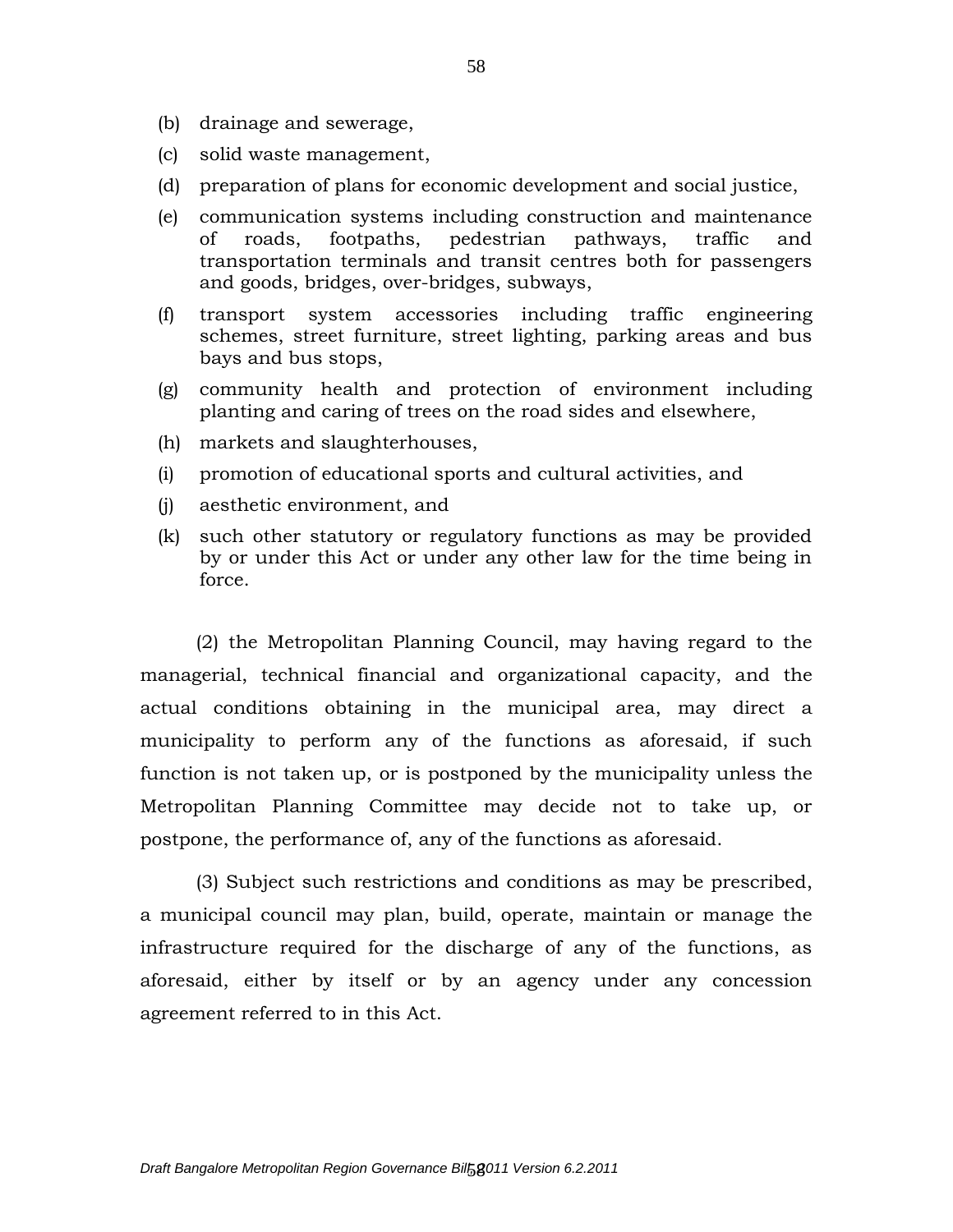**107. Special functions**.- Special functions provided under section 88 of the Karnataka Municipalities Act, shall mutatis mutandis apply in the case of municipal councils in the Bangalore Metropolitan Region.

## **GENERAL**

**108. General applicability of Karnataka Municipal Corporation Act, 1976 in this Act.**- Wherever the words "standing committee" occurs in any of the Chapters of Karnataka Municipal Corporation Act,1976 reference to "Mayor" or "Mayoral Committee" as the case may be shall be deemed to have been construed.

**109. General applicability of this law in other laws.- (1)** Unless anything contrary is provided in this law, wherever the word "Commissioner" occur in any of the Chapters Karnataka Municipal Corporation Act, 1976 reference to "Chief Commissioner" shall be construed under this Act.

**110. General applicability of this law and other laws in Bangalore Metropolitan Region.-** (1) Unless the context otherwise requires, and notwithstanding anything contained in any other law for the time being in force, provisions of this Act shall apply in respect of the areas within the Bangalore Metropolitan Region to the extent provided under this law.

(2) Any other law under sub**-**section (1) shall include Karnataka Town and Country Planning Act, 1961 (Act No. 11 of 1963) Karnataka Municipal Corporation Act, 1976 (Karnataka Act No.14 of 1977), Karnataka Municipalities Act, 1964 (Karnataka Act No. 22 of 1964), Bangalore Development Authority Act, 1976 (Karnataka Act No. 12 of 1976), Bangalore Water Supply and Sewerage Act, 1964 (Act No. 36 of 1964), Karnataka Open Places (Prevention of Disfigurement) Act, 1981 (Act No. 33 of 1982), Karnataka Parks, Play fields and Open spaces (Preservation and Regulation Act, 1985 (Act No. 16 of 1985), Karnataka Industrial Area Development Act, 1966 (Act No. 18 of 1966), Karnataka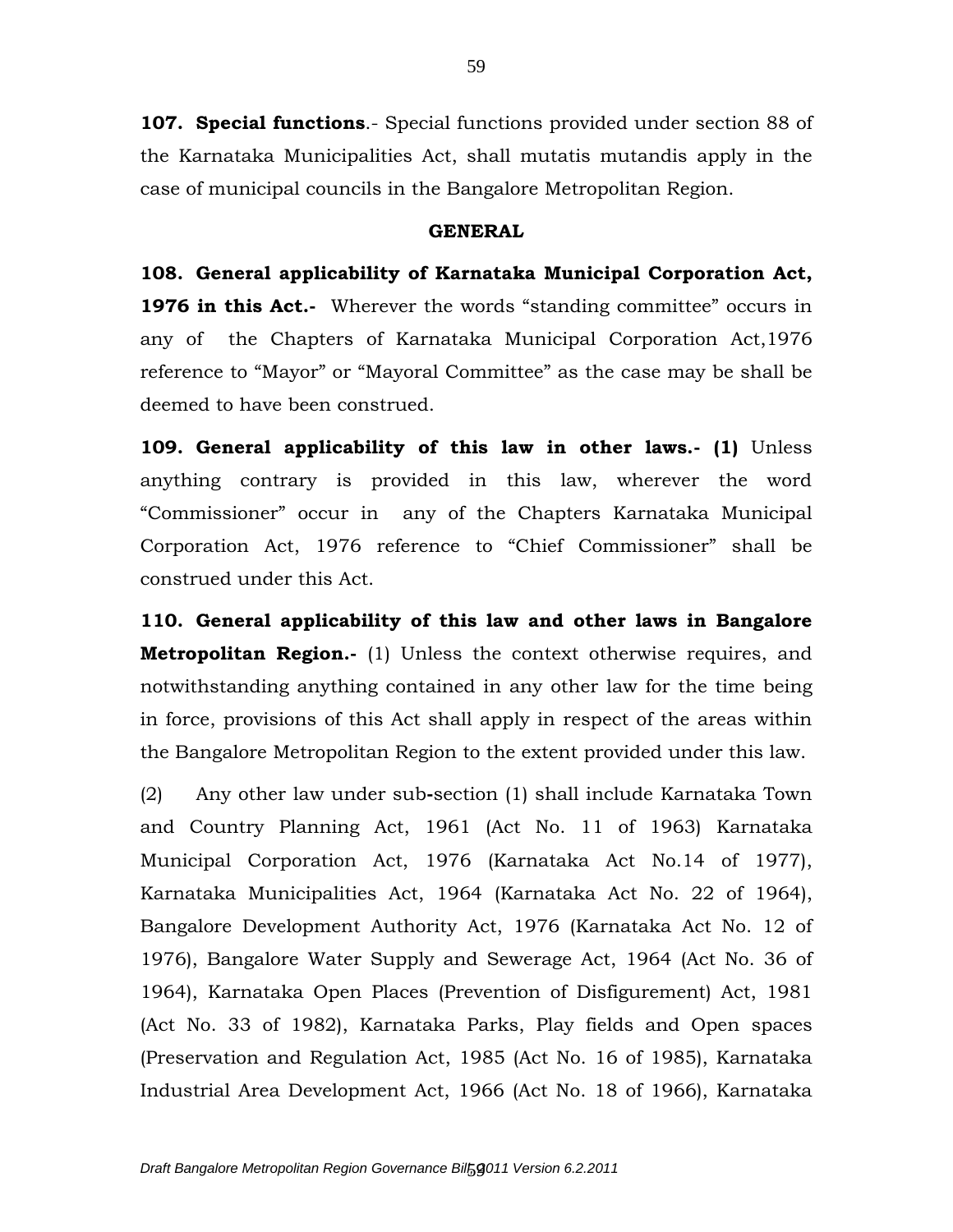Preservation of Trees Act, 1976 (Act No. 76 of 1976), Karnataka Apartment Ownership Act, 1972 (Karnataka Act No. 17 of 1973) Karnataka Ownership Flats (Regulation of the Promotion of Construction, Sale, Management and Transfer Act, 1972 (Act No. 16 of 1973),

(3) Without prejudice to anything contained in sub-section (1), any specific applicability of other laws mentioned in any of the sections under this Act shall apply as such for the purposes of this Act to the extent so provided for.

(4) The unspent balance of the fund of the local authority (including arrears of rates, taxes and fees) belonging to the local authority and all rights and powers which, prior to such notification, vested in the local authority shall, subject to all charges and liabilities affected the same, continue to vest in respective authorities.

(5) Any appointment, notification, notice, tax, order, scheme, licence, permission rule, bye-law or form made, issued, imposed or granted under any law or rule immediately before the said date in respect of the said local authority shall continue in force and be deemed to have been made, issued, imposed or granted under this Act until it is superseded or modified by any appointment, notification, notice, tax, order, scheme, licence, permission, rule, bye-law, or form made, issued, imposed or granted under this Act.

(6) All budget estimates, assessment lists, valuations or measurements, made or authenticated under any law or rule immediately before the said date in respect of the said local authority shall be deemed to have been made or authenticated under this Act.

(7) All debts and obligations incurred and all contracts made by or on behalf of the local authority immediately before the said date and subsisting on the said date shall be deemed to have been incurred and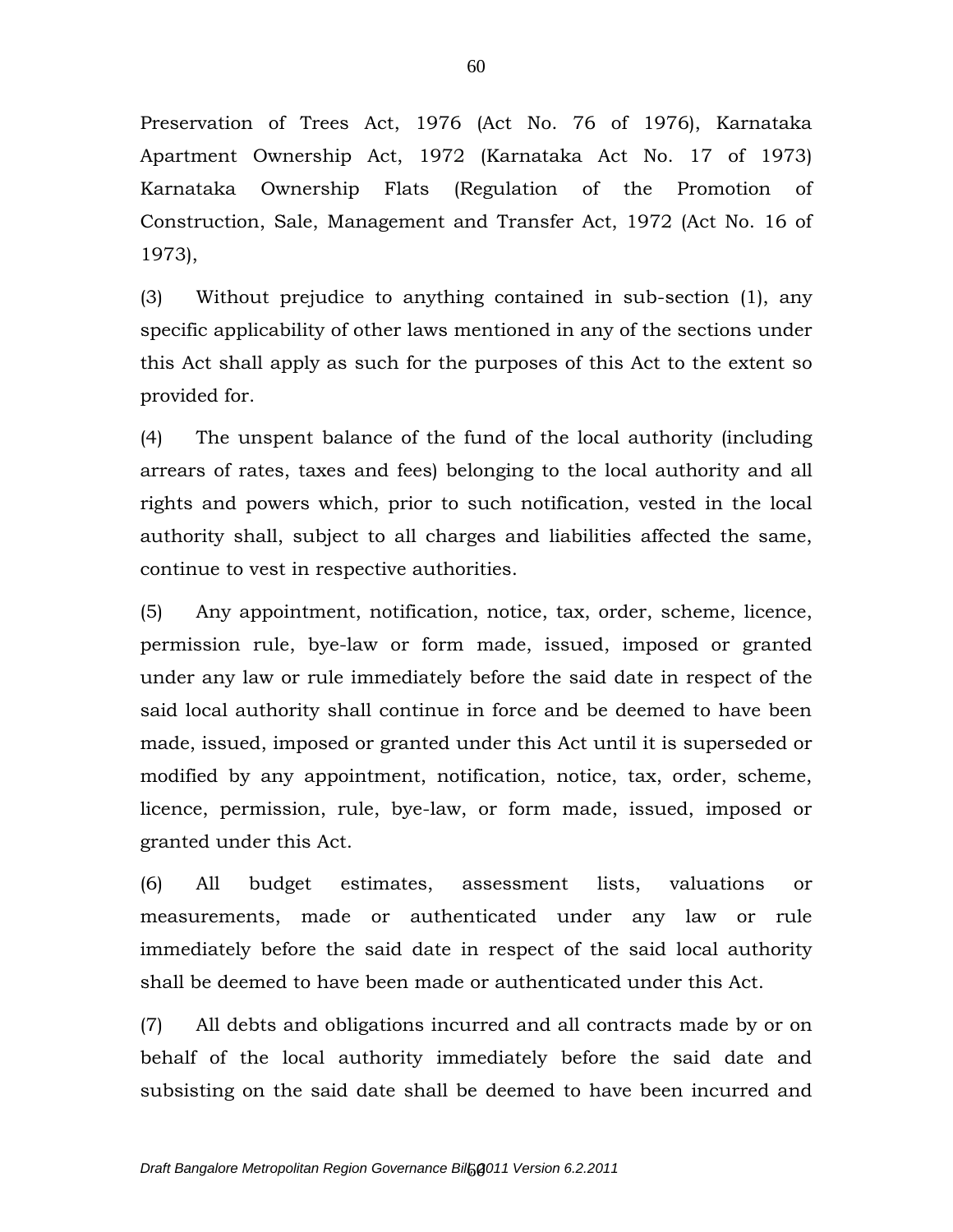made by the local authority in exercise of the powers conferred on it by this Act.

(8) All proceedings pending on the said date before the local authority at any level shall be deemed to be transferred to or deemed to be referred to that local authority at any level as provided under this Act and continued as such.

(9) All appeals pending before any authority shall, so far as may be practicable be disposed of as if the said local area had been included in the authority when they were filed.

(10) All prosecutions instituted by or on behalf of the local authority and all suits or other legal proceedings instituted by or against the local authority or any officer of the local authority pending on the said date shall be continued by or against the local authorities under this Act as if when such prosecutions, suits or proceedings were instituted.

(11) All arrears of rates, taxes and fees vesting in the local authority shall notwithstanding that such rates and fees cannot be levied under this Act, be recoverable in the same manner as a tax recoverable under this Act.

**111. Removal of difficulties.-** If any difficulty arises in giving effect to provisions of this Act, the Government may by order, published in the official gazette as the occasion may require do anything which appears it to be necessary to remove the difficulty.

**+ + +**